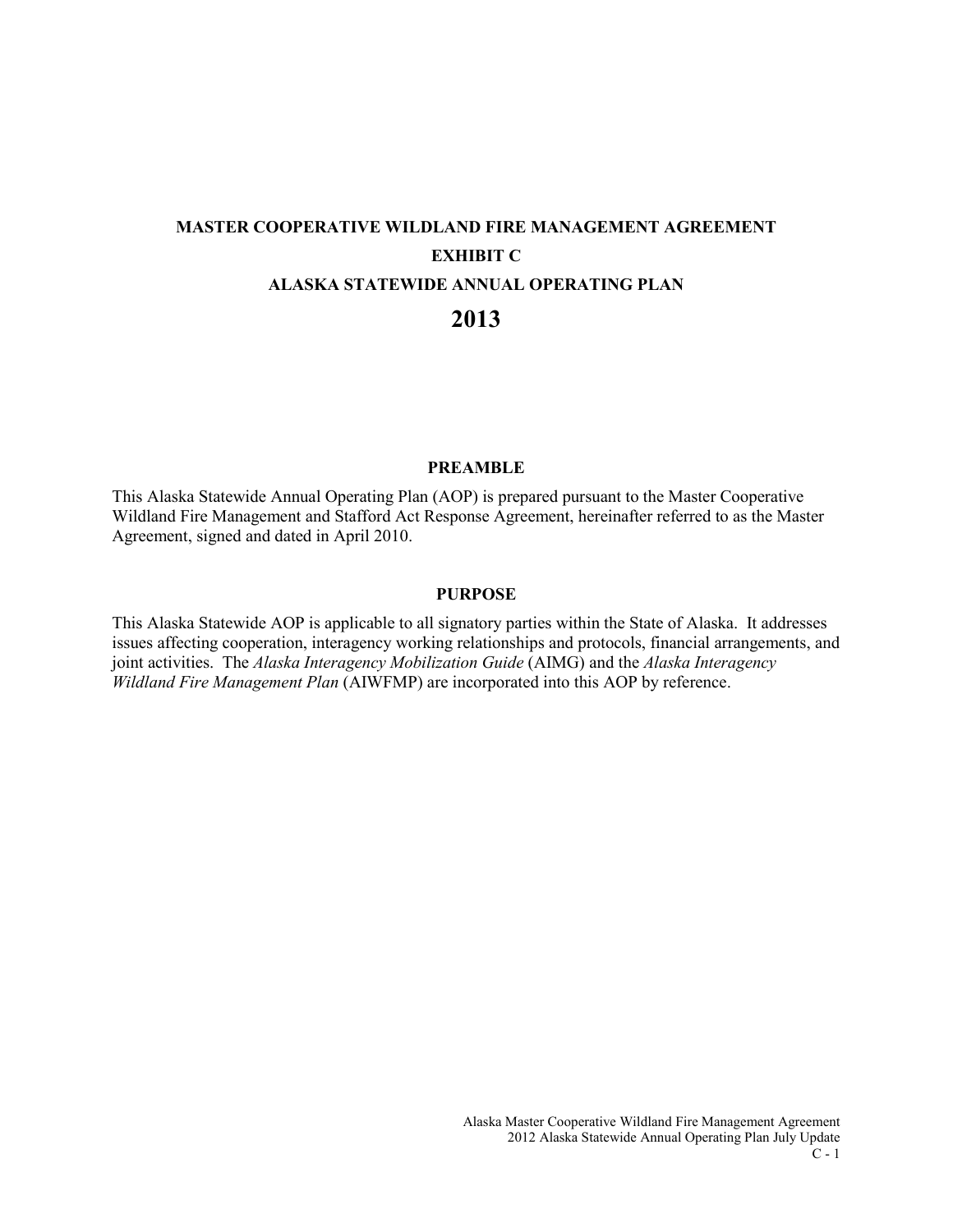### **ACRONYMS**

| AFS           | Bureau of Land Management, Alaska Fire Service                                                                          |
|---------------|-------------------------------------------------------------------------------------------------------------------------|
| <b>AICC</b>   | Alaska Interagency Coordination Center                                                                                  |
| <b>AIMG</b>   | Alaska Interagency Mobilization Guide                                                                                   |
| <b>AIWFMP</b> | Alaska Interagency Wildland Fire Management Plan                                                                        |
| <b>AMAC</b>   | Alaska Multi-Agency Coordination Group                                                                                  |
| <b>AOP</b>    | <b>Annual Operating Plan</b>                                                                                            |
| AS            | Alaska Statute                                                                                                          |
| <b>AWFCG</b>  | Alaska Wildland Fire Coordinating Group                                                                                 |
| <b>BIA</b>    | DOI, Bureau of Indian Affairs                                                                                           |
| <b>BLM</b>    | DOI, Bureau of Land Management                                                                                          |
| <b>DCIA</b>   | Debt Collection Improvement Act of 1996                                                                                 |
| DEC           | Alaska Department of Environmental Conservation                                                                         |
| <b>DHS</b>    | United States Department of Homeland Security                                                                           |
| DM            | DOI, Department Manual                                                                                                  |
| <b>DNR</b>    | State of Alaska, Department of Natural Resources                                                                        |
| <b>DOA</b>    | United States Department of Agriculture                                                                                 |
| DOI           | United States Department of the Interior                                                                                |
| <b>EFF</b>    | <b>Emergency Fire Fighter</b>                                                                                           |
| <b>EERA</b>   | <b>Emergency Equipment Rental Agreement</b>                                                                             |
| <b>FEMA</b>   | DHS, Federal Emergency Management Agency                                                                                |
| <b>FMAGP</b>  | Fire Management Assistance Grant Program                                                                                |
| <b>FMO</b>    | Fire Management Officer                                                                                                 |
| <b>FOIA</b>   | Freedom of Information Act                                                                                              |
| <b>FWS</b>    | DOI, Fish and Wildlife Service                                                                                          |
| <b>GIS</b>    | Geographic Information System                                                                                           |
| <b>IBMH</b>   | Incident Business Management Handbook                                                                                   |
| <b>IFM</b>    | Integrated Fire Management (formerly known as Alaska Dispatch System)                                                   |
| <b>IMT</b>    | Incident Management Team                                                                                                |
| <b>KSD</b>    | Known Sites Database                                                                                                    |
| <b>JIC</b>    | Joint Information Center                                                                                                |
| <b>MAC</b>    | Multi-Agency Coordination Group                                                                                         |
| MOU           | Memorandum of Understanding                                                                                             |
| <b>NIMS</b>   | National Incident Management System                                                                                     |
| <b>NIIMS</b>  | National Interagency Incident Management System                                                                         |
| <b>NPS</b>    | DOI, National Park Service                                                                                              |
| <b>NRF</b>    | National Response Framework                                                                                             |
| <b>NWCG</b>   | National Wildfire Coordinating Group                                                                                    |
| <b>OAS</b>    | Office of Aviation Services                                                                                             |
| <b>RAWS</b>   | Remote Area Weather Station                                                                                             |
| <b>ROSS</b>   | Resource Ordering and Status System                                                                                     |
| <b>SLC</b>    | <b>State Logistics Center</b>                                                                                           |
| <b>UFMP</b>   | Administrative Unit Fire Management Plan                                                                                |
| <b>USFS</b>   | United States Department of Agriculture Forest Service                                                                  |
| <b>WFDSS</b>  | Wildland Fire Decision Support System                                                                                   |
|               | Alaska Master Cooperative Wildland Fire Management Agreement<br>2012 Alaska Statewide Annual Operating Plan July Update |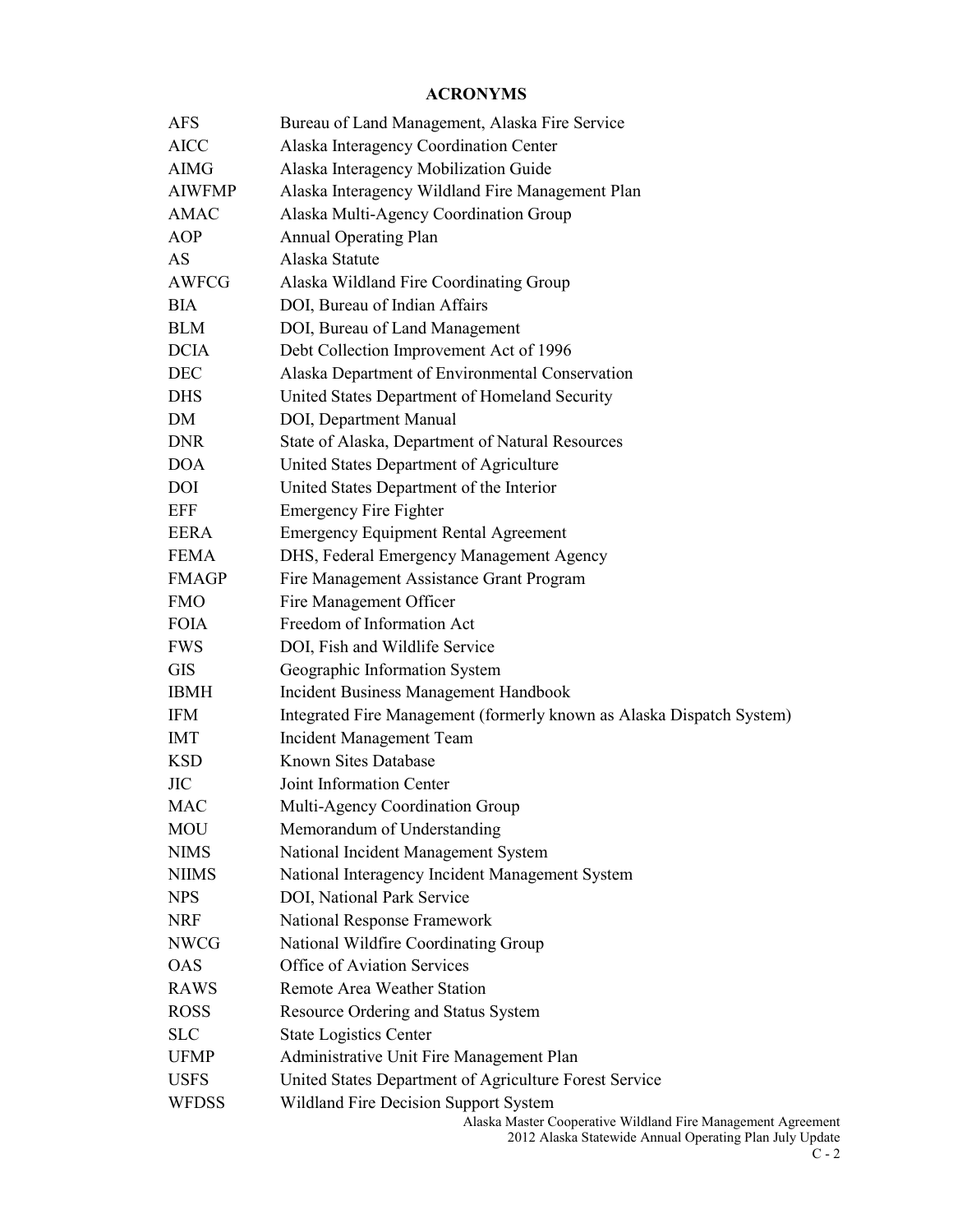### **TABLE OF CONTENTS**

| <b>PREAMBLE</b>     |                |                                                      | 1                         |
|---------------------|----------------|------------------------------------------------------|---------------------------|
| <b>PURPOSE</b><br>1 |                |                                                      |                           |
| <b>ACRONYMS</b>     |                |                                                      | $\overline{2}$            |
| <b>RECITALS</b>     |                |                                                      |                           |
| 1.                  |                | Intermingled or Adjacent Lands                       | Refer to Master Agreement |
| 2.                  |                | Parties to this Agreement                            | Refer to Master Agreement |
| 3.                  |                | <b>Coordinated Efforts</b>                           | Refer to Master Agreement |
| 4.                  |                | <b>State Resource Availability</b>                   | Refer to Master Agreement |
| 5.                  |                | <b>Federal Resource Availability</b>                 | Refer to Master Agreement |
| 6.                  |                | <b>Stafford Act Responses</b>                        | Refer to Master Agreement |
| 7.                  | Expectations   |                                                      | 8                         |
|                     | a.             | <b>All Parties</b>                                   | 8                         |
|                     | b.             | Jurisdictional Agencies                              | 9                         |
|                     |                | Figure A: Agencies and Jurisdictions                 | 9                         |
|                     | $c_{\cdot}$    | <b>Protecting Agencies</b>                           | 10                        |
|                     |                | <b>INTERAGENCY COOPERATION</b>                       |                           |
|                     |                | 8. Coordinating Groups                               | 12                        |
|                     | a.             | Alaska Interagency Wildland Fire Management Plan     | 12                        |
|                     | $h_{-}$        | <b>DOI</b> Fire Committee                            | 12                        |
|                     |                | 9. National Incident Management System               | Refer to Master Agreement |
|                     |                | 10. Annual Operating Plans                           | 12                        |
|                     |                | 11. Interagency Fire Dispatch Centers                | 12                        |
|                     |                | Figure B: Interagency Fire Dispatch Centers          | 13                        |
|                     | a.             | Staffing                                             | 12                        |
|                     |                | b. Resource Orders                                   | 12                        |
|                     |                | 12. Alaska Interagency Coordination Center           | 13                        |
|                     |                | Figure C: AICC Staffing and Funding                  | 14                        |
|                     | a.             | Alaska Interagency Mobilization Guide                | 14                        |
|                     | b.             | <b>AICC</b> Website                                  | 14                        |
|                     |                | Internal Movement of Jurisdictional Agency Resources | 15                        |
|                     |                | 13. Interagency Resources                            | 15                        |
|                     | a.             | Availability                                         | 15                        |
|                     | b.             | Daily Statewide Strategy Meeting                     | 15                        |
|                     | $\mathbf{c}$ . | <b>Statewide Shared Tactical Resources</b>           | 15                        |
|                     | d.             | <b>Mutual Support</b>                                | 16                        |
|                     | e.             | <b>Extended Staffing Request</b>                     | 16                        |
|                     | f.             | <b>Supplemental Resource Requests</b>                | 16                        |
|                     | g.             | <b>Severity Funding</b>                              | 16                        |
|                     | h.             | Fire Medic Program                                   | 16                        |
|                     | i.             | Type 2 Crew Mobilization                             | 17                        |
|                     | $\mathbf{1}$   | Interagency or Agency Crews                          | 17                        |
|                     |                |                                                      |                           |

Alaska Master Cooperative Wildland Fire Management Agreement 2013 Alaska Statewide Annual Operating Plan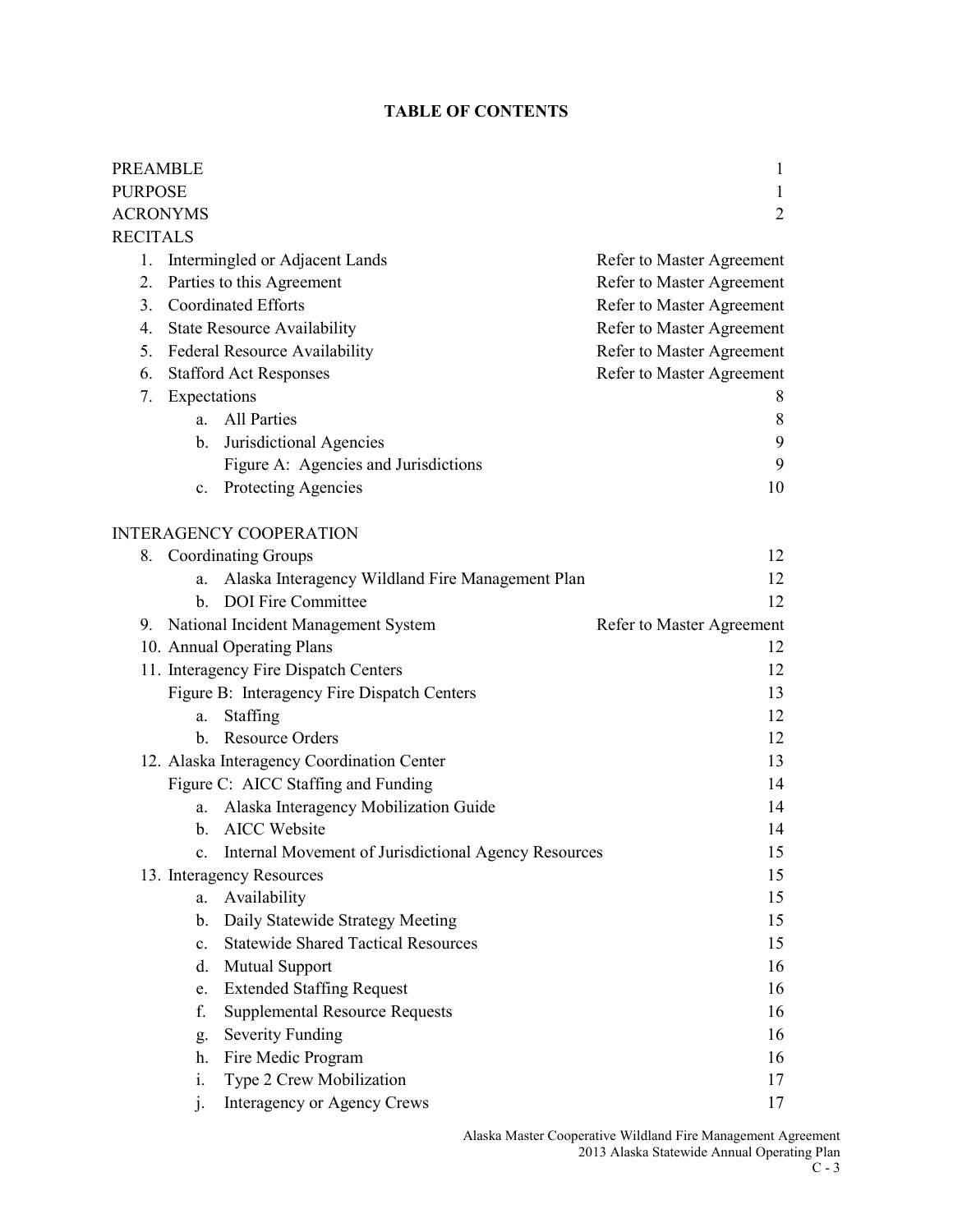|               | k. National Guard                 | 17 |
|---------------|-----------------------------------|----|
| $\mathbf{L}$  | Non-DNR State Of Alaska Resources | 17 |
|               | m. Alaska Orientation Briefing    | 17 |
| 14. Standards |                                   |    |
|               |                                   |    |

### PREPAREDNESS

| 15. Protection Planning                           | 18 |
|---------------------------------------------------|----|
| Figure D: Due Dates and Protection Planning Tasks | 18 |
| 16. Protection Areas and Boundaries               | 19 |
| 17. Fire Protection and Suppression               | 19 |
| 18. Joint Projects and Project Assistance         | 20 |
| 19. Fire Prevention                               | 20 |
| 20. Public Use Restrictions                       | 20 |
| 21. Burning Permits                               | 20 |
| 22. Prescribed Fire and Fuel Management           | 20 |
| 23. Smoke Management                              | 21 |

### OPERATIONS

| 24. Fire Notifications<br>21                                               |    |  |
|----------------------------------------------------------------------------|----|--|
| 25. Closest Forces Concept                                                 | 22 |  |
| DNR Delta Area Authority for Donnelly And Fort Greely Training Areas<br>a. | 22 |  |
| DNR Matsu Authority for Fort Richardson<br>$\mathbf{b}$ .                  | 22 |  |
| 26. Independent Actions                                                    | 23 |  |
| 27. Protection Area Boundary Line Fires                                    | 23 |  |
| 28. Escaped Prescribed Fires                                               | 23 |  |
| 29. Response to Wildfire                                                   | 23 |  |
| <b>Initial Response</b><br>a.                                              | 23 |  |
| b. Evacuations                                                             | 23 |  |
| 1) Red Cross Contacts                                                      | 23 |  |
| <b>Decision Process</b><br>$\mathbf{c}$ .                                  | 24 |  |
| Wildland Fire Decision Support System Approval Requirements<br>d.          | 24 |  |
| Fires with Federal Emergency Management Agency Reimbursable Expenses<br>e. | 24 |  |
| f.<br>Surveillance and Monitoring                                          | 25 |  |
| Agency-Specific Reporting Requirements<br>g.                               | 25 |  |
| Post Fire Activities<br>h.                                                 | 25 |  |
| 30. Delegations of Authority, Briefings and Evaluations<br>25              |    |  |
| 31. Priorities<br>25                                                       |    |  |
| 32. Preservation of Evidence<br>26                                         |    |  |
| 33. Stafford Act Responses<br>26                                           |    |  |

### USE AND REIMBURSEMENT OF INTERAGENCY FIRE RESOURCES

| 34. Appropriated Fund Limitation | Refer to Master Agreement |
|----------------------------------|---------------------------|
| 35. Duration of Assignments      |                           |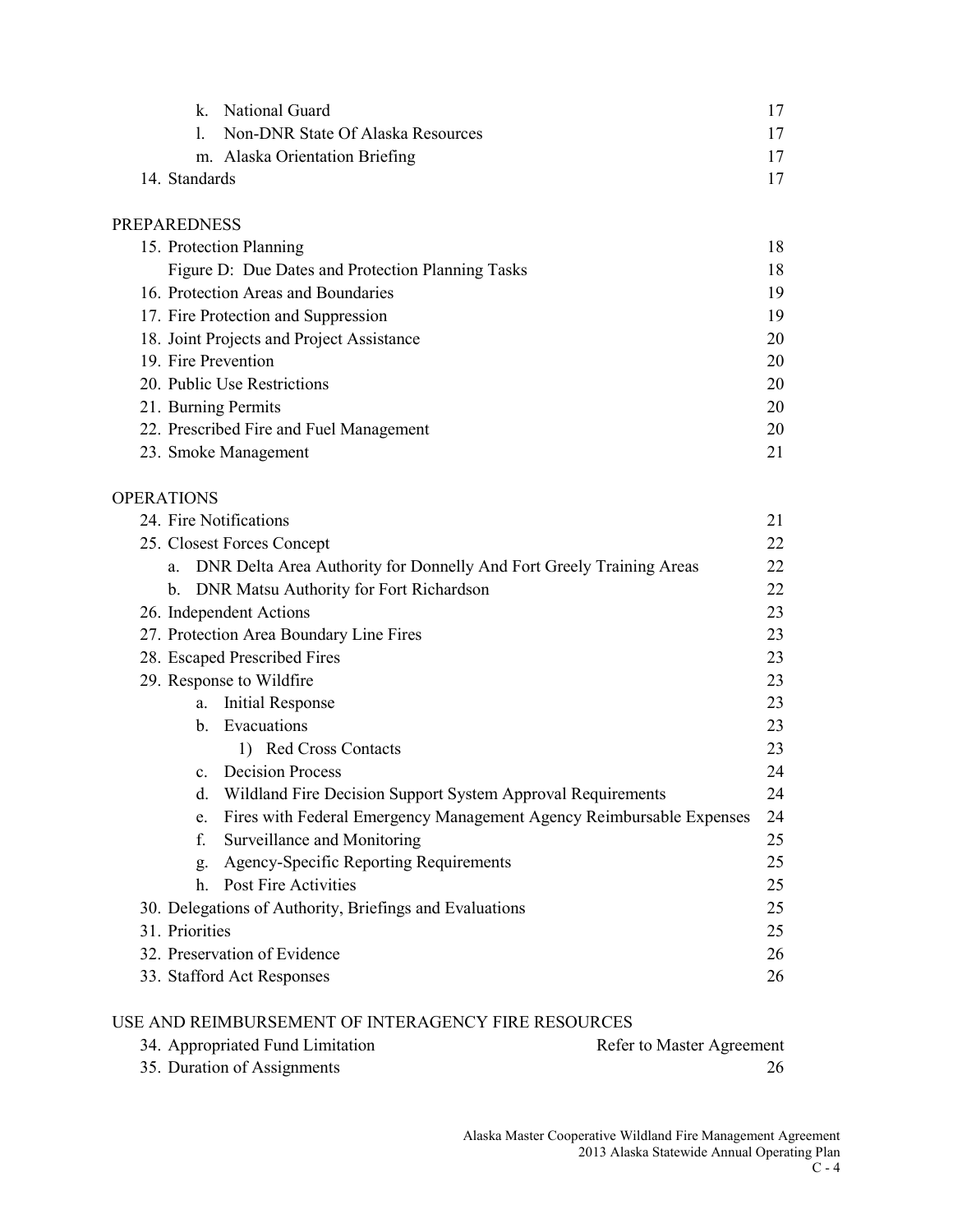|                | 36. Fire Suppression and Cost Share Agreements                        | 26                        |
|----------------|-----------------------------------------------------------------------|---------------------------|
| a.             | AFS, DNR and USFS Incident Billing Criteria                           | 27                        |
|                | b. Fires that Merge                                                   | 27                        |
| $c_{\cdot}$    | AFS, DNR and USFS Complexes Billing Criteria                          | 27                        |
| $d_{-}$        | Audits                                                                | 27                        |
|                | 37. Incident / Fire Business Management                               | 27                        |
| a.             | Handbooks                                                             | 28                        |
|                | b. Incident Business Oversight                                        | 28                        |
|                | c. Emergency Equipment Rental Agreements                              | 28                        |
| d.             | <b>Property Loss or Damage</b>                                        | 28                        |
| e.             | <b>Medical Transport, Treatment and Transfer to Home Unit</b>         |                           |
|                | 38. Equipment and Supplies                                            | 28                        |
| a.             | Warehouse Catalog                                                     | 29                        |
|                | b. Incident Support                                                   | 29                        |
| $c_{\cdot}$    | Property Loss or Damage                                               | 29                        |
|                | d. Fresh Food Boxes                                                   | 29                        |
| e.             | Interagency Cache Planning                                            | 30                        |
| 39. Licensing  |                                                                       | Refer to Master Agreement |
| 40. Training   |                                                                       | 30                        |
| a.             | <b>Emergency Fire Fighter Training</b>                                | 30                        |
| b.             | <b>Field Deliverable Courses</b>                                      | 30                        |
|                | 41. Technology Systems                                                | 30                        |
|                | a. BLM Network Access                                                 | 30                        |
|                | <b>AFS Access Guidelines</b><br>1)                                    | 30                        |
|                | <b>Special Provisions</b><br>2)                                       | 31                        |
| b.             | GIS and Information Technology Applications                           | 31                        |
| c.             | Teletype                                                              | 31                        |
| d.             | <b>Integrated Fire Management</b>                                     | 31                        |
| e.             | Communications                                                        | 32                        |
|                | Radio Frequency Sharing<br>1)                                         | 32                        |
|                | 2) Radio Site Maintenance                                             | 32                        |
|                | 42. Fire Weather Systems                                              | 33                        |
| a.             | Fire Weather Annual Operating Plan                                    | 33                        |
| b.             | <b>Incident Meteorological Services</b>                               | 33                        |
| $c_{\cdot}$    | Automatic Lightening Detection Network                                | 33                        |
| d.             | <b>Remote Automated Weather Stations</b>                              | 33                        |
|                | 43. Aviation Operations                                               | 34                        |
| a.             | <b>Aviation Site Management</b>                                       | 34                        |
| b.             | Certification                                                         | 34                        |
| $\mathbf{c}$ . | Standards                                                             | 34                        |
| d.             | Temporary Flight Restrictions Notifications                           | 34                        |
| e.             | Sanitizing Water Drafting or Scooping Aircraft and Helicopter Buckets | 34                        |
| f.             | <b>Canadian Resources</b>                                             | 35                        |
| g.             | <b>Airtanker Bases</b>                                                | 35                        |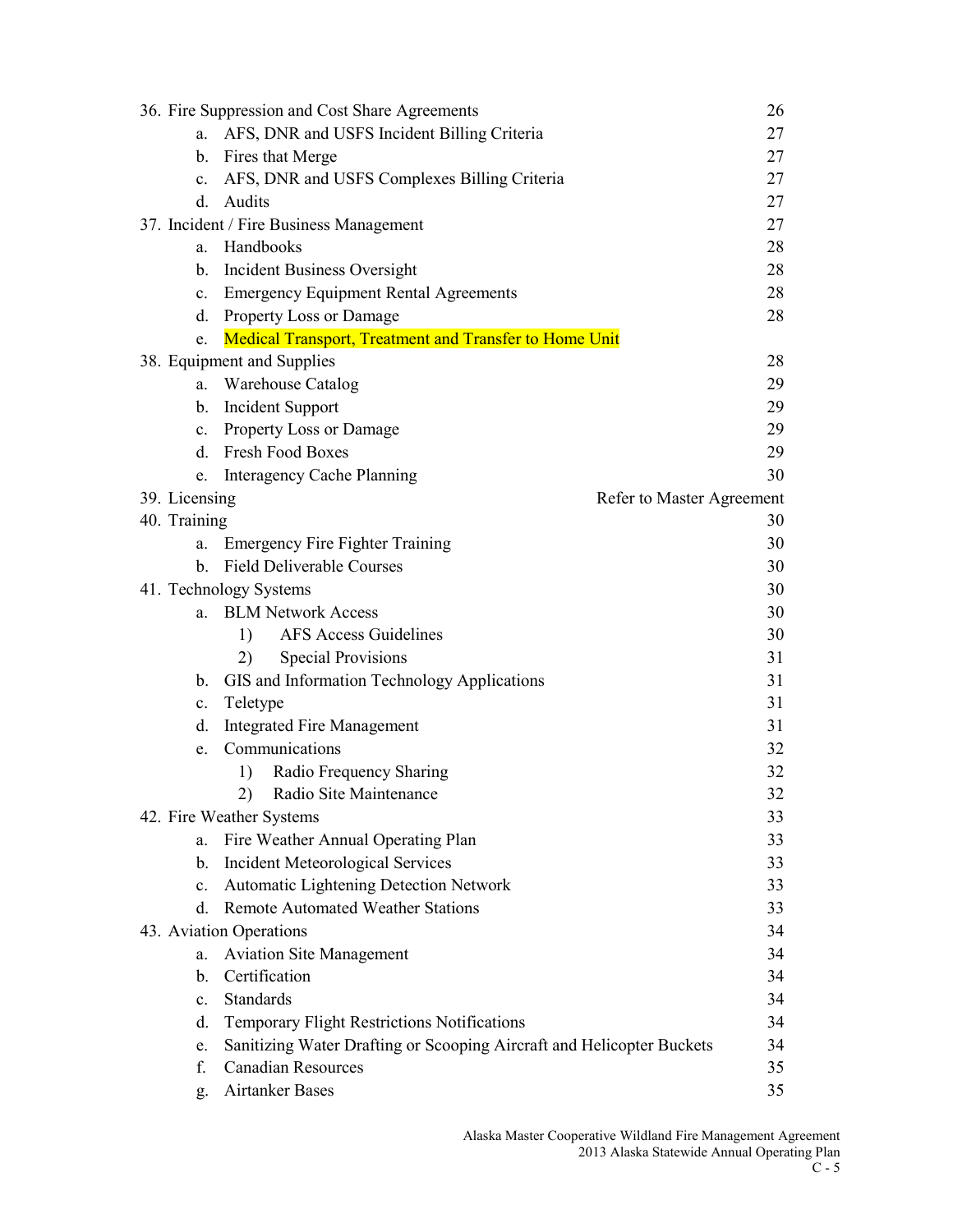|                           | 1)<br><b>Primary Bases</b>                                                               | 35 |
|---------------------------|------------------------------------------------------------------------------------------|----|
|                           | <b>Secondary Bases</b><br>2)                                                             | 35 |
| h.                        | Fort Wainwright Aircraft Operations                                                      | 35 |
|                           | 1)<br><b>AFS</b>                                                                         | 36 |
|                           | 2)<br><b>DNR</b>                                                                         | 36 |
| i.                        | Fire Scene Organization and Communications                                               | 36 |
| $\mathbf{j}$ .            | Non-Tactical Aviation Resources                                                          | 36 |
| k.                        | <b>Arial Mapping Services</b>                                                            | 36 |
| 1.                        | Forms for Documentation                                                                  | 37 |
|                           | m. Reimbursable Costs                                                                    | 37 |
|                           | 44. Billing Procedures                                                                   | 37 |
| a.                        | In-State Fires with Federal Emergency Management Agency                                  | 37 |
|                           | Reimbursable Expenses                                                                    | 37 |
| b.                        | Joint Projects and Project Assistance (Fuels)                                            | 38 |
| c.                        | Meals and Lodging for Resource Ordered and Subsisted Personnel                           | 38 |
| d.                        | <b>Annual Fixed Costs</b>                                                                | 38 |
| e.                        | Suppression and Non-Specific Suppression Support                                         | 38 |
| f.                        | <b>Stafford Act Responses</b>                                                            | 39 |
| g.                        | Documentation                                                                            | 39 |
|                           | h. Administrative Overhead Rate                                                          | 39 |
| 1.                        | <b>Billing Process and Addresses</b>                                                     | 39 |
| $\mathbf{1}$ .            | Alaska Fire Service and Department of Natural Resources Billing                          | 40 |
|                           | Figure E1: AFS-DNR Billing Due Dates and Tasks                                           | 40 |
|                           | k. Bureau of Indian Affairs, Fish & Wildlife Service and National Park Service           |    |
|                           | <b>Cost Recovery Process</b>                                                             | 40 |
| 1.                        | Department of Natural Resources and U.S. Forest Service Billing                          | 40 |
|                           | Figure E2: DNR-USFS Billing Due Dates and Tasks                                          | 40 |
|                           | 45. Trespass Cost Recovery                                                               | 41 |
|                           | 46. Purchaser, Contractor, Operator, Permittee, Etc., Fires<br>Refer to Master Agreement |    |
|                           | 47. Stafford Act Use and Reimbursement                                                   | 41 |
| <b>GENERAL PROVISIONS</b> |                                                                                          |    |
| 48. Fire Information      |                                                                                          | 41 |
| a.                        | AICC and National Interagency Coordination Center Situation Reports                      | 41 |
| b.                        | <b>AICC</b>                                                                              | 42 |
| $\mathbf{c}$ .            | Protecting Agencies and Incident Management Teams                                        | 43 |
| d.                        | Jurisdictional Agencies                                                                  | 43 |
| e.                        | Protocols                                                                                | 43 |
|                           | 49. Miscellaneous Assistance                                                             | 43 |
| a.                        | AFS Facilities on Fort Wainwright                                                        | 43 |
| b.                        | <b>McGrath Facilities</b>                                                                | 43 |
| c.                        | Kenai Interagency Dispatch Center                                                        | 43 |

d. Meals and Lodging (Reimbursable) 43 50. Personnel Policy 44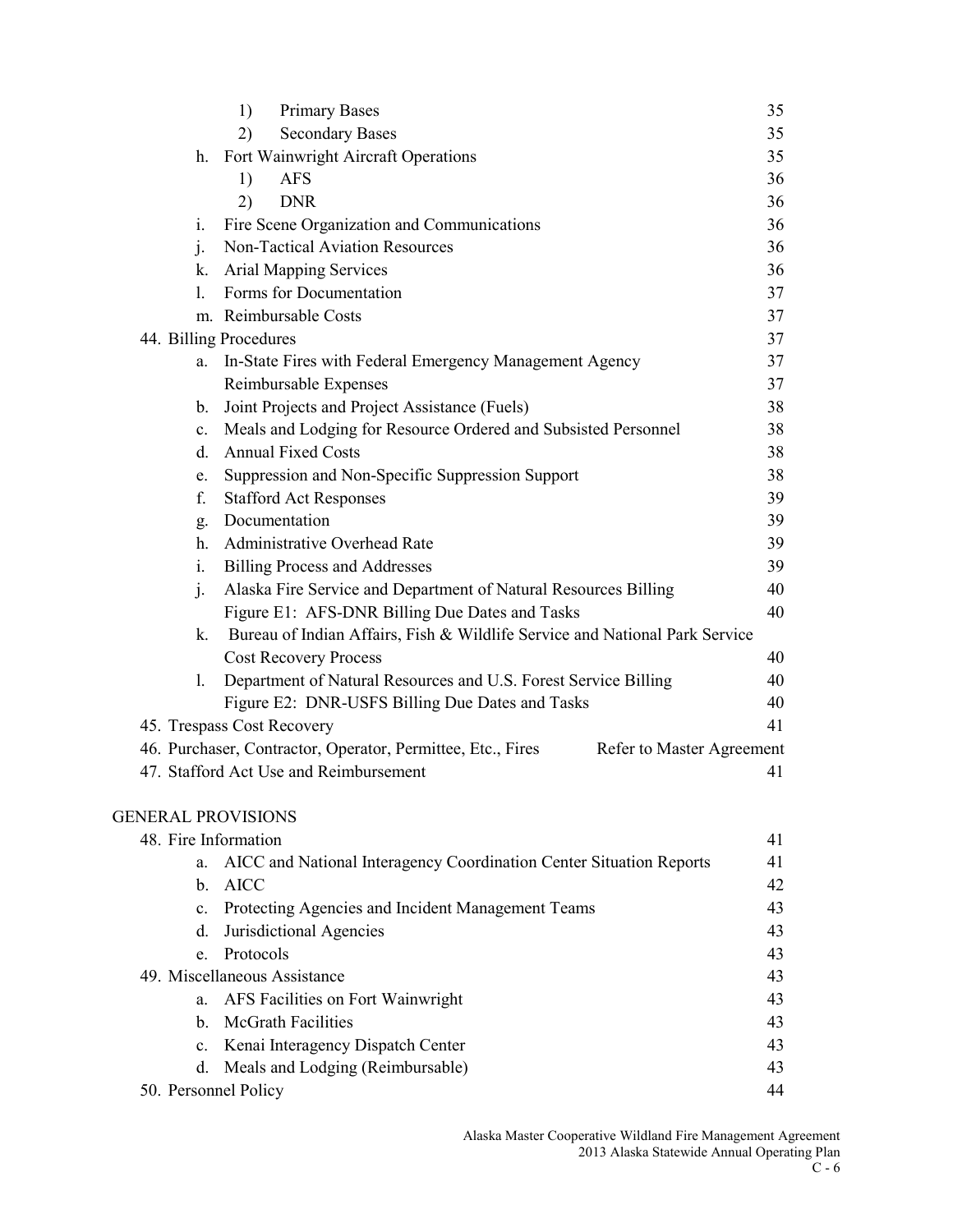| 51. Mutual Sharing of Information             | 44                        |
|-----------------------------------------------|---------------------------|
| <b>Alaska Fire Information Websites</b><br>a. | 44                        |
| <b>GIS</b> Protocols<br>$\mathbf{b}$ .        | 44                        |
| Fire Perimeter<br>$\mathbf{D}$                | 44                        |
| 2) Known Sites Database                       | 45                        |
| c. Photographs                                |                           |
| d. Final Fire Reports                         | 45                        |
| e. WFDSS Points of Contact                    | 45                        |
| 52. Accident Investigations                   | 45                        |
| 53. Waiver                                    | Refer to Master Agreement |
| 54. Modifications                             | 46                        |
| 55. Annual Review                             | 46                        |
| 56. Duration of Agreement                     | 46                        |
| 57. Previous Agreements Superseded            | 46                        |
| 58. Authorized Representatives                | 46                        |
| <b>SIGNATURES</b>                             | 46                        |

### Figures

| Figure A: Agencies and Jurisdictions              | 9  |
|---------------------------------------------------|----|
| Figure B: Interagency Fire Dispatch Centers       | 13 |
| Figure C: AICC Staffing and Funding               | 14 |
| Figure D: Due Dates and Protection Planning Tasks | 18 |
| Figure E1: AFS-DNR Billing Due Dates and Tasks    | 40 |
| Figure E2: USFS-DNR Billing Due Dates and Tasks   | 40 |

### Attachments

| 1. Alaska Fire Service Annual Fixed Costs               | 48 |
|---------------------------------------------------------|----|
| 2. Synopsis: Suppression and Non-Specific Support Items | 50 |
| 3. Websites Referenced                                  | 51 |
| 4. Documentation of Funded Research                     | 54 |
| 5. Example of Fire Information News Release Format      | 55 |
| 6. Alaska WFDSS Protocols                               | 56 |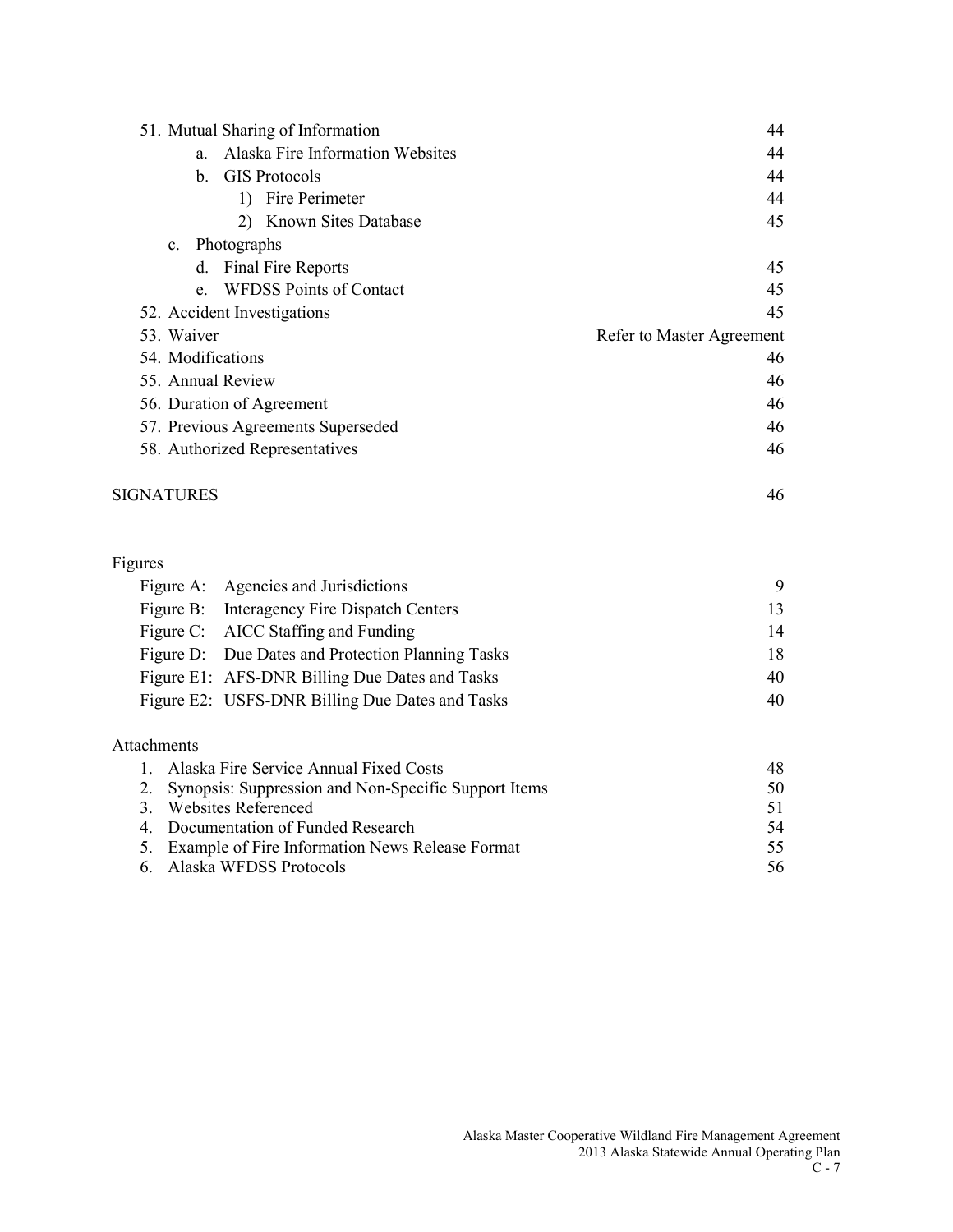### **RECITALS**

### 1-6: Refer to Master Agreement.

7. Expectations

The roles of the Parties to this agreement will be delineated to facilitate wildland fire management activities to protect the public, firefighters, and identified sites from wildland fire and to provide an opportunity for Jurisdictional Agencies to accomplish fire-related land-use and resource management objectives in a cost-efficient manner, consistent with the policies of the United States Department of the Interior (DOI), the United States Department of Agriculture (DOA) and the Alaska Department of Natural Resources (DNR).

### a. All Parties

Because of their common interests, the Parties agree to the following:

- 1) The protection of human life is the single, overriding fire management priority. Setting priorities among protecting human communities and community infrastructure, other property and improvements, and natural and cultural resources will be done based on the values to be protected, human health and safety, and the costs of protection.
- 2) The Parties will ensure their capability to provide safe, cost-effective fire management programs in support of land and resource management plans through appropriate planning, staffing, training, equipment and management oversight.
- 3) The Parties will cooperate with each other, interested parties and the public to prevent unauthorized ignition of wildland fires.
- 4) All Parties will use compatible planning processes, training and qualification requirements, operational procedures, management option designations and public education programs for all fire management activities.
- 5) Each will maintain a membership in the Alaska Wildland Fire Coordinating Group (AWFCG). It is the responsibility of each member to participate in the decision-making process and ensure their respective agencies are made aware of decisions that will affect them.
- 6) Agency administrators will ensure that their employees are trained, certified and made available to participate in the wildland fire program locally, regionally, and nationally as the situation demands. Employees with operational, administrative, or other skills will support the wildland fire program.
- 7) As requested and based on availability of resources, any Party may provide assistance to another for planning and implementing prescribed fires and other fuel treatment projects.
- 8) All Parties will provide qualified personnel to participate in workgroup, committees and training.
- 9) All Parties will support wildland fire research, identify needs and priorities, provide personnel and logistical support, and assist with technology transfer and implementation of research results. (See Attachment 4)
- 10) All Parties shall comply with statutes, laws, Executive orders, and policies relating to nondiscrimination. These include, but are not limited to Sections 119 and 504 of the Rehabilitation Act of 1973 as amended, which prohibits discrimination on the basis of race, color, religion, sex, age, national origin, marital status, familial status, sexual orientation, participation in any public assistance program, or disability. Pursuant to 41 CFR Ch. 60-1.4 all parties recognize that they are obliged to abide by and include the equal opportunity clause contained in the Federal Executive Order 11246, Section 202, in each of its government contracts, should there be contracts as a result of this agreement.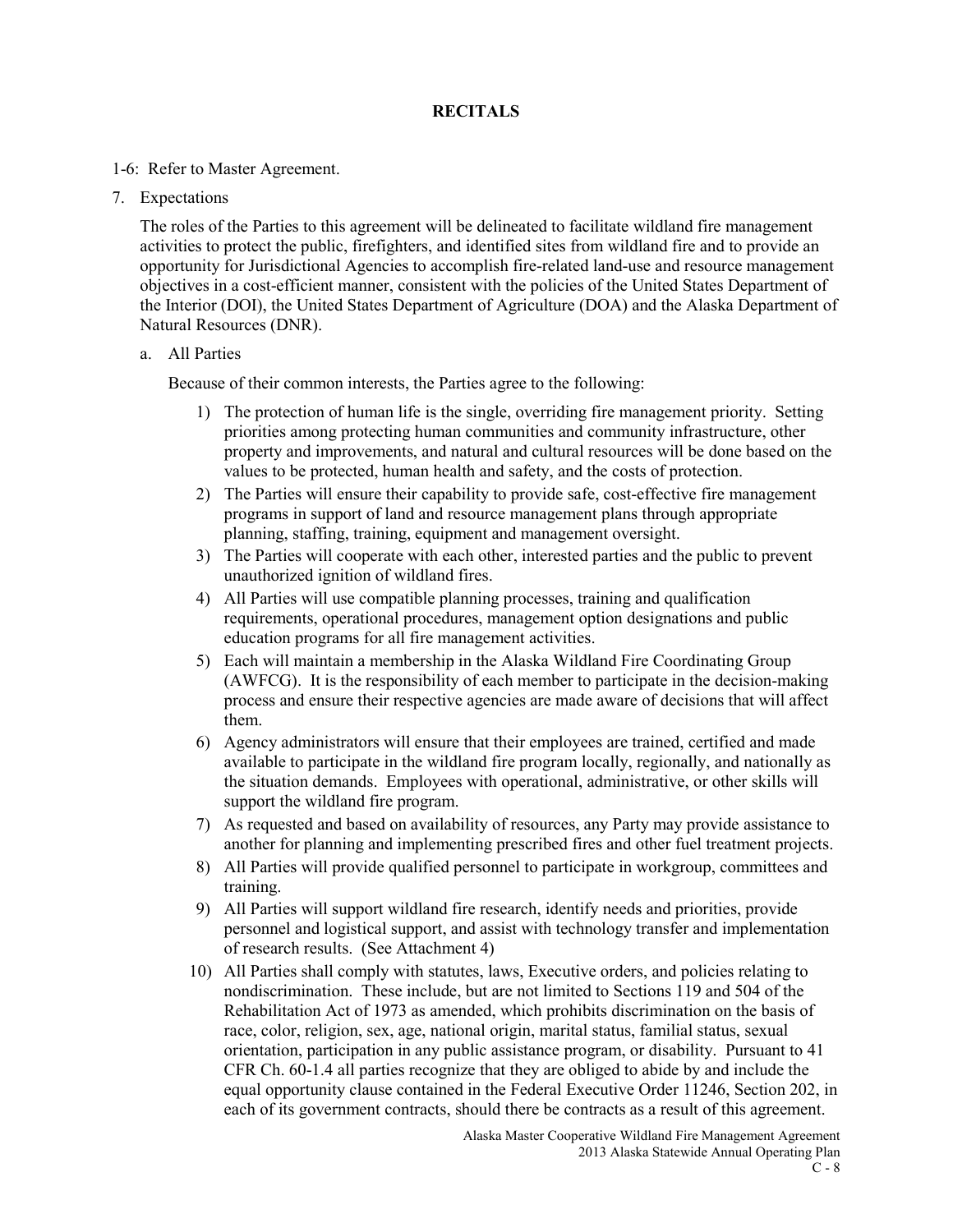### b. Jurisdictional Agencies

Jurisdictional Agencies are responsible for all planning documents i.e. land use, resource and fire management plans, for a unit's wildland fire and fuels management program. Figure A lists the agencies and their jurisdictions. If a Jurisdictional Agency administrator or Fire Management Officer (FMO) is dissatisfied with the services provided by the Protecting Agency or if there is an issue or concern irresolvable at the local level, that information should immediately be elevated to the regional fire management staff to adjudicate and discuss with the Alaska Fire Service (AFS) Manager, the DNR Chief of Fire and Aviation or USFS R10 Fire Specialist earned from this process should be included in the Interagency Fall Fire Review agenda.

| <u> </u><br><b>Agency</b>                                                                                                                                        | <b>Jurisdictions</b>                                                                                                                                                                                                                                                                                                                                 |
|------------------------------------------------------------------------------------------------------------------------------------------------------------------|------------------------------------------------------------------------------------------------------------------------------------------------------------------------------------------------------------------------------------------------------------------------------------------------------------------------------------------------------|
| <b>Alaska Department of Natural Resources</b>                                                                                                                    | City, Borough and Municipalities<br>Private fee simple lands<br>State Parks, Forests, Mental Health, and<br>other state lands<br>State Critical Habitat Areas, Range Areas,<br>Refuges and Sanctuaries (joint w/Alaska<br>Department of Fish & Game)<br>Lands "Tentatively Approved" for<br>conveyance to the State<br>DNR-issued permits and leases |
| Alaska Native Corporations as established by<br>the Alaska Native Claims Settlement Act<br>(AFS acts the Agency Administrator<br>Representative, when necessary) | Regional or village corporate lands:<br>patented or under an "Interim Conveyance"<br>to a corporation                                                                                                                                                                                                                                                |
| <b>Bureau of Indian Affairs</b>                                                                                                                                  | Native Allotments (patented or certificated)                                                                                                                                                                                                                                                                                                         |
| <b>Bureau of Land Management</b>                                                                                                                                 | <b>Native Allotment Applications</b><br><b>National Conservation Area</b><br>National Petroleum Reserve-Alaska<br><b>National Recreation Area</b><br>National system of public lands as defined in<br>Federal Land and Management Policy Act<br><b>BLM-issued permits and leases</b><br>Selected lands (Alaska Native or State)                      |
| <b>National Park Service</b>                                                                                                                                     | <b>National Parks and Preserves</b><br>National Monuments in Mainland AK<br>NPS-issued permits and leases                                                                                                                                                                                                                                            |
| U.S. Army Alaska in conjunction with the<br><b>Bureau of Land Management</b>                                                                                     | <b>Military Training Areas</b><br>(BLM-managed lands withdrawn for military<br>purposes). The AFS Military FMO works<br>with US Army and BLM to determine<br>Jurisdictional Agency for fires on these<br>lands.                                                                                                                                      |
| U.S. Fish and Wildlife Service                                                                                                                                   | <b>National Wildlife Refuges</b><br>FWS-issued permits and leases                                                                                                                                                                                                                                                                                    |
| <b>U.S. Forest Service</b>                                                                                                                                       | <b>National Forests</b><br>National Monuments in Southeast AK<br><b>USFS-issued permits and leases</b>                                                                                                                                                                                                                                               |

| <b>Figure A: Agencies and Jurisdictions</b> |  |  |
|---------------------------------------------|--|--|
|                                             |  |  |

Alaska Master Cooperative Wildland Fire Management Agreement 2013 Alaska Statewide Annual Operating Plan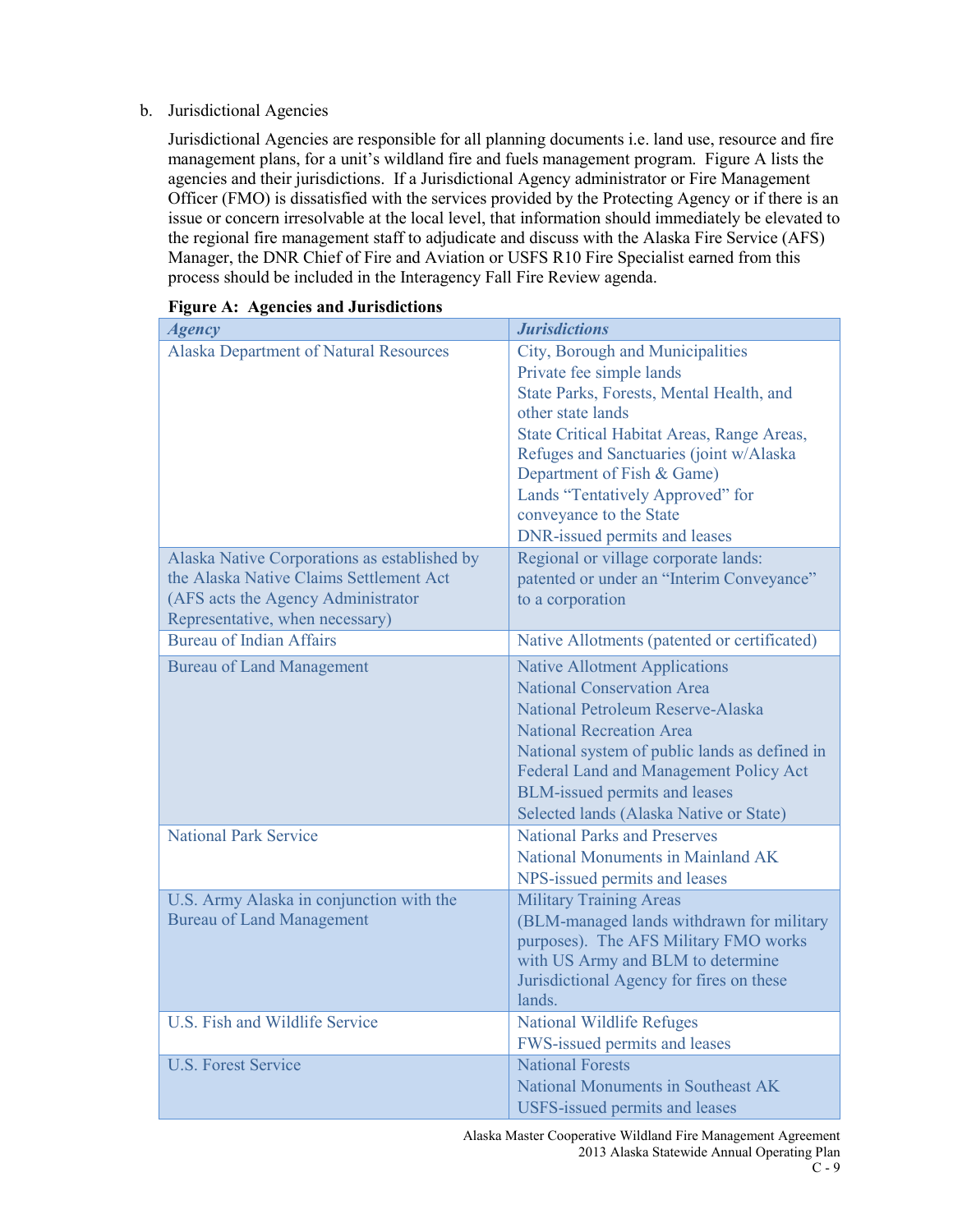Jurisdictional Agency administrators are responsible to:

- 1) Ensure management actions taken by the Protecting Agency are compliant with unit plans and Jurisdictional Agency policy.
- 2) Set the strategic fire direction pre-season as defined in the AIWFMP; ensure management option designations are appropriate and reviewed annually; and identify general restrictions and constraints on their administrative unit. Management option change procedures are addressed in the AIWFMP.
- 3) Identify resources and sites which require site-specific protection in accordance with the AIWFMP and *input sites in Known Sites Database*.
- 4) Approve non-standard responses as defined in AIWFMP and record in an approved decision document.
- 5) Work collaboratively with Protecting Agency and other affected Jurisdictional Agencies and provide strategic incident objectives and constraints to ensure land and resource management objectives are met and documented during the decision support process. For incidents on federal lands or Alaska Native village and regional corporation lands, use of Wildland Fire Decision Support System (WFDSS) is required.
- 6) Approve the incident's decision document and complete periodic assessments that meet timeframes established in WFDSS
- 7) Develop and jointly sign a Delegation of Authority to implement the Course of Action and Incident Objective(s) defined in the decision document when incident complexity is Type 3 and above.
- 8) Assign, as the incident complexity warrants, an Agency Representative and/or Resource Advisor.
	- a. BIA service contactor providers serve as Resource Advisors for Native Allotments.
- 9) Participate in Incident Management Team (IMT) briefings to discuss local issues, personnel and facilities and establish a formal recognition of agency roles.
- 10) Collaborate with Protecting Agencies and IMTs regarding media releases concerning resource conditions, policies and management objectives for their agency.
- 11) Participate in IMT closeouts and contribute to the written evaluation of their performance in the implementation of the direction contained in the Delegation of Authority.
- 12) Investigate and pursue all legal actions that are deemed necessary for human-caused fires according to agency policy..
- 13) Provide written standards that address wildfire suppression activity damage repair.
- 14) Determine the need for, develop and manage Emergency Stabilization and Burned Area Restoration activities.
- 15) Manage fire prevention and education programs.
- 16) Coordinate and manage fire closure/restriction programs for agency lands.
- c. Protecting Agencies

Protecting Agencies maintain and operate the wildland fire suppression organization in Alaska with the primary intention of providing cost-effective suppression services and minimizing unnecessary duplication of suppression systems. Suppression services include all management actions intended to protect identified values from a fire, extinguish a fire, or alter a fire's direction of spread. Management actions for the protection of identified values include, but are not limited to, surveillance, mapping, and site actions. If a Protecting Agency has an issue or concern with the Jurisdictional Agency that is irresolvable at the local level, that situation should immediately be elevated to the AFS Manager, the DNR Chief of Fire and Aviation, or the USFS R10 Fire Specialist to discuss and adjudicate with the regional fire management staff. Lessons learned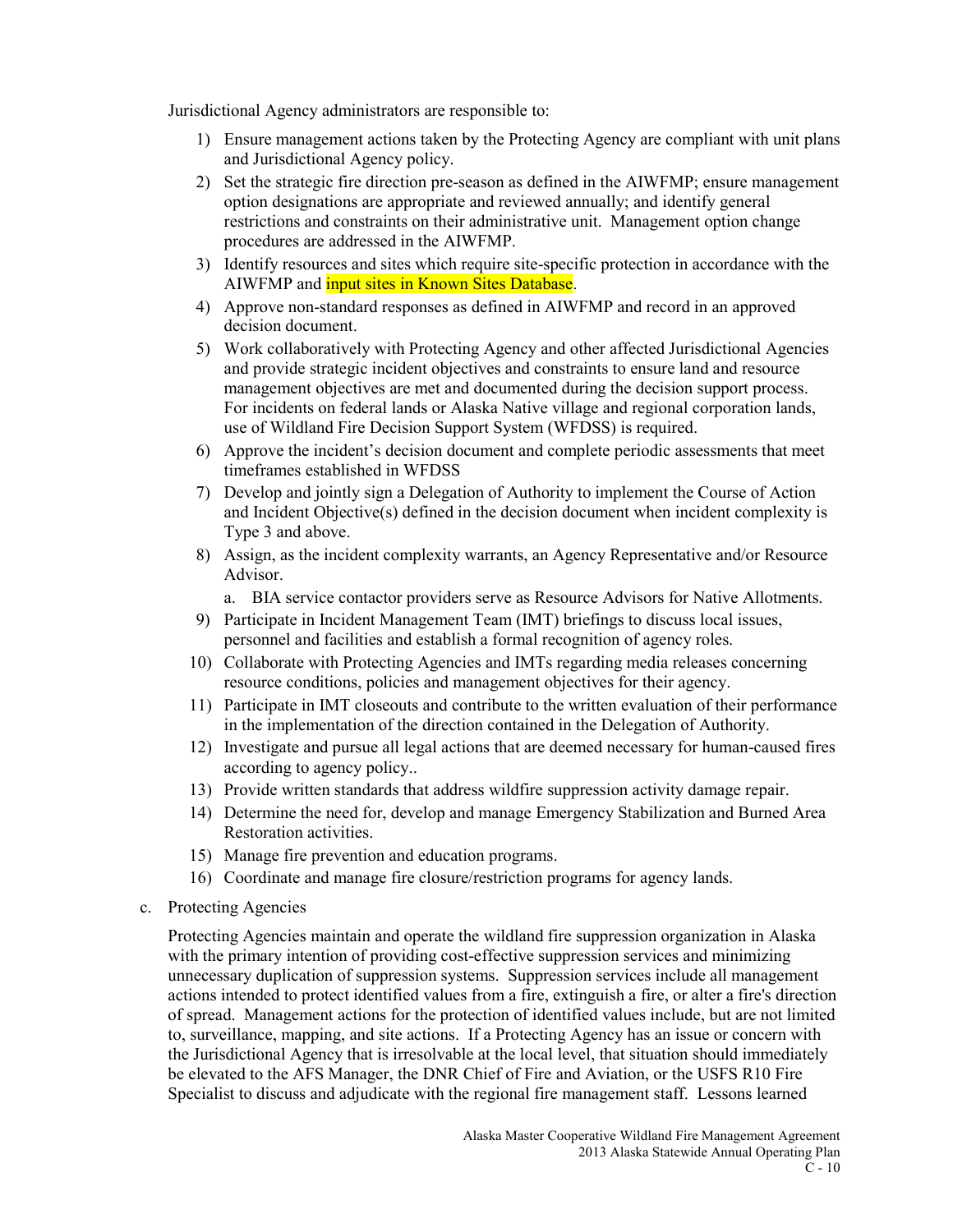from this process should be included in the Interagency Fall Fire Review agenda.

The Protecting Agencies are the DNR, and the Bureau of Land Management-AFS and USFS. The Protecting Agencies will:

- 1) Provide the operational control for suppression services in support of the Jurisdictional Agency's mission.
- 2) Provide fire detection coverage based on levels of lightning activity and human use or at Jurisdictional Agency's request.
- 3) Determine and document the incident location, management option and cause.
- 4) Implement the initial response based on management option designation and notify the appropriate Jurisdictional Agency of any fire detected on or threatening that agency's lands in accordance with the AIWFMP.
- 5) Complete an analysis as determined by agency policy to determine the complexity of a fire to assist in the selection process of the appropriate management organization for complex incidents.
- 6) Assign Incident Commander for initial and extended responses.
- 7) Develop and jointly sign a Delegation of Authority to implement the decision document when incident complexity Type 3 and above.
- 8) Provide supervision and support including oversight, direction and logistical support for all wildfires.
- 9) Assign a Protecting Agency liaison to out-of-State Type 1 and 2 IMTs.
- 10) Conduct initial IMT briefings with the affected Jurisdictional Agencies.
- 11) Conduct IMT closeouts and consolidate IMT evaluations completed by the Protecting Agency and affected Jurisdictional Agencies.
- 12) Complete wildfire suppression activities damage repair.
- 13) Fulfill interagency reporting requirement as directed in the AIMG and provide Jurisdictional Agencies with final fire reports within 10 days after declaring the fire out.
- 14) For fires occurring in Full and Critical Management Option areas that escape initial attack and all fires 100 acres or greater, submit fire perimeter data timely for ongoing incidents and final fire perimeter files with the final fire report for display on the AICC website and inclusion in the Geographic Information System (GIS) Fire History file using GIS protocols.
- 15) Provide fire surveillance updates including latest perimeter maps for ongoing fires as negotiated with the Jurisdictional Agencies.
- 16) Provide wildland fire management related training to Jurisdictional and other Protecting Agency employees including emergency fire fighters based on needs and available training space.
- 17) Collaborate with Jurisdictional Agencies and IMTs on media releases that provide fire statistics and on-going suppression/management actions on fires. Questions regarding Jurisdictional Agency policy or actions will be referred to that agency.
- 18) Track resource levels throughout the 2013 fire season to determine decision making criteria used for step-up and draw down. Communicate tactical meeting decisions to a wider audience.
- 19) Distribute annual staffing guides to Jurisdictional Agencies regional staffs.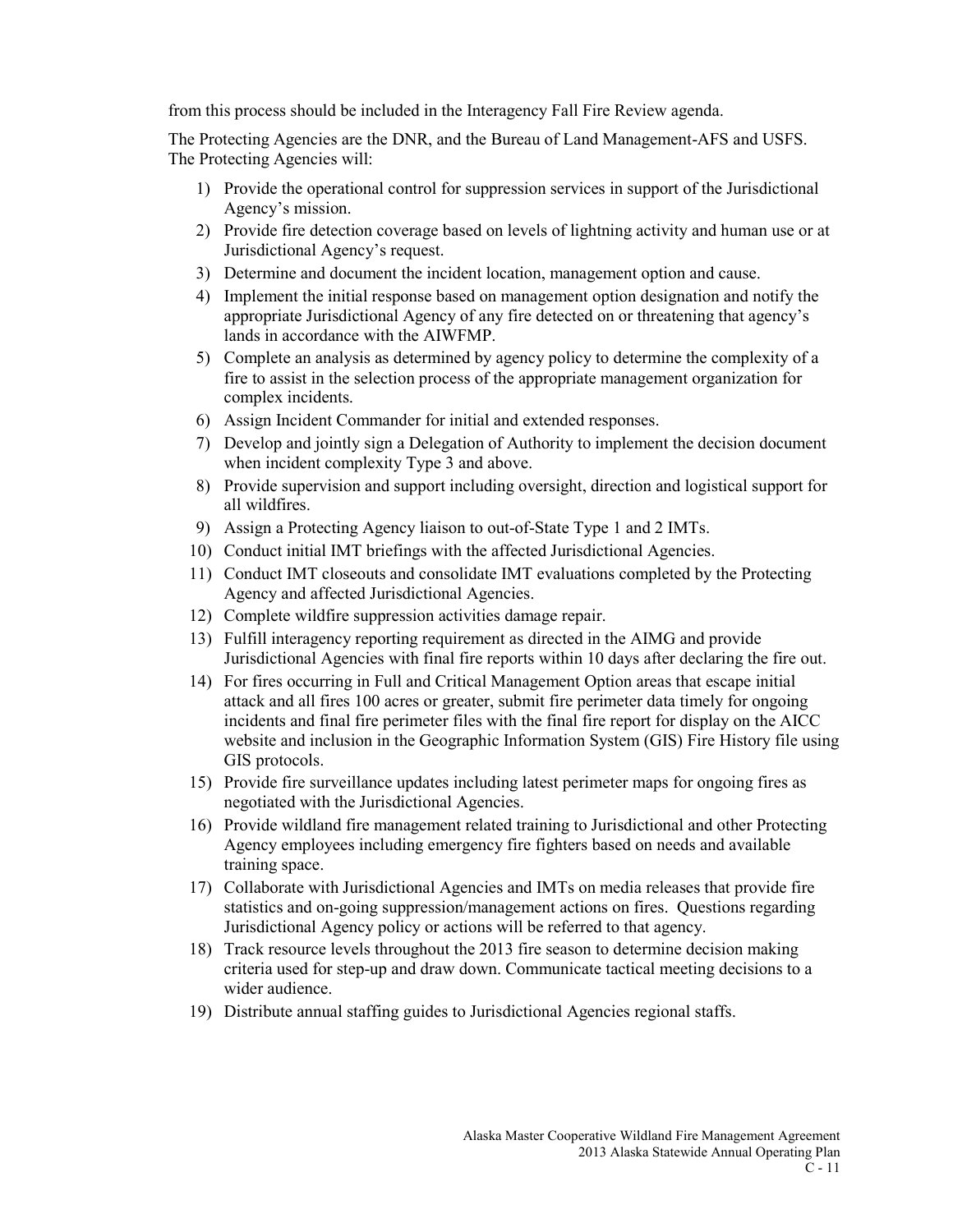### **INTERAGENCY COOPERATION**

### 8. Coordinating Groups

a. Alaska Interagency Wildland Fire Management Plan

The AWFCG is responsible to review and update, as warranted, the AIWFMP. That plan and its appendices are available at<http://fire.ak.blm.gov/administration/awfcg.php>

The AIWFMP is a component of this Statewide AOP.

The purpose of AIWFMP is to promote a cooperative, consistent, cost-effective, interagency approach to wildland fire management and it is the interagency reference for wildfire operational information. It specifies direction for the response to a wildfire that is based on the management option designation and provides guidelines to Jurisdictional and Protecting Agencies for decision support direction as the complexity of a wildfire increases.

- 9. National Incident Management System: Refer to Master Agreement.
- 10. Annual Operating Plans

Zone/Area/Forest/local Jurisdictional Units AOPs will be incorporated as attachments to this AOP when completed and as appropriate. The format for all AOPs should be similar to this Statewide AOP and address local operating procedures. Signed AOP should be submitted annually no later than May 15 to agency representatives listed below in Clause 58; USFS AOPs should be submitted to the Region 10 USFS R10 Fire Specialist. AOPs are valid until a new AOP is signed and submitted.

11. Interagency Fire Dispatch Centers

The Interagency Fire Dispatch Centers by Protecting Agency are listed below in Figure B.

a. Staffing

The Interagency Fire Dispatch Centers are staffed prior to May 1 and after August 15 as determined by the Protecting Agency. Between May 1 and August 15, most centers operate from 08:00 to 18:00 hours, 7 days per week. Galena and Southwest Area are exceptions to the aforementioned dates. Center hours are extended as needed. All Interagency Fire Dispatch Centers will have an after-hours contact protocol.

The Interagency Fire Dispatch Centers are staffed, funded and supported by the Protecting Agencies responsible for the Zone, Area or Forest in which they are located (See Figure B below). The Kenai Interagency Dispatch Center functions as both a DNR and USFS center and is funded by both agencies.

b. Resource Orders

AFS dispatch works under a two-tier system. Orders flow from the AFS Zones to Alaska Interagency Coordination Center (AICC). DNR works under a three tier system; resource orders are placed from the Areas to the State Logistics Center (SLC); if SLC is unable to fill the resource request, the resource order is placed by SLC to AICC. For the Tongass National Forest, USFS resource requests are placed with Sitka Dispatch to AICC. The Chugach National Forest orders are placed with the Kenai Interagency Dispatch Center to AICC. Reference the AIMG for more specific information.

Resource orders for the Jurisdictional Agencies will be processed through their local Protecting Agency fire dispatch center with the exception of regional office orders which are processed by AICC When Protecting Agencies' dispatch offices are seasonally closed, each dispatch office will make arragngements with AICC for dispatching Jurisdictional Agency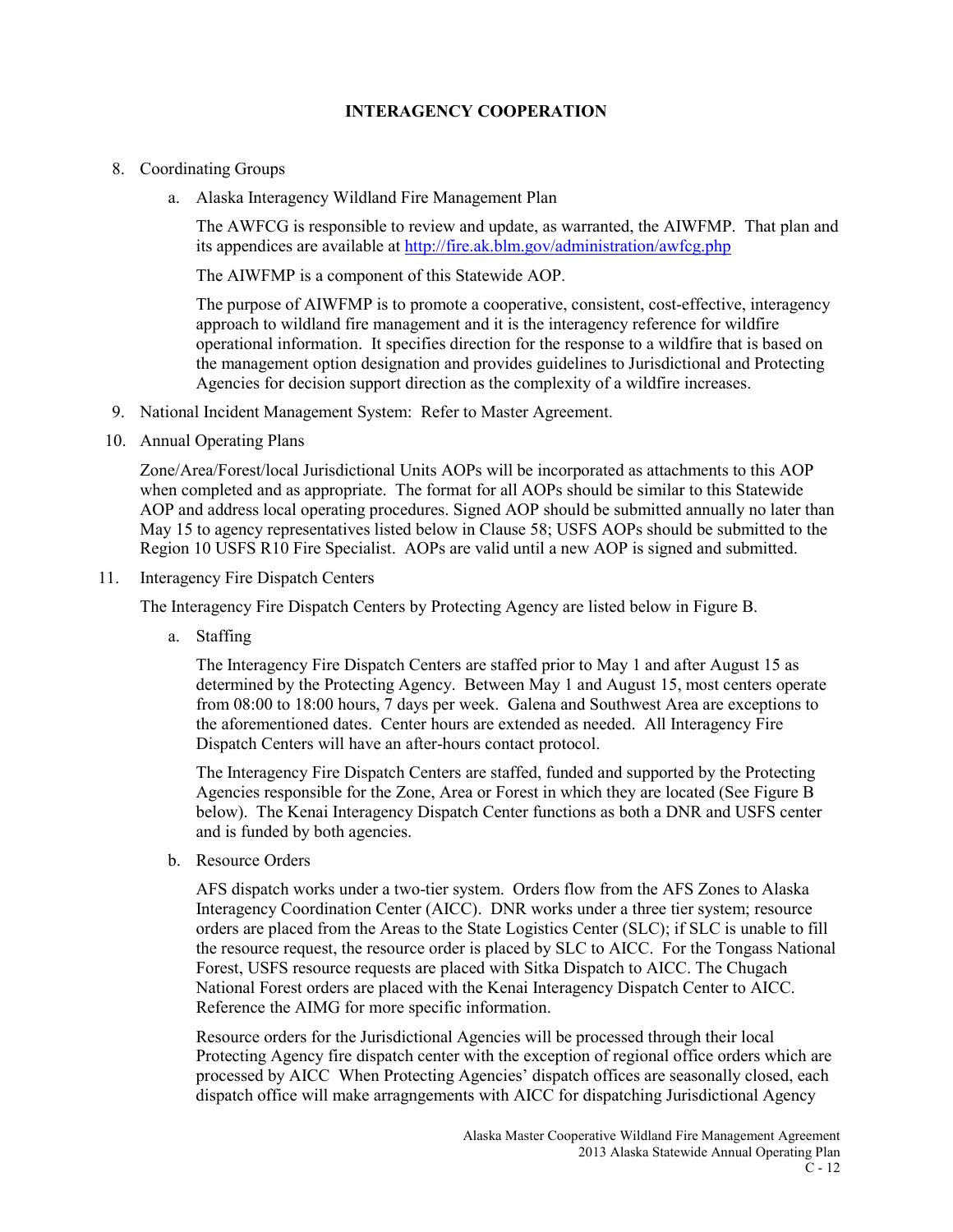resources Details will be located AIMG (ROSS permission transferred from local dispatch to AICC) Affected Jurisdictional Agencies will be notified.

Employees performing virtual (off-site i.e. Fire Behavior Analyst)) incident assignments will be ordered through the standard dispatch ordering system. A charge code will be provided on the resource order. In the event that the employee is ordered to support multiple incidents or to work with a decision support center supporting multiple incidents, the employee will be provided multiple incident charge codes or a large fire support code by the ordering unit or incident supervisor. (See NWCG Memo #13-2011 at [http://www.nwcg.gov/general/memos.htm\)](http://www.nwcg.gov/general/memos.htm)

| <b>Interagency Fire Dispatch Centers</b>                          |                                      |                                                                                                                                                                                                                                                                                                                                                                                                                                                                                                                                                                                                                                                |                 |                             |                 |
|-------------------------------------------------------------------|--------------------------------------|------------------------------------------------------------------------------------------------------------------------------------------------------------------------------------------------------------------------------------------------------------------------------------------------------------------------------------------------------------------------------------------------------------------------------------------------------------------------------------------------------------------------------------------------------------------------------------------------------------------------------------------------|-----------------|-----------------------------|-----------------|
| <b>DNR Protection Area*</b>                                       |                                      | <b>AFS Protection Area***</b>                                                                                                                                                                                                                                                                                                                                                                                                                                                                                                                                                                                                                  |                 | <b>USFS Protection Area</b> |                 |
| <i><b>Area</b></i>                                                | <b>Location</b>                      | <b>Zone</b>                                                                                                                                                                                                                                                                                                                                                                                                                                                                                                                                                                                                                                    | <b>Location</b> | <b>Forest</b>               | <b>Location</b> |
| <b>State Logistic Center</b>                                      | Fairbanks                            | Galena Zone                                                                                                                                                                                                                                                                                                                                                                                                                                                                                                                                                                                                                                    | Galena          | Chugach<br>Nat'l Forest**   | Soldotna        |
| Delta Area<br>Fairbanks Area<br>Tok Area<br>Valdez/Copper River   | Delta<br>Fairbanks<br>Tok<br>Tazlina | <b>Upper Yukon</b><br>/Tanana/ Military<br>Zone                                                                                                                                                                                                                                                                                                                                                                                                                                                                                                                                                                                                | Fairbanks       | Tongass Nat'l<br>Forest     | <b>Sitka</b>    |
| Anchorage/Matsu Area<br>Kenai/Kodiak Area**<br>Southwest Area**** | Palmer<br>Soldotna<br>McGrath        | *DNR Protection Area includes the Southeast Area in Haines;<br>the DNR resource staff provides fire suppression services and<br>reporting, as needed; there is no fire Interagency Fire Dispatch<br>Center within the Southeast Area.<br>**Kenai/Kodiak Area and Chugach National Forest maintain<br>the Kenai Interagency Fire Dispatch Center in Soldotna.<br>***Southern Zone located in Anchorage is also under the<br>management of AFS; the Southern Zone dispatch center<br>supports the BLM resource staff and does not function as a fire<br>dispatch center.<br>****Southwest Area will remain as a DNR Protection Area for<br>2013. |                 |                             |                 |

### **Figure B: Interagency Fire Dispatch Centers**

12. Alaska Interagency Coordination Center

The AICC serves as the focal point for statewide tactical resource coordination, logistics support, and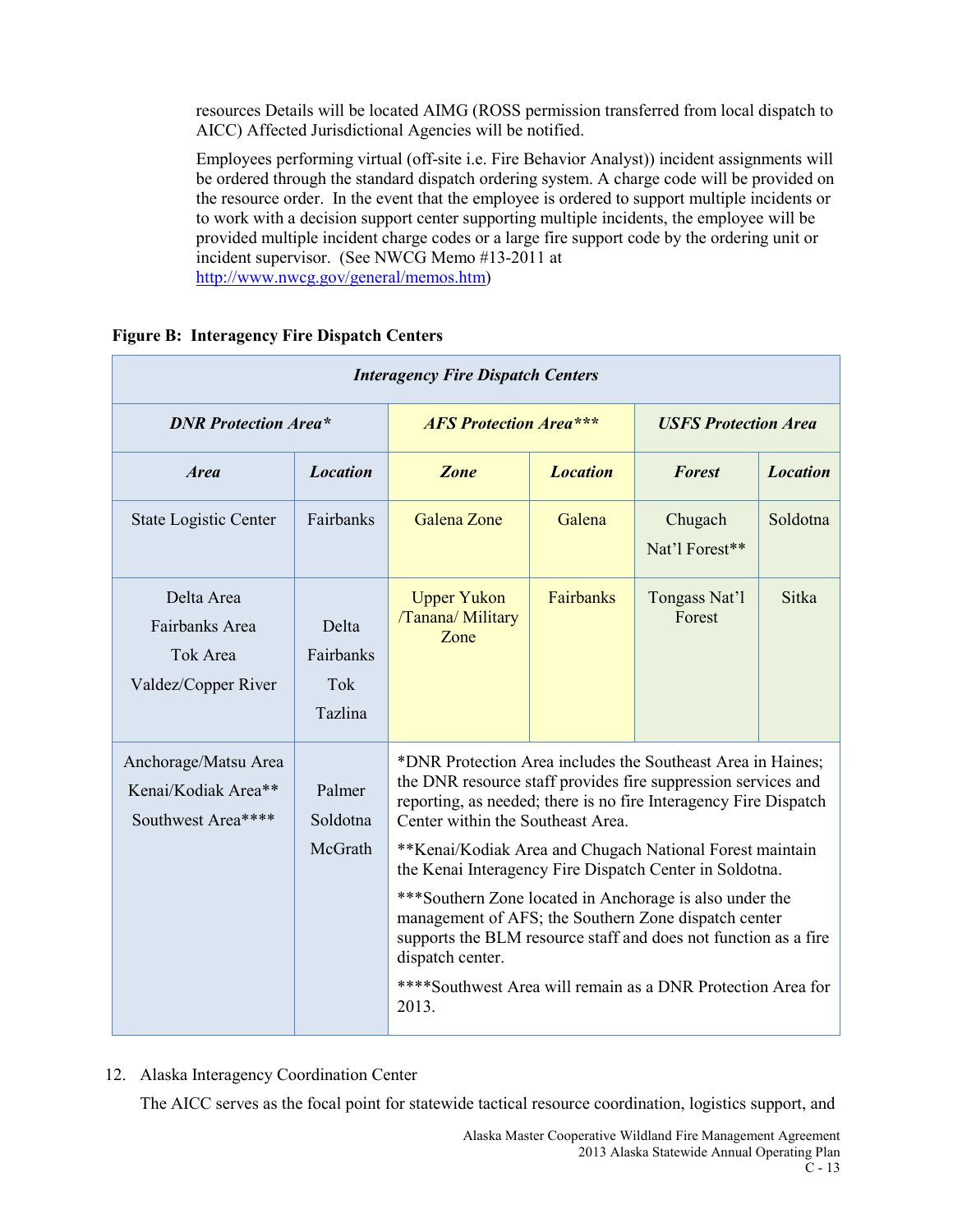predictive services for all state and federal agencies involved in wildland fire management and suppression in Alaska. AICC is located at the AFS facilities in Fairbanks; AFS provides office space and furniture, office equipment and supplies, and telecommunications, computers, network access and support. AFS bills costs associated with these items to DNR in the Annual Fixed Costs Bill for Collection.

Positions are staffed and funded by the employing agency as shown in Figure C. In addition to those positions and at the request of AICC or an individual agency, the DNR Strategic Planner may function as a coordinator for WFDSS fire behavior analyses during the 2013 fire season.

| <b>Position</b>                    | <b>Agency</b> | <b>Position</b>            | <b>Agency</b> |
|------------------------------------|---------------|----------------------------|---------------|
| Center Manager                     | <b>AFS</b>    |                            |               |
| Logistics Coordinators (3)         | <b>AFS</b>    | Logistics Dispatchers      | <b>AFS</b>    |
|                                    | <b>DNR</b>    | Overhead (1)               |               |
|                                    | USFS?         | Aircraft $(3)$             |               |
|                                    |               | Equipment (2)              |               |
| Intelligence Coordinator (1)       | DNR?          | Intelligence Dispatchers 1 | <b>AFS</b>    |
| Fire Weather Program Manager       | <b>NPS</b>    |                            |               |
| (1 shared position)                |               |                            |               |
| Tactical Resources Coordinator (1) | AFS           | <b>Tactical Resources</b>  | <b>AFS</b>    |
|                                    |               | Dispatchers $(3)$          | <b>DNR</b>    |

### **Figure C: AICC Staffing and Funding 2013**

### a. Alaska Interagency Mobilization Guide

The AIMG is published annually by April 15, and is the reference guide for interagency mobilization. All changes should be submitted to AICC by March 31 using the Change Request Form located [http://fire.ak.blm.gov/logdisp/aimg.php.](http://fire.ak.blm.gov/logdisp/aimg.php)

The AIMG identifies policy and agreements that establish the standard procedures that guide the operations of multi-agency logistical support activities. The guide is an extension of agency manuals, handbooks, directives, and instructional memorandums relating to logistical support. It is intended to promote uniformity of logistical support communications, facilitate interagency dispatch coordination, and ensure that the most timely and cost-effective support services are provided. This guide is designed to accommodate amendments as needed. The AIMG is a component of this Statewide AOP by reference and is available at <http://fire.ak.blm.gov/>

b. AICC Website

The AICC website at<http://fire.ak.blm.gov/> is a comprehensive source of fire-related information including, but not limited to, the Alaska Preparedness Levels, the Daily Situation Report, current and historic fire perimeter maps, media releases, planned prescribed fires, historical fire data, current weather forecasts, weather station readings, Canadian Forest Fire Danger Rating System indices, predictive services products, incident management teams, crew use and the EFF Type 2 Crew Rotation List.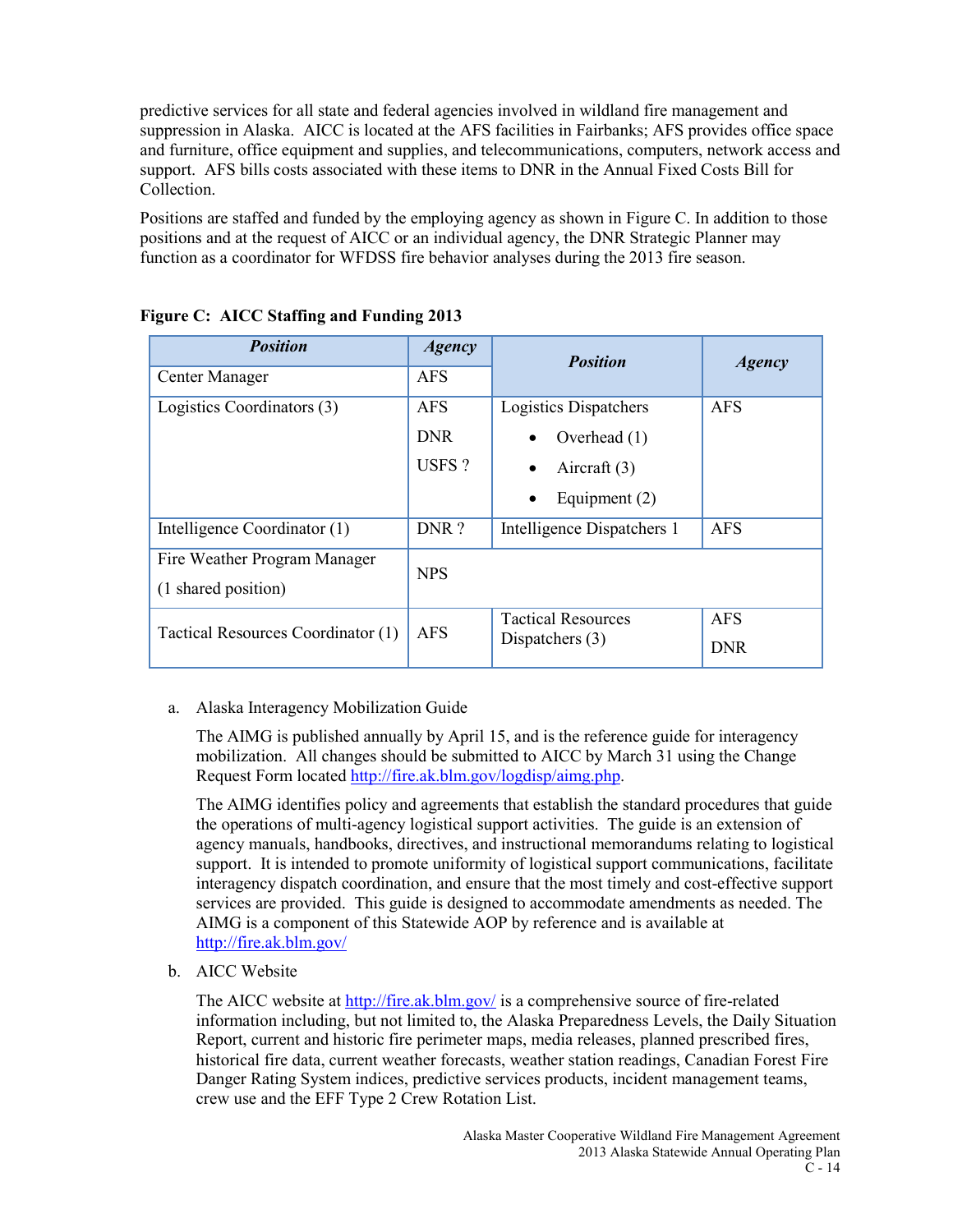c. Internal Movement of Jurisdictional Agency Resources

Internal Jurisdictional Agency mobilization of agency resources within Alaska and to/from the Lower 48 is at the discretion and cost of that agency. These internal movements may be accomplished without the use or notification of AICC. However, placing these resources on a Resource Order and statusing those in the Resource Ordering and Status System (ROSS) is recommended to facilitate tracking their use and availability while in Alaska.

If agency resources are charging to a fire code, use of ROSS and coordination with the Protecting Agency FMO is required with the exception of personnel on their home unit and acting within the scope of their authority. Charges that will be included in the cross-billing must be supportable.

13. Interagency Resources

Reference the AIMG for types, procedures and protocols. All agencies' assigned personnel will function under the receiving agency's health, safety, and air operations procedural policies unless the sending agency's policies are more stringent, in which case the more stringent policies will be followed. When safety issues, concerns, or questions develop, agency subject matter experts will be contacted for resolution.

a. Availability

During the fire season, as necessary, each Jurisdictional and Protecting Agency will determine what resources are available for initial response and/or incident assignments, notify the local Protecting Agency Fire Management Officer (FMO), and status in ROSS. This information will be provided by the Protecting Agency FMOs to their representatives for the Daily Statewide Strategy Meeting. Area/Zone/Forest resource availability will be managed within the local Area/Zone/Forest.

b. Daily Statewide Strategy Meeting

Daily meetings include the DNR statewide conference call, the AFS Tactical Meeting and Area/Zone/Forest briefings. Each Protecting Agency will decide which resources will be made available for standby, pre-positioning, or commitment to an incident. The AICC USFS Logistic Coordinator will be the focal point for USFS resources. During the Daily Statewide Strategy Meeting (routinely attended by the DNR Fire Operations Forester, the AFS Chief, Division of Fire Operations, and the AICC Manager, and available to jurisdictional representatives), the final distribution of resources will be made. The status of the statewide shared tactical resources will be conveyed to Interagency Fire Dispatch Centers via the teletype. Considerations include:

- Use of all available in-state resources
- Ordering of additional resources from the Lower 48
- Alaska and National Preparedness Levels
- Severity funding requests both agency-specific and interagency
- Draw down and Step Up plans

Once the distribution of resources has been established, the priority for dispatch of these statewide tactical resources will be based on protection priorities as established in the AIWFMP. Decisions made will be communicated to XXXX via IFM or xxxx AICC may override decisions made at the Statewide Strategy Meeting when responding to immediate critical needs.

c. Statewide Shared Tactical Resources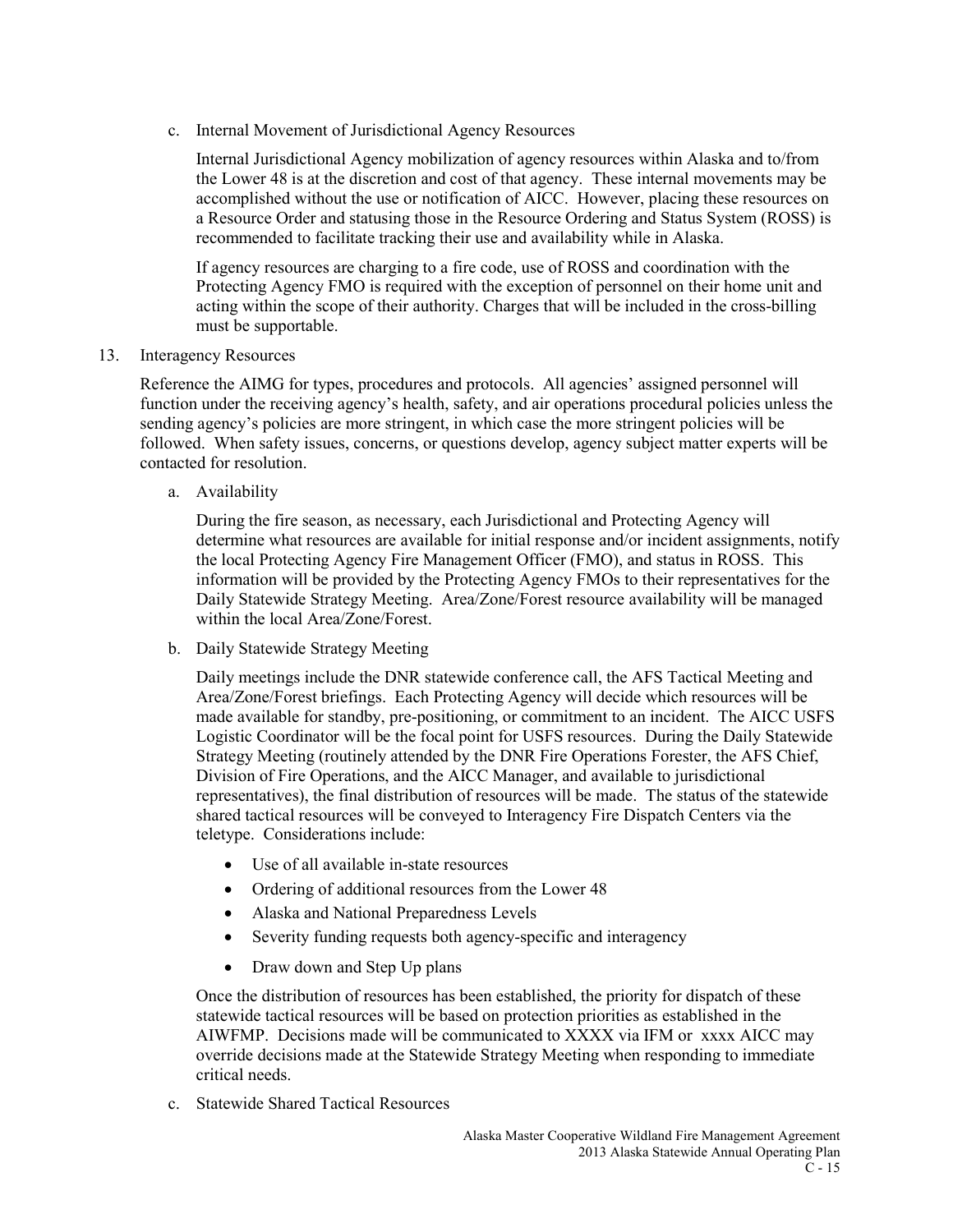Statewide shared tactical resources include the smokejumpers, aerial supervision modules, air attack, lead planes and airtankers. The protocols for requesting and use of these resources are in the AIMG.

Requests for extended and weekend staffing will be processed by AICC and costs will be allocated to the agency making the request. These costs and the resulting support costs are included in the Bill for Collection for Suppression and Non-Specific Suppression Support.

d. Mutual Support

The Protecting Agencies may request tactical resources from each other for initial response without processing a Resource Order. OF-288 time sheets will be completed and signed before tactical and/or support resources are released. If this is not possible, teletype or email approval of hours worked is acceptable.

Jurisdictional Agency resources may respond based on a verbal request from the Protecting Agency but follow up documentation on a Resource Order is required or approved Time Report. (Crew Time Report (CTR) or an Emergency Firefighter Time Report (OF 288)).

Any non-Stafford Act, non-fire response request requires a Reimbursable Agreement be in place prior to filling a request.

e. Extended Staffing Requests

All requests for extended staffing must be approved and a charge/reimbursable code assigned by the Protecting Agency FMO. The use of local Jurisdictional or Protecting Agency resources will be documented at the local dispatch level to support overtime authorizations and billing procedures and be provided to the regional fire management offices. For cost recovery billing by the Jurisdictional Agency (see AOP Clauses 36 and 44k), a Resource Order is required for extended staffing by Jurisdictional Agency resources.

f. Supplemental Resource Requests

Cost incurred for supplemental resource request mobilizations and assignments will be apportioned as decided at the Daily Statewide Strategy Meeting or by the Alaska Multi-Agency Coordination Group (AMAC) and included in the Bill for Collection for Suppression and Non-Specific Suppression Support.

g. Severity Funding Requests

Information on severity funding is available [http://www.nifc.gov/policies/pol\\_severity\\_funding.html](http://www.nifc.gov/policies/pol_severity_funding.html)

Severity funding may be used to: temporarily increase or extend seasonal firefighting staff and resources; provide for extended use of aircraft or additional aircraft and resources; pay for standby; and increased fire prevention activities.

h. Fire Medic Program

The Fire Medic Program is managed by an AFS Safety and Occupational Health Specialist and the DNR Division of Forestry Safety Officer. The physician sponsor is the Medical Director of the program. The AFS Safety and Occupational Health Specialist is the Fire Medic Coordinator.

The "Alaska Interagency Wildland Fire Medic Policy" and its appendices, including the Program's Standard Operating Guidelines, are the program's managing documents. Copies are available from the Fire Medic Coordinator. See the AIMG for ordering procedures.

DNR provides the administrative support to process all hiring, payroll, worker's compensation, travel and other miscellaneous expenses associated with EFF Medics.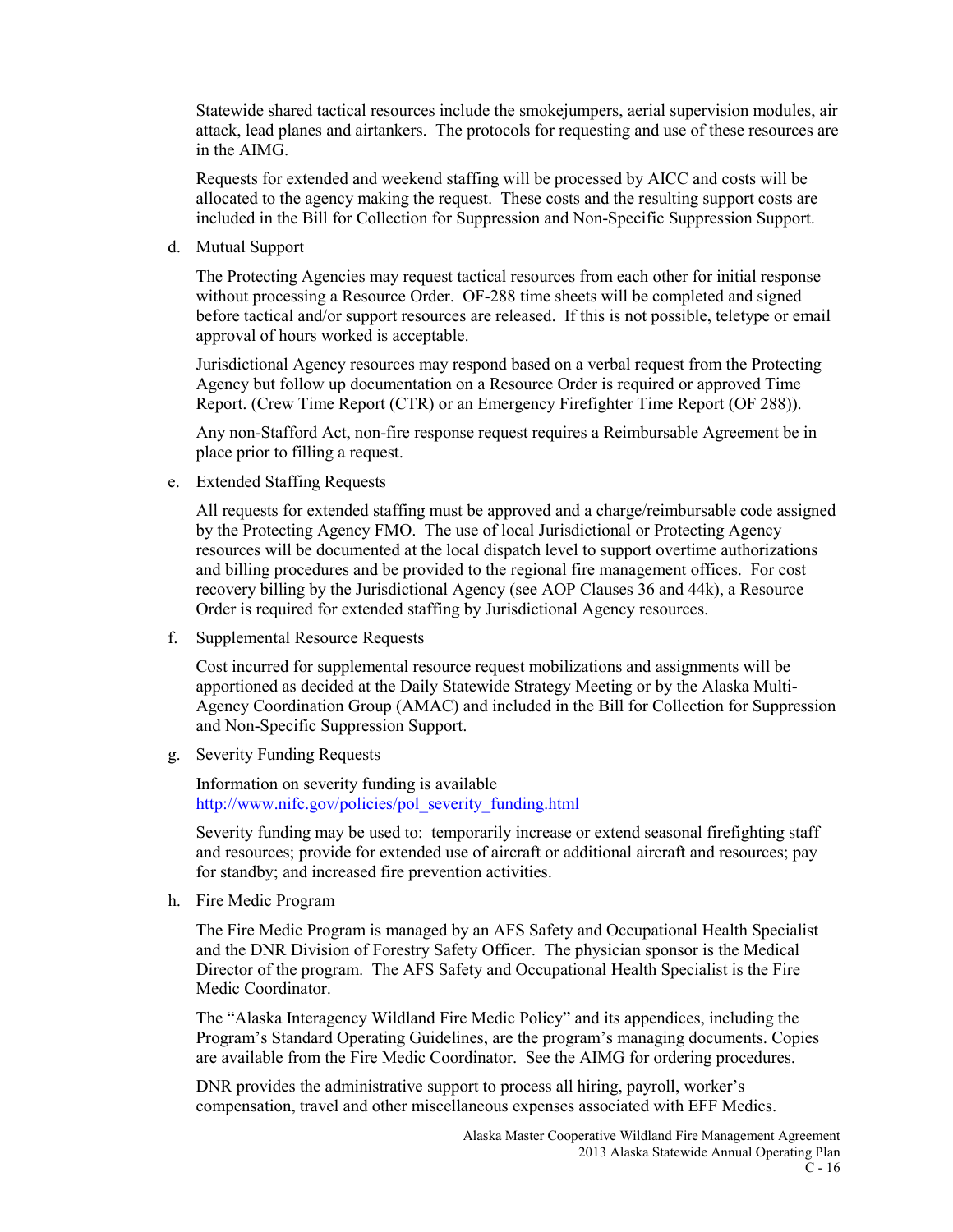AFS funds the Fire Medic Coordinator who is responsible for the program's management and operations. This includes stocking and maintaining all Fire Medic kits, training of Fire Medic personnel, and mobilization of Fire Medics, kits and support equipment and supplies. The Coordinator will also ensure all Fire Medics have the necessary personal protective clothing and other warehouse items needed for their assignments.

The costs incurred for pre-season orientation training for Fire Medics is divided equally between AFS and DNR. Pre-season replacement of expired kit items and restocking during the fire season are charged to individual incidents, when possible. When replacement costs are not charged to incidents, they are divided equally between AFS and DNR. Fire Medic expenses incurred on incident assignments are charged to that incident. The reimbursable costs for the Fire Medic Program are included in the Suppression and Non-Specific Support **Bill for Collection.** 

i. Type 2 Crew Mobilization

Type 2 crews are managed as defined in the *Alaska Emergency Firefighter Type 2 Crew Management Guide. (*[http://fire.ak.blm.gov/logdisp/crews.php.](http://fire.ak.blm.gov/logdisp/crews.php))

Mobilization of EFF Type 2 crews to the Lower 48 is an Alaskan priority. Parties to this Agreement will provide their resources for assignments as Crew Representatives, Interagency Resource Representatives, and Crew Administrative Representative.

j. Interagency or Agency Crews

Type 1 and Type 2 IA interagency or agency crews will be used as available. By June 1, all Type 1 and Type 2 IA crews should complete their annual training and/or certification requirements. For Type 1 crew certification requirements, reference *the Standards for Interagency Hot Shot Crew Operations*  [\(http://www.fs.fed.us/fire/people/hotshots/ihc\\_stds.pdf](http://www.fs.fed.us/fire/people/hotshots/ihc_stds.pdf)*)*; Type 2 IA crews will meet Red

Book standards. See AIMG for ordering procedures.

k. National Guard

The DNR will establish contacts and necessary agreements for National Guard assistance. All requests for National Guard resources will be processed by SLC.

1. Non-DNR State of Alaska Resources

DNR will process requests for State of Alaska employees and ensure that Reimbursable Services Agreements are in place. Costs are reimbursable to DNR and included with the Suppression and Non-Specific Suppression Support billings.

l. Alaska Orientation Briefing

Lower 48 resources filling Resource Order requests for incident assignments in Alaska will have an Alaska Orientation Briefing package made available to them.

### 14. Standards

The hiring or employing agencies are responsible for ensuring that local government or volunteer fire department personnel utilized on wildland fires are trained and qualified to the National Wildland Fire Coordinating Group's *National Interagency Incident Management System Wildland Fire Qualification Guide (Publication 310-1)* [\(http://www.nwcg.gov/pms/docs/docs.htm\)](http://www.nwcg.gov/pms/docs/docs.htm), the *USFS Fire and Aviation Management Qualifications Guide* [\(http://www.fs.fed.us/fire/publications/\)](http://www.fs.fed.us/fire/publications/) and/or the US Fire Administration's *Skills Crosswalk Wildland Training for Structural Firefighters* [\(http://www.usfa.fema.gov/fireservice/subjects/wildfire/crosswalk\\_overview.shtm\)](http://www.usfa.fema.gov/fireservice/subjects/wildfire/crosswalk_overview.shtm). Each agency will provide coordination and payment of personnel and equipment, as needed, when local government or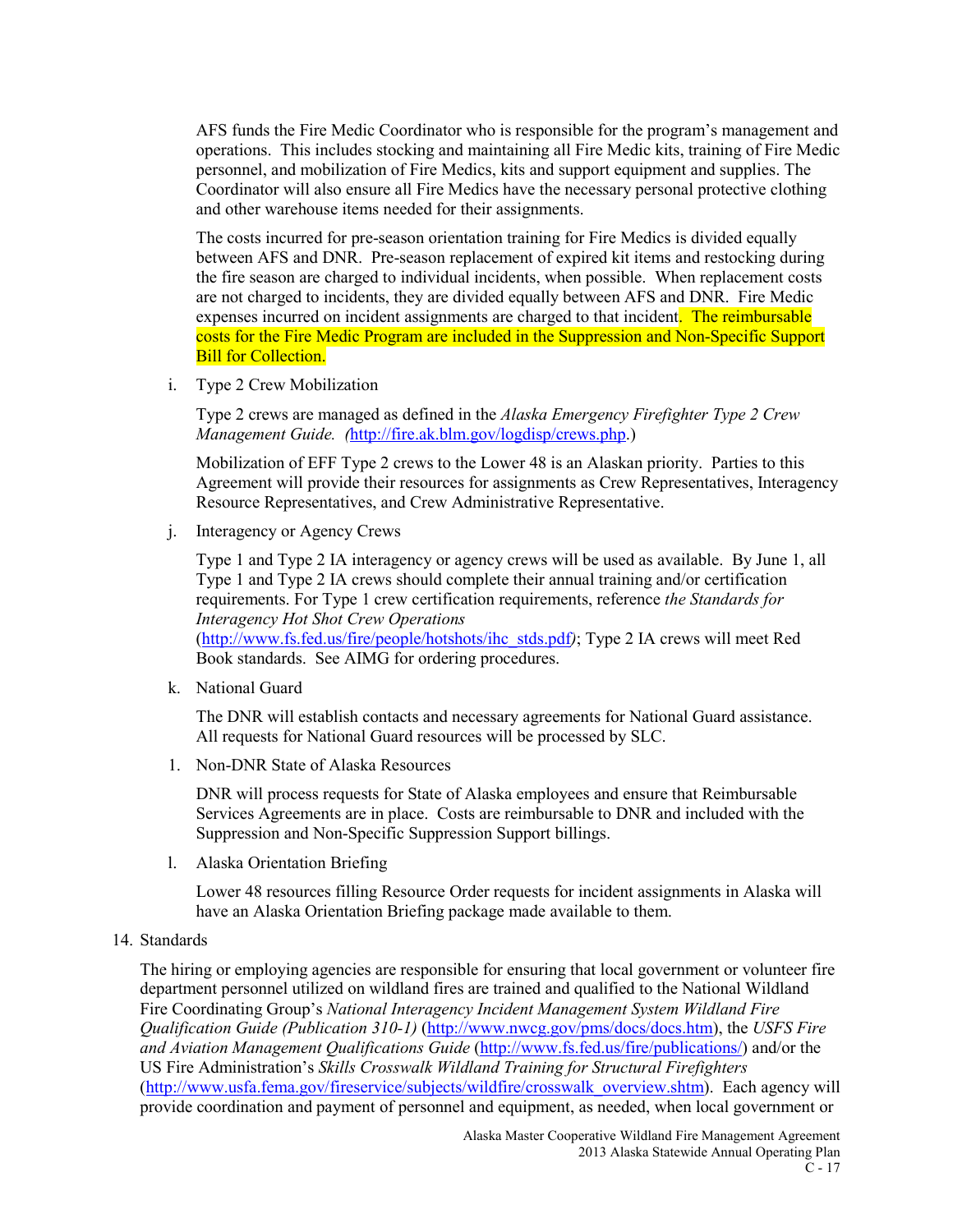volunteer fire department resources are required within their respective Protection Areas. These costs may be reimbursable per terms of local agreements. Personnel and equipment of these departments will be utilized only in their areas of specialized expertise and qualification. Additional guidance is contained in the *Interagency Standards for Fire and Fire Aviation Operations (Red Book)*  [\(http://www.nifc.gov/policies/pol\\_intgncy\\_guides.html\)](http://www.nifc.gov/policies/pol_intgncy_guides.html)

### **PREPAREDNESS**

### 15. Protection Planning

The Jurisdictional Agencies are responsible for setting the strategic fire direction.

### **Figure D: Due Dates and Protection Planning Tasks**

| <b>Due Date</b>               | <b>Protection Planning Task</b>                                                                                                    |
|-------------------------------|------------------------------------------------------------------------------------------------------------------------------------|
| January AWFCG<br>Meeting      | AWFCG review and update of AIWFMP. (AWFCG SOP)<br>1)<br>AWFCG selects or affirms the Alaska Type 1 and 2 Incident Commanders<br>2) |
|                               | for the upcoming fire season. (AWFCG SOP)                                                                                          |
|                               | Teletype hub at AFS is operational year round. (Clause 41c)<br>3)                                                                  |
|                               | Integrated Fire Management (IFM) system is operational year round.<br>4)<br>(Clause 41d)                                           |
| February 1                    | Nominations for Type 1&2 IMT members are due to the applicant's AWFCG                                                              |
|                               | Operations Committee Agency Representative. IMT nomination procedures                                                              |
|                               | are located at http://fire.ak.blm.gov/ under Logistics and Dispatch.<br>(http://fire.ak.blm.gov/logdisp/overhead.php)              |
| Month of February             | AWFCG Operations Committee and Incident Commanders (Type 1&2) select                                                               |
|                               | IMT members, Trainees and Apprentices.                                                                                             |
| March 1                       | Deadline for submitting AIWFMP Management Option designation<br>1)                                                                 |
|                               | changes to AFS per the Management Option Change Procedures under                                                                   |
|                               | Documents at http://fire.ak.blm.gov/administration/awfcg.php (Clause<br>51b)                                                       |
|                               | Deadline for submitting protection area boundary changes to AFS.<br>2)<br>(Clause 16)                                              |
|                               | Deadline for submission of site data, orthophotos, and fire perimeter<br>3)                                                        |
|                               | updates to AFS to incorporate into the respective Geographic Information                                                           |
|                               | System (GIS) files for the use during the upcoming fire season. (Clause<br>51 <sub>b</sub>                                         |
|                               | Updated Federal and State of Alaska Geographic Area Supplements<br>4)                                                              |
|                               | available with rates for Emergency Equipment Rental Agreements for<br>upcoming fire season. (Clause 37c).                          |
| March 15                      | Master Agreement reviewed; Alaska Statewide AOP updated by the                                                                     |
|                               | signatories to this Agreement and signed by regional and statewide fire staffs.<br>(Clause 55)                                     |
| March 31                      | AIMG changes submitted to AICC. (Clause 12a)                                                                                       |
| April $-1$ <sup>st</sup> week | Type 1&2 IMTs, Agency Administrators and Fire Management Officers                                                                  |
|                               | <b>Spring Meeting</b>                                                                                                              |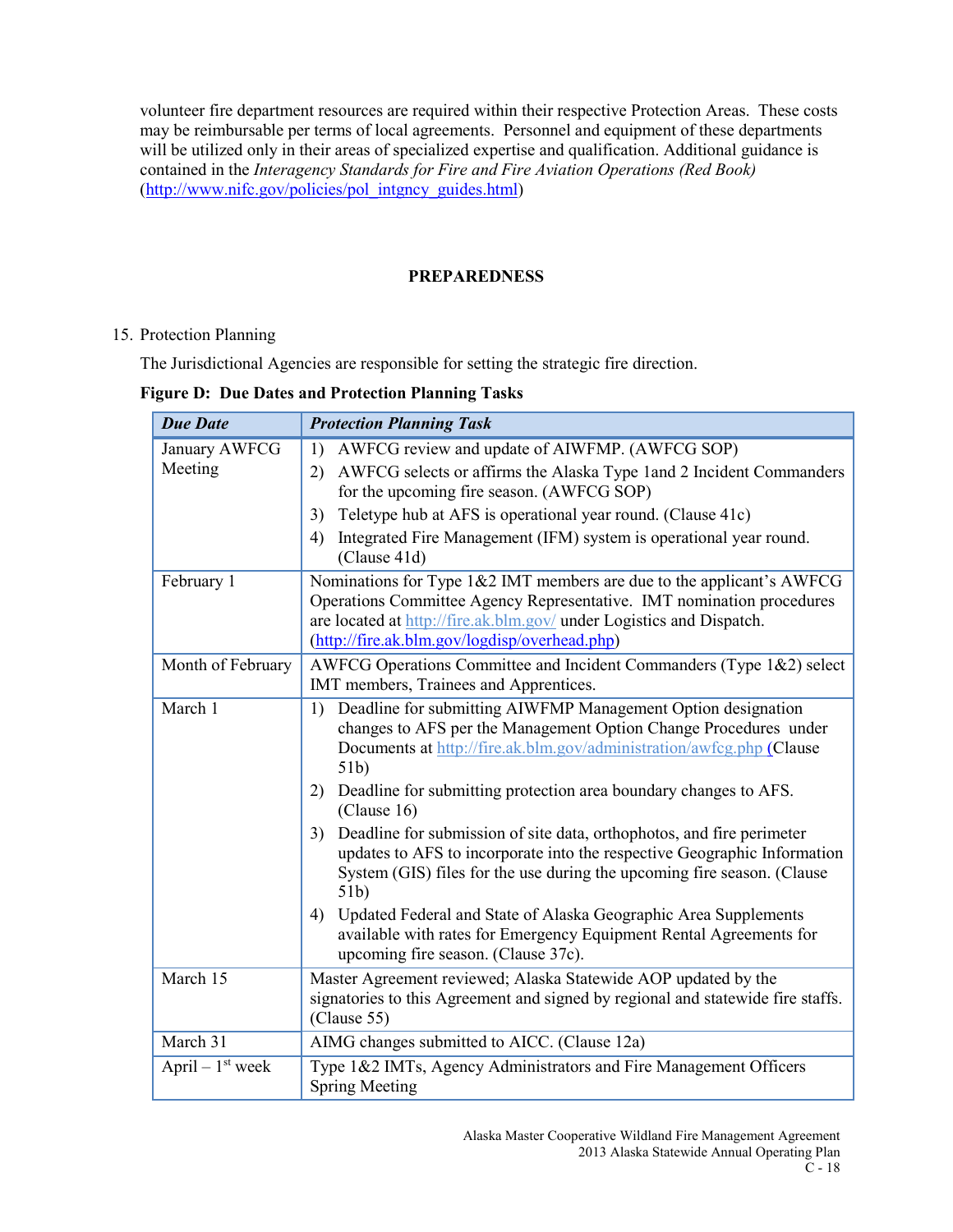| April 1             | Historic Fire Perimeter file updated with prior year data and available<br>1)<br>from AFS (Clause 51b1)                             |
|---------------------|-------------------------------------------------------------------------------------------------------------------------------------|
|                     | Management Option and Known Sites Database files updated and<br>2)                                                                  |
|                     | available from AFS for current year. (Clauses 51b2)                                                                                 |
|                     | 3) Strategic Objectives per management option for each unit updated in                                                              |
|                     | <b>WFDSS</b>                                                                                                                        |
|                     | 4) IFM system annual updates completed                                                                                              |
|                     | 5) DNR desired RAWS operational dates to AFS (Clause 42d)                                                                           |
| April 1- Aug 31     | 1) Official State of Alaska Fire Season;                                                                                            |
|                     | 2) State Burning Permits required (Clause 21)                                                                                       |
| April $1 -$ Sept 20 | Principle operating period for Alaska Fire Weather Program (Clause 42)                                                              |
| April 15            | AIMG available for current fire season (Clause 12a)                                                                                 |
| May $1 - Aug$ 15    | Dispatch Centers staffed 0800-1800 7 days per week with the exception of                                                            |
|                     | Galena and Southwest Area (Clause 11a)                                                                                              |
| May 1               | DNR and AFS exchange information on their fueling services and vendors                                                              |
|                     | available for aircraft operations. (Clause 43)                                                                                      |
| May 15              | Area/Zone/Forest AOPs completed, reviewed and signed, as needed.<br>1)                                                              |
|                     | DNR provides the list of aircraft that will routinely operate on AFS ramp<br>2)<br>on Ft. Wainwright to AFS Aviation. (Clause 43g2) |
| May 20              | Lightning Detection Network operational.                                                                                            |
| June 1              | All Alaska Type 1 and Type 2 IA crews have completed their annual training                                                          |
|                     | and/or certification requirements. (Clause $13j$ )                                                                                  |
| October             | Interagency Fall Fire Review (AWFCG SOP)<br>1)                                                                                      |
| $2nd$ week          | Type $1&2$ Incident Commander nominations are due to the Operations<br>2)                                                           |
|                     | Committee. (IMT Nominations & Selection Process)                                                                                    |
| Nov 1               | Known Sites Database updated (Clause 51b2)                                                                                          |

16. Protection Areas and Boundaries

Each Area/Zone/Forest maintains a map atlas. The information currently available electronically is the Protection Area boundaries, the Jurisdictional Agency lands, Known Sites, Native Allotments and the management option designations. The official records for land status are the Master Title Plats.

Changes to the Protection Area boundaries may be made at the recommendation of the Jurisdictional or Protecting Agency staff. Documentation will include a description of the change, a map, and the justification for the change. The document will be signed by the Protecting Agency and Jurisdictional Agency(s) FMO(s). This document will be submitted to the affected Protecting Agency managers and affected regional fire management staffs for final approval. The final approval and other documentation will be forwarded to the AICC by March 1 to update their map atlas and coordinate the update of the electronic files. A copy of the documentation will be kept on file at AICC.

17. Fire Protection and Suppression

The Protecting Agencies will provide fire detection coverage based on levels of lightning activity and human use or at the Jurisdictional Agency's request.

Upon discovery, the Protecting Agency is responsible to determine, verify and document the incident location, the Jurisdictional Agency, management option, and cause, and implement the initial response based on the management option designation as described in the AIWFMP. Notification procedures are addressed in the AIWFMP and Clause 25 of this AOP.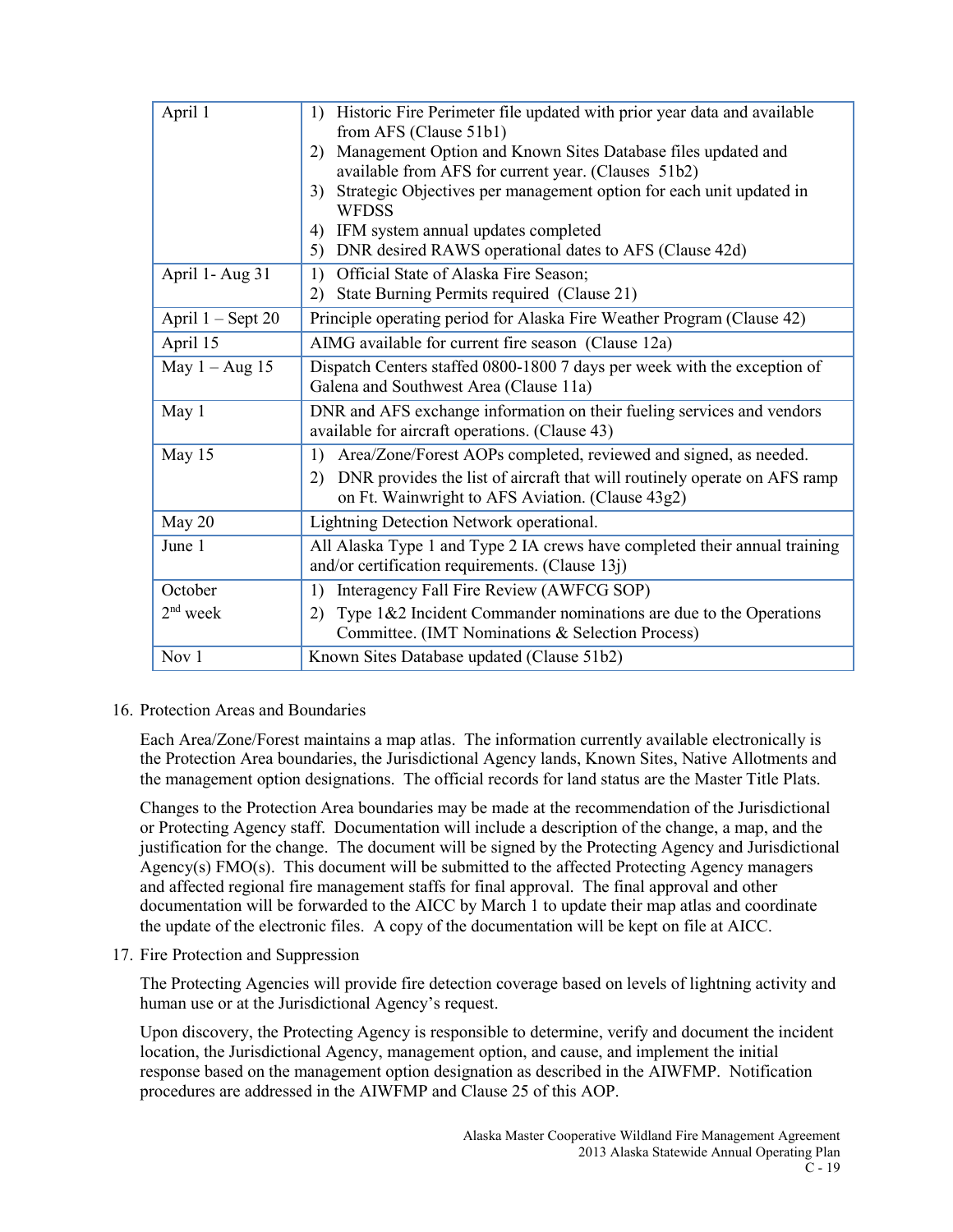18. Joint Projects and Project Assistance

Joint plans will be completed in accordance with agency policies. Costs allocations will be agreed upon and documented in the project plan.

Project expenses are reimbursable; a project code will be assigned and used to track costs and expenses. For the DNR-AFS projects these costs are included in bill for collection for Suppression and Non-Specific Suppression Support.

For DNR, DOI agencies or USFS projects, a reimbursable agreement, bill of collection or a purchase request/order citing this agreement is to be used. (See Appendix E for format)

Additional guidance for the federal agencies is contained in the *Red Book under* Federal Agencies Assistance in the Fuels Management Chapter.

19. Fire Prevention

Fire prevention programs are agency-specific; communication, collaboration and cooperation among the agencies are encouraged. Alaska prevention brochures including Alaska Firewise and other educational materials are available at [http://fire.ak.blm.gov/administration/awfcg.php.](http://fire.ak.blm.gov/administration/awfcg.php)

20. Public Use Restrictions

Fire restrictions and area closures will be coordinated by affected Jurisdictional Agencies and implemented under those agency's regulations. When the AMAC is active, fire restrictions and closures may be suggested by that group but will be implemented under each Jurisdictional Agency's regulations.

21. Burning Permits

Within DNR Protection Area DNR requires burn permits for debris burning during the fire season (April 1 to August 31); however, there are areas where burning permits are not required. Information on DNR burn permits and permit regulations is located at

[http://forestry.alaska.gov/fire/burnpermits.htm.](http://forestry.alaska.gov/fire/burnpermits.htm) Burn permits are subject to burn restrictions and suspensions. (This is distinct from public use restrictions identified above and applies only to those areas and activities that require a burn permit under DNR regulations.) State laws and regulations pertaining to burning practices apply statewide all year (Alaska Statute [41.15.010-41.15-170](http://forestry.alaska.gov/pdfs/AS4115.pdf) and 11 [AAC95 Article 6\)](http://forestry.alaska.gov/pdfs/11AAC95art6.pdf). Penalties may apply for unsafe burning. Permits are required for burning piles, mowed lawns and fields of grasses or brush. Federal agencies are exempt from the DNR permit requirements if the project is covered under an agency approved Prescribed Fire Plan.

Boroughs or municipalities may have more stringent requirements for burning within their boundaries.

All federal and state agencies and the general public are required to follow the Alaska Department of Environmental Conservation (DEC) permitting regulations for prescribed burning. An Open Burn Approval is issued by DEC. Those regulations are available at [http://www.dec.state.ak.us/air/ap/docs/obrguide.pdf.](http://www.dec.state.ak.us/air/ap/docs/obrguide.pdf) The DEC Open Burn Approval Applications are available at<http://www.dec.state.ak.us/spar/perp/permits/pdf/ADECopenburn.pdf>

22. Prescribed Fire and Fuels Management

Prescribed fires are planned, conducted and reported based on individual agency policy. Minimum requirements for the Federal Agencies are in the *Interagency Prescribed Fire Planning and Implementation Procedures Guide* available at

[http://www.nwcg.gov/branches/ppm/fpc/archives/fire\\_policy/index.htm](http://www.nwcg.gov/branches/ppm/fpc/archives/fire_policy/index.htm) Ignition of prescribed fire is also subject to National and Alaska Preparedness Levels. (Reference AIMG for Alaska Preparedness Level information.)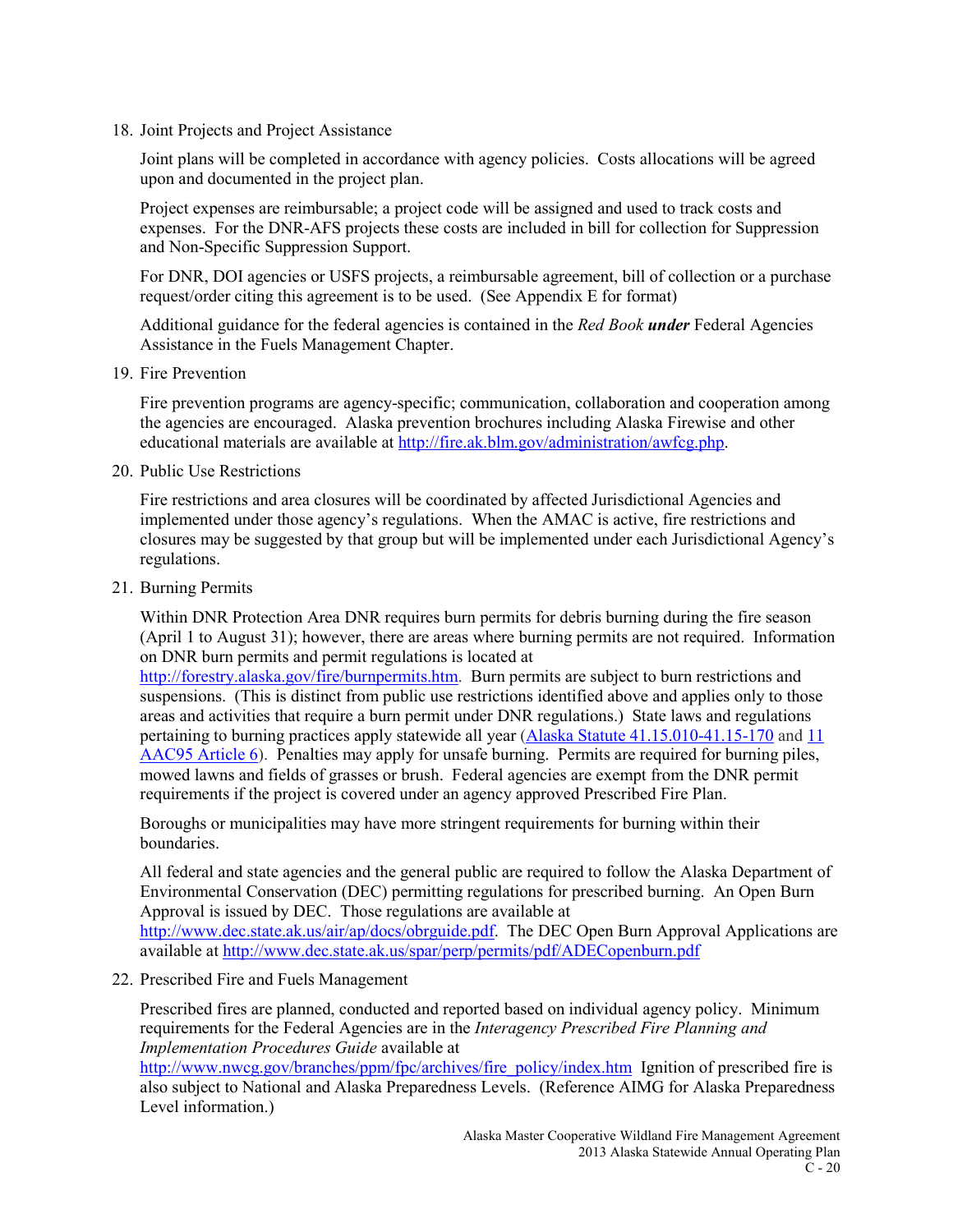During the fire season, it is the responsibility of the Jurisdictional Agency planning the burn to provide timely notification to and place orders with the Protecting Agency local Interagency Fire Dispatch Center and to adhere to the DEC open burn approval stipulations. The local Fire Dispatch Center will be notified daily of the location, planned ignition time, and planned acreage; the point and method of contact will be established; and the contingency forces identified including their location and point of contact. The Burn Boss is responsible to order and inform the contingency forces of any planned burning and ensure their availability. During the project, the Burn Boss will report each evening to the local Fire Dispatch Center acres burned so that the information may be included in the AICC Situation Report. If the project occurs when a local Fire Dispatch Center is seasonally closed, the above information will be transmitted to AICC for inclusion in the AICC Situation Report.

Billing procedures and charge codes will be established prior to orders being placed and included in the project plan as described in Clause 18. Extended hours for the Interagency Fire Dispatch Center will be negotiated prior to ignition. Costs may include required dispatch staffing beyond normal business hours, travel and transportation expenses, crew salaries, and other project expenses incurred by the Protecting Agency.

23. Smoke Management

Smoke assessments are the responsibility of both the Jurisdictional and Protecting Agencies. The need for air resource advisors is increasing and additional technical expertise for addressing air quality and health related issues may be available through the DEC.

The AWFCG-approved "Smoke Effects Mitigation and Public Health Protection Protocols" are available at [http://fire.ak.blm.gov/administration/awfcg.php.](http://fire.ak.blm.gov/administration/awfcg.php)

For current smoke information and forecast, regulations, advisories, and educational materials, refer to the DEC website [http://www.dec.state.ak.us/air/anpms/index.htm.](http://www.dec.state.ak.us/air/anpms/index.htm)

The *Alaska Enhanced Smoke Management Plan for Planned Fire* (ESMP) was developed by DEC in coordination with the AWFCG Air Quality Committee. The ESMP and its appendices are located at [http://fire.ak.blm.gov/administration/awfcg\\_committees.php.](http://fire.ak.blm.gov/administration/awfcg_committees.php) The ESMP outlines the process and identifies issues that need to be addressed by DEC and federal and state agencies or private landowners/corporations to help ensure that prescribed fire activities minimize smoke and air quality problems. The ESMP Appendices provide additional assistance for interagency sharing of information, the applicability and availability of current smoke management techniques, monitoring protocol, public education strategies, and emission reduction techniques.

### **OPERATIONS**

### 24. Fire Notifications

The AIWFMP contains notification requirements the Protecting Agencies follow to inform the Jurisdictional Agencies of fire occurring on their lands. The federal agencies are mandated to use WFDSS to document fire occurrence on their lands and lands for which they have the responsibility to provide fire protection (Alaska Native regional and village corporation lands and Native Allotments). A phone call to the Jurisdiction FMO or their designee and a WFDSS entry suffice for notification. For incidents on state, private and municipal lands, a WFDSS entry and a phone call to the assigned contact are also sufficient for notification. Nonetheless, some units have requested that the Fire Notification Form be utilized in addition to the WFDSS entry. The use of the Fire Notification Form is recommended, and may best function to document notification of Alaska Native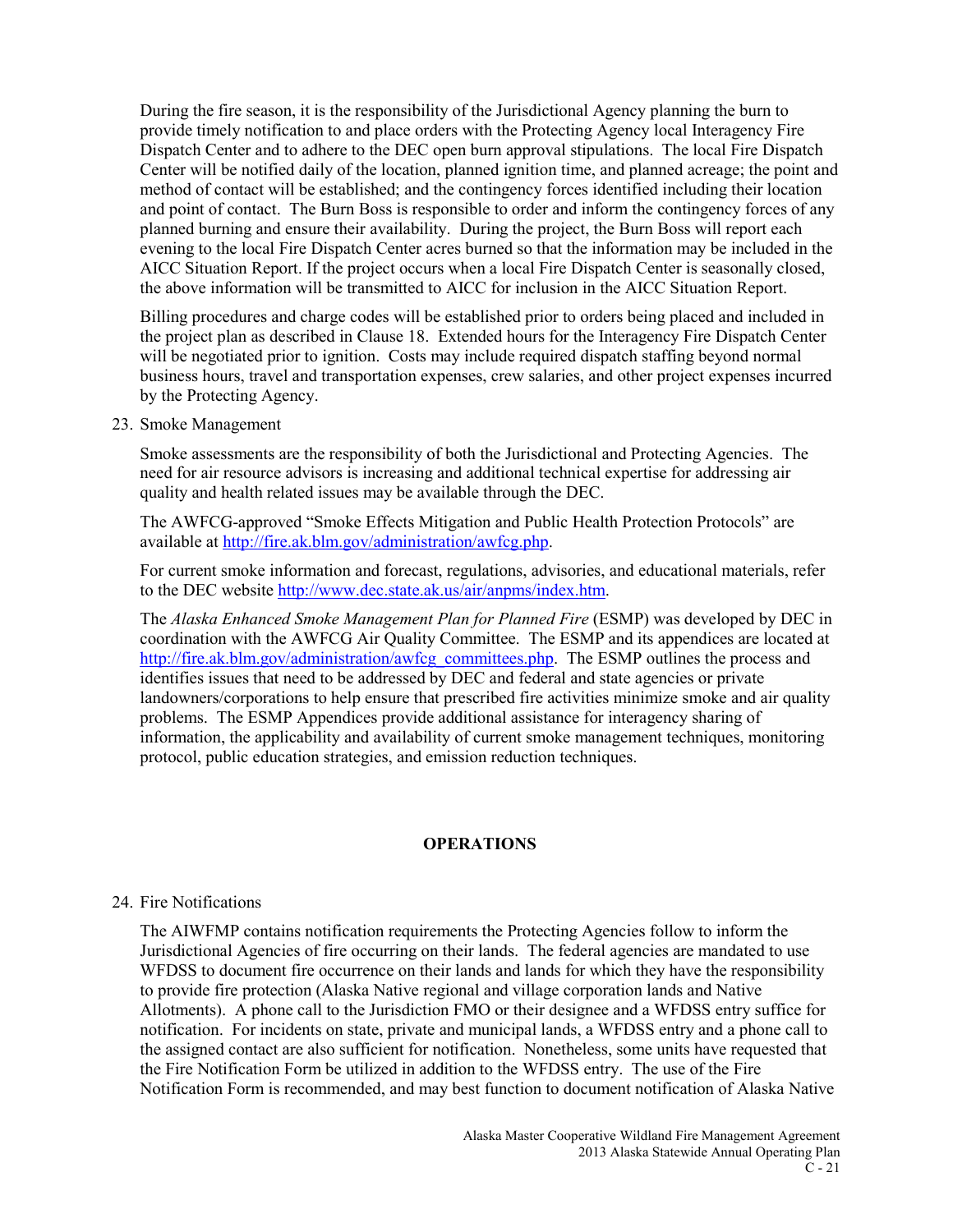regional and village corporations, local governments, and other agencies/entities not normally associated with fire activity.

In addition to the Jurisdictional Agency notifications listed in the AIWFMP, the following notification protocols will be followed: (Reference Exhibit B for contact names and phone)

- When a fire occurs on in-holdings (Native and State Selected lands, Native allotments, Native corporation lands, and private lands), within the boundaries of a National Park or Wildlife Refuge, the appropriate park or refuge fire staff will be notified.
- For fires occurring in the DNR Protection Area that affect Alaska Native, BLM, FWS or NPS lands, the AFS Military FMO or the Duty Officer will also be notified.
- For fires occurring or threatening Native allotments, the BIA Regional Fire Management Officer will be notified.
- For fires occurring in the AFS Protection Area on lands where the DNR is the Jurisdictional Agency (State, private and municipal lands), the DNR Fire Operations Forester is the Jurisdictional Agency representative to be notified by AFS.
- For fires occurring in USFS Protection Area where the DNR is the Jurisdictional Agency (State, private and municipal lands), the Jurisdictional Agency representative to be notified by the USFS are:
	- o For the Chugach National Forest, the DNR Coastal Region FMO.
	- o On the Tongass National Forest for incidents occurring from Cape Fanshaw south, the Southern Southeast Area Forester.
	- $\circ$  In the Tongass National Forest for incidents occurring from Cape Fanshaw north, including ABC islands, the Northern Southeast Area Forester.
- For fires occurring on lands managed by the U.S. Army-Alaska, the Military Fire Chief, the Natural Resource Specialist and the Installation Range Manager at each location will be notified by the AFS Military Zone FMO.
	- o Note: AFS has an agreement with the U.S. Army-Alaska to provide suppression and fuels management services on BLM lands withdrawn for Army use, but does not have agreements with the Air Force or Coast Guard and for lands under military ownership (ex. Fort Wainwright cantonment area).
- For fires on Clear Air Force Station, Fairbanks Area will notify appropriate USAF staff at Clear.
	- o Fairbanks Area has an agreement with Clear Air Force Base and Air Force is responsible for suppression costs.
- Chena Flood Control Project and the Army Corp of Engineers
- 25. Closest Forces Concept

Reference Clause 24 and 26 in the Master Agreement and Clause 29 below.

The Protecting Agency FMO is responsible to dispatch closest available and appropriate forces for initial response.

The following also applies:

a. DNR Delta Area Authority for Donnelly and Fort Greely Training Areas.

For lands located in the Donnelly and Fort Greely Training Areas, the Army Fire Chief may request initial response assistance directly from the DNR in Critical and Full Management Option areas. All requested suppression costs incurred by DNR are reimbursable by AFS unless covered by a local mutual aid agreement. The AFS Military FMO will be immediately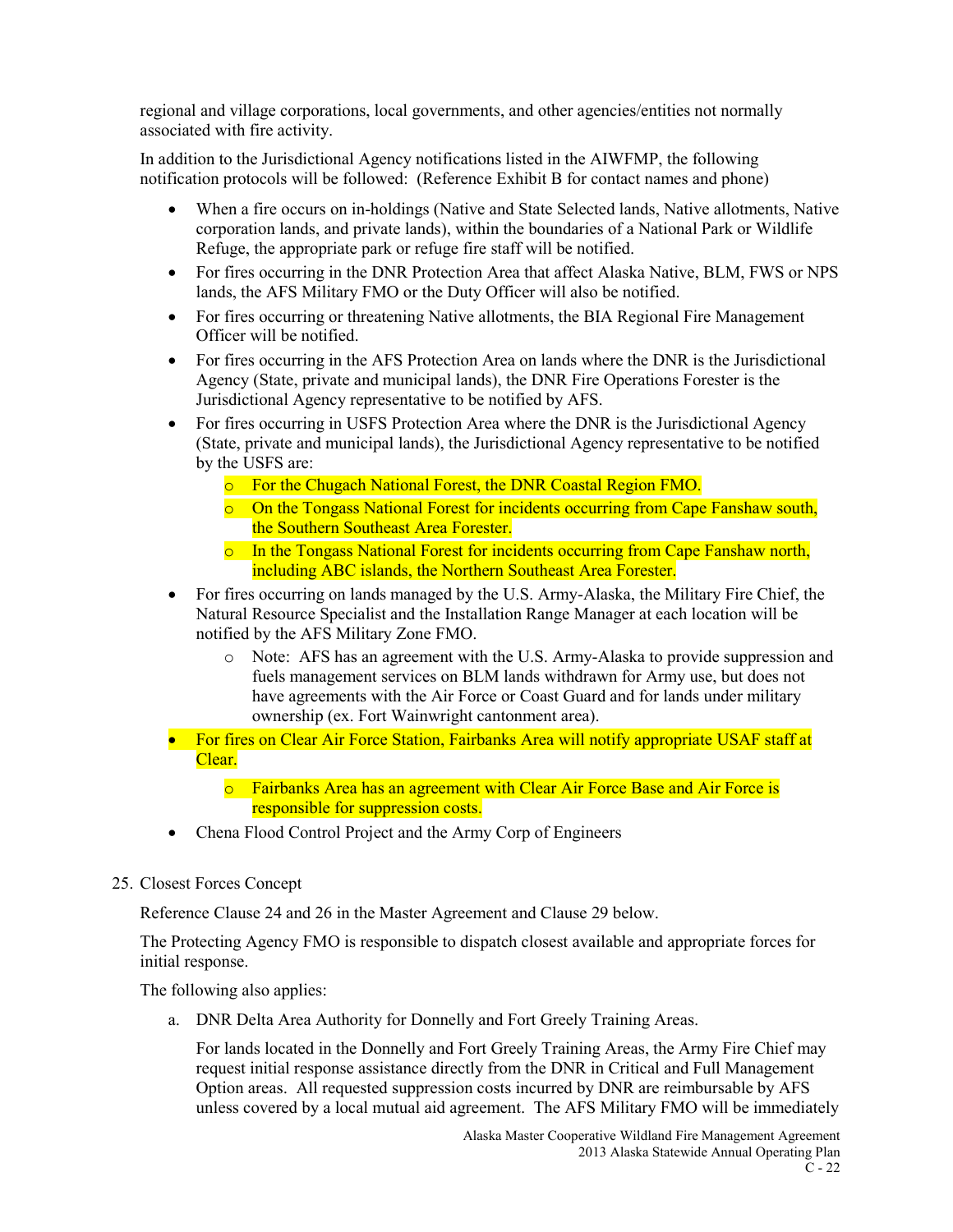notified of the request and response. The Delta Area Forester and AFS Military FMO will negotiate extended response operations.

b. DNR Matsu Area Authority for Fort Richardson.

For lands managed by the U.S. Army at Fort Richardson, the U.S. Army-Alaska Fire Chief may request initial response assistance directly from the DNR. All requested suppression costs incurred by DNR are reimbursable by AFS unless covered by a local mutual aid agreement. The AFS Military FMO will be notified of the request and response. Matsu FMO and AFS Military FMO will negotiate extended response operations.

26. Independent Action

The Protecting Agency retains operational control of the incident regardless of who is responding. The Party taking action will promptly notify the Protecting Agency to identify what other resources are enroute and ensure mitigation of safety issues. See Clause 29 below.

27. Protection Area Boundary Line Fires

See Master Agreement Clauses 16 and 27 and also reference the notification procedures in the AIWFMP and those listed in Clause 25 of this AOP.

28. Escaped Prescribed Fires

If a prescribed fire is declared a wildfire, the Protecting Agency FMO will assume operational control with the cooperation of Jurisdictional Agency and the Burn Boss. A wildfire number will be assigned and all wildfire management costs will be charged to that number. The same analysis and decision support documentation that applies to all wildfires is required. The acreage burned after the fire was declared a wildfire is reported as wildfire acreage in the final fire report. Reference Clause 29 below for the requirements for the decision process.

As dictated by individual agency policy, the Jurisdictional Agency administrator is responsible for conducting the appropriate level of investigation when a prescribed fire is declared a wildfire.

29. Response to a Wildfire

Operational control, as defined in Exhibit A Wildland Fire Glossary of Terms, of wildfire incidents is the responsibility of the Protecting Agency. The Protecting Agency FMO will assign an Incident Commander and provide supervision and support including oversight, direction and logistical support for wildfires. When the fire is not staffed, the Protecting Agency FMO will retain operational control. The Protecting Agency will be responsible for fulfilling daily interagency incident reporting requirements directed in the AIMG and will complete the final fire report which will be provided to the Jurisdictional Agencies. Jurisdictional Agencies are responsible for all fire reporting required by internal agency policy. When practical, the Protecting Agency will provide digital photos (aerial preferred) to the Jurisdictional Agency for decision support documentation.

a. Initial Response

The Protecting Agencies will initiate the initial response based on the management option designation and notify the appropriate Jurisdictional Agency of any fire detected on that agency's lands in accordance with the AIWFMP and Clause 25 of this AOP. A non-standard response may be used at the discretion of the Jurisdictional Agency or by the Protecting Agency when necessary. Procedures for non-standard responses are in the AIWFMP. For more information on Aviation Operations, Fire Scene Organization and Communications during initial response, refer to Clause 43.

b. Evacuations

Evacuations procedures will be further defined in subsequent AOPs.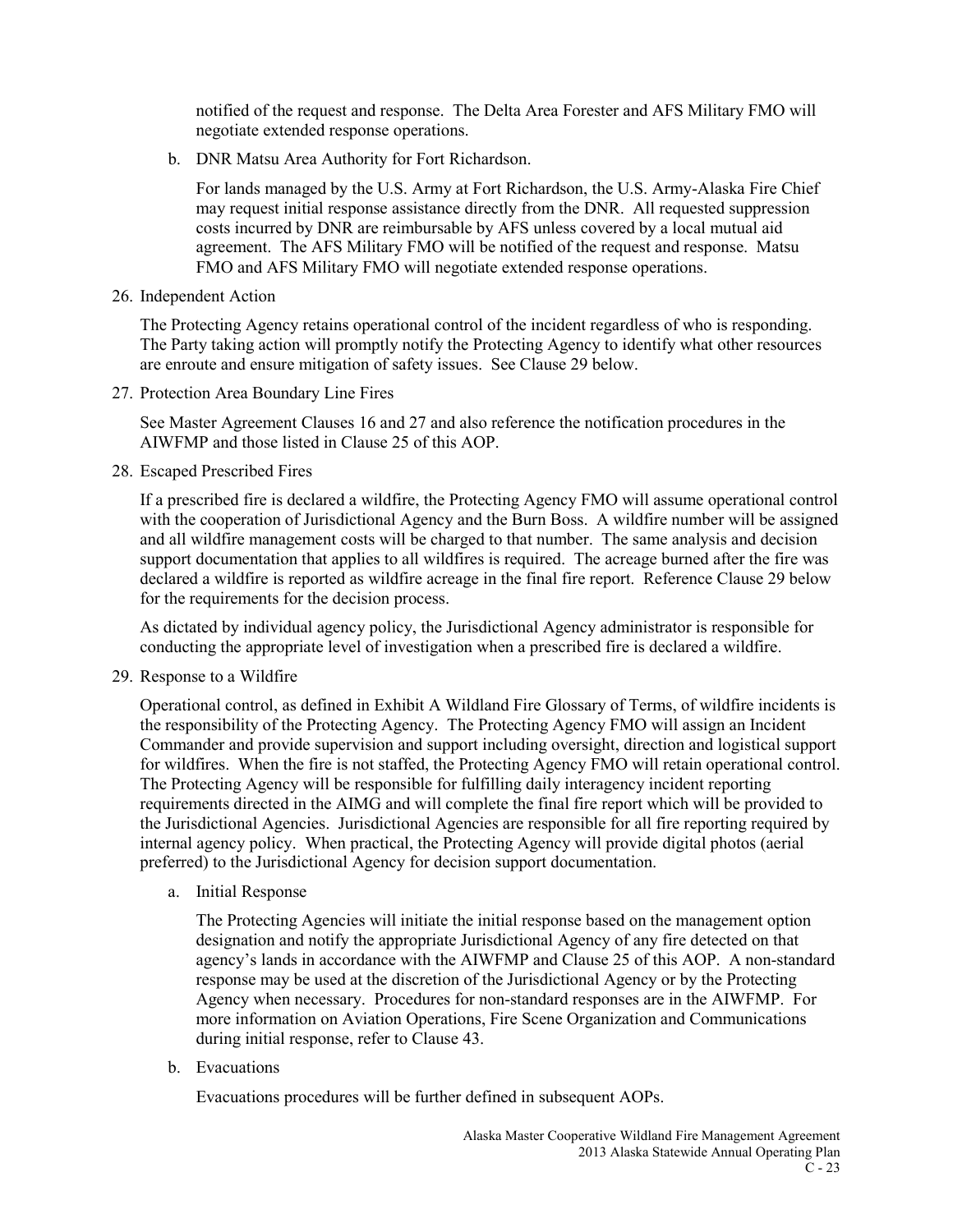1) Red Cross Contacts

When a wildfire occurs inside an organized Borough, the Borough's emergency manager will be the contact point for declared evacuations and the Red Cross. The Borough will typically be the primary agency for evacuee support. Outside the Boroughs, the points of contact for the Red Cross are the Operations chiefs for DNR and AFS.

c. Decision Process

Decisions for extended response, non-standard responses and escaped prescribed fires will be documented using WFDSS and will support the strategic objectives defined by the Jurisdictional Agency. (Reference Attachment 6 Alaska WFDSS Protocols.) The Protecting Agencies will initiate the WFDSS process by entering the required information into the Incident Information tab within the WFDSS program. Protecting Agencies will transfer the "ownership" as defined within WFDSS to the appropriate Jurisdictional Agencies; both Jurisdictional and Protecting Agencies will work collaboratively to complete documentation as required. For all incidents:

- Public and firefighter safety issues will continue to be the primary consideration.
- Protecting Agency will complete analysis as determined by agency policy to determine the complexity of the fire. The Protecting Agency will authorize and provide oversight for all incident resources regardless of the complexity level.
- The operational guidelines for special management considerations are contained in the AIWFMP and in Unit Fire Management Plans and will be included in the decision documentation in WFDSS.
	- o No retardant will be used on federal lands without prior approval of the agency administrator unless there is an immediate threat to life.
	- o Each agency's structure and site protection policies will be reviewed and applied as directed by the Jurisdictional Agency and based on priorities, the overall statewide fire situation and resource availability.
- d. Wildland Fire Decision Support System Approval Requirements

Protecting Agency will develop and implement incident tactics based on verbal approval from the Jurisdictional Agency FMO or agency administrator while WFDSS approvals are being finalized.

WFDSS decisions document the strategic objective and management constraints, the fiscal component and the course of action. Decisions require collaborative efforts by the entities responsible for each of those components to arrive at viable decisions. In WFDSS, decisions will be approved by each entity: the primary responsibilities are for:

- $\bullet$  the Jurisdictional Agency(s) to identify the strategic objectives, management requirements and constraints,
- the fiscally responsible agency (AFS has fiscal approval authority for DOI and Alaska Native lands) to provide cost oversight and
- the Protecting Agency FMO to develop implementable courses of action to meet objectives and budgets.

Additional approvals may be required as noted in the Red Book.

*Note:* BIA Regional Fire Management Officer is the approval authority for incidents involving Native Allotments.

e. Fires with Federal Emergency Management Agency Reimbursable Expenses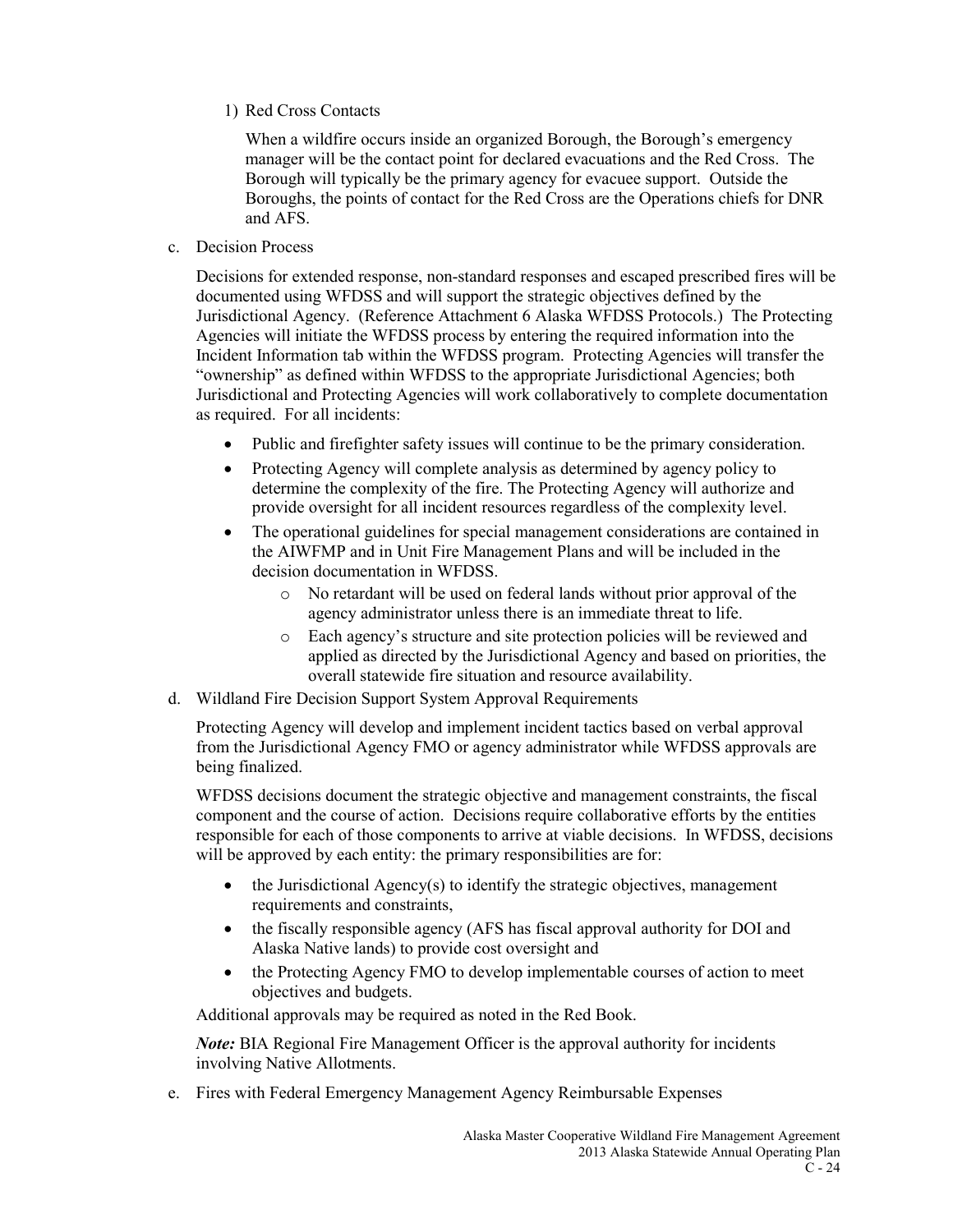If incident expenditures qualify for the Fire Management Assistance Grant Program (FMAGP) under Federal Emergency Management Agency (FEMA), a new incident number/FIRECODE may be issued to track expenses during the FEMA qualifying period. This grant program is applicable to fires occurring on state and private lands regardless of Protecting Agency. Reference Clause 44 below for billing procedures and documentation requirements.

f. Surveillance and Monitoring

Periodic surveillance will continue for the duration of the fire to evaluate fire behavior and threats. Surveillance frequency will be coordinated between the Protecting Agency and the Jurisdictional Agency; both agencies will notify the Interagency Fire Dispatch Center prior to departure of a surveillance flight. A documented decision analysis and support process may be appropriate based on complexity or initiated at the discretion of the Jurisdictional Agency.

Monitoring for fire effects and research purposes is at the Jurisdictional Agency's discretion. The Jurisdictional Agency will coordinate with the Protecting Agency FMO and notify the Interagency Fire Dispatch Center prior to departure of a monitoring flight over on-going incidents.

Any flights, monitoring actions or visits to the fire, or within the vicinity of the fire, will be coordinated with the on-site Incident Commander or Protecting Area FMO.

g. Agency-Specific Reporting Requirements

The Jurisdictional Agency will follow internal agency requirements.

h. Post-fire Activities

Protecting Agencies are responsible for completing wildfire suppression activities damage repair per Jurisdictional Agency's written direction prior to demobilization.

Jurisdictional Agencies are responsible for post fire assessments and Emergency Stabilization and Burned Area Rehabilitation projects per agency policy and funding. For DOI agencies, additional information is found at<http://www.fws.gov/fire/ifcc/Esr/home.htm> and for USFS direction is located at [http://www.fs.fed.us/biology/watershed/burnareas/index.html.](http://www.fs.fed.us/biology/watershed/burnareas/index.html)

30. Delegations of Authority, Briefings and Evaluations

A Delegation of Authority, consistent with the Master Agreement and this AOP, will be jointly developed and signed by the affected Protecting and Jurisdictional Agency representatives. A written Delegation will be prepared when incident complexity is a Type 3 or above.

Protecting and Jurisdictional Agencies will participate in IMT in-briefings to provide information on local issues, personnel, facilities and identify key representatives. The Protecting Agencies will authorize and provide oversight for incident resources regardless of the complexity level and may assign a liaison to out-of-state IMT Type  $1 \& 2$ . The Jurisdictional Agencies may assign Resource Advisors and/or an Agency Administrator Representative.

The Protecting and Jurisdictional Agencies' staff will be notified of the location and time of the IMT In-briefings and Closeouts in advance to promote attendance and allow for their travel time. During Closeouts, each agency may contribute to the written evaluation of IMT's performance in the implementation of the direction contained in the Delegation of Authority; the Protecting Agency is responsible for compiling the final evaluation documents.

IMT evaluations, minutes from the closeout and IMT final narrative will be forwarded to the Protecting Agency's chiefs of Fire Operations. Lessons learned from the IMT debriefings will be an Interagency Fall Fire Review agenda item.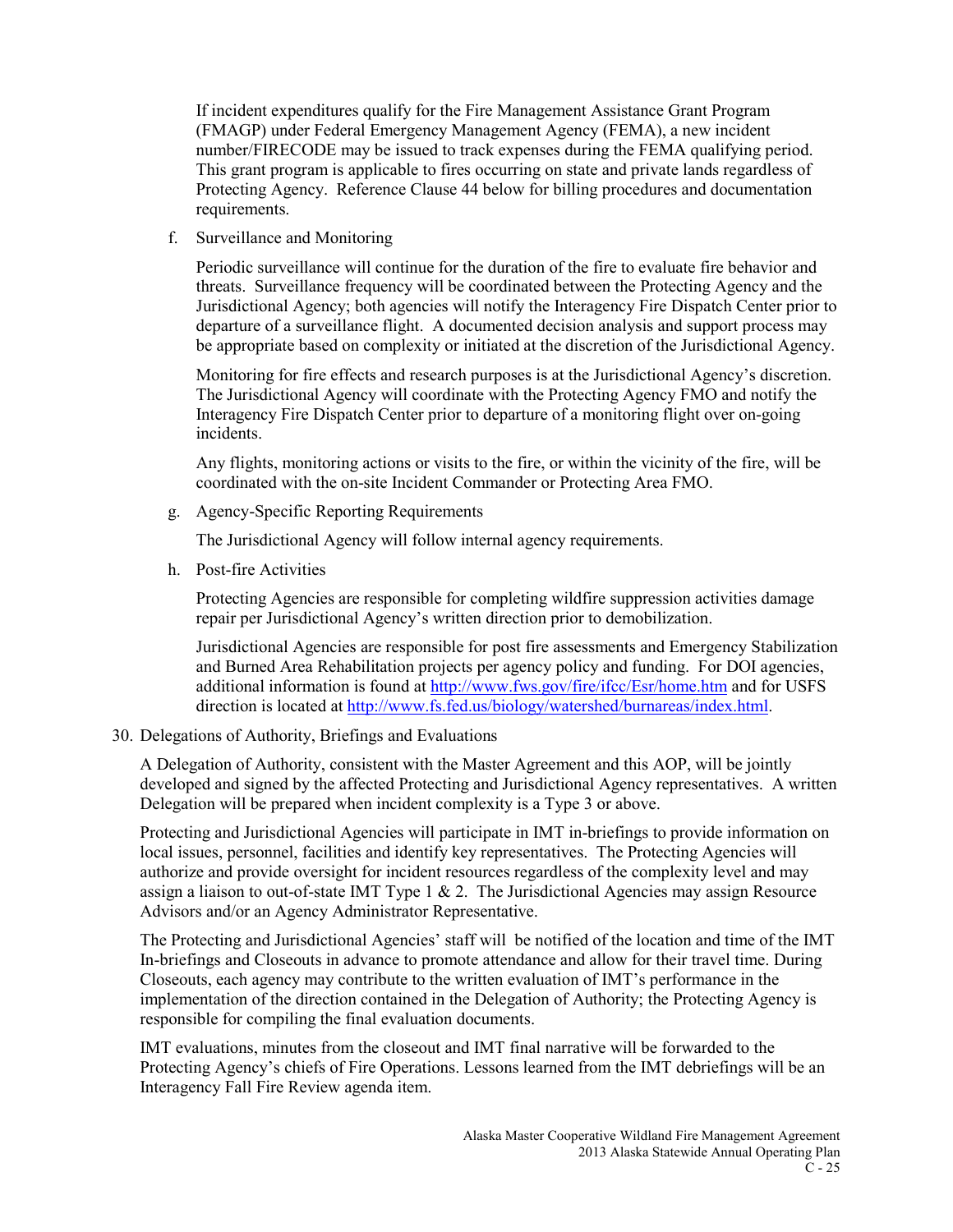### 31. Priorities

Under Alaska Preparedness Levels 1-3, the Protecting Agencies' fire operation leads set resource allocation priorities; under Preparedness Levels 4 and 5, the AMAC approves those priorities. Reference AMAC Handbook [\(http://fire.ak.blm.gov/administration/mac.php\)](http://fire.ak.blm.gov/administration/mac.php) and Alaska Preparedness Levels in the AIMG [\(http://fire.ak.blm.gov/logdisp/aimg.php\)](http://fire.ak.blm.gov/logdisp/aimg.php).

### 32. Preservation of Evidence

All fires suspected of being human-caused will be investigated to the degree possible by the initial response Incident Commander. The Jurisdictional Agency will be notified immediately of suspected human-caused fire and will determine if the fire scene is to be formally investigated and if so, will provide an investigator. The Jurisdictional Agencies will pursue any legal actions deemed necessary. When incidents impact multiple agencies lands, collections will be pursued jointly and cooperatively by each affected agency to the extent practical.

The Incident Commander will:

- Locate and protect the point of origin of fire.
- Search for and protect evidence.
- Identify and document witnesses and other persons at fire scene (Name and contact information, if possible).
- Document observations, actions, and findings.
- 33. Stafford Act Response

In Alaska, AFS is the operational lead for National Response Framework Emergency Support Function #4 Firefighting. Stafford Act Subtitle B Section 621 (c) 1 allows for the mobilization of State resources.

### **USE AND REIMBURSEMENT OF INTERAGENCY FIRE RESOURCES**

- 34. Appropriated Fund Limitation: Refer to Master Agreement.
- 35. Duration of Assignments

Incident Commanders will release initial response resources to their primary responsibilities as soon as priorities allow or unless otherwise agreed to by the home unit of the initial response resources. With the exception of smokejumpers, who will be released within 48 hours from the initial response and whose use beyond 48 hours will be negotiated. (Also reference the AIMG section that addresses Work/Rest, Length Of Assignment, and Days Off; Day off policies are agency specific.)

36. Fire Suppression and Cost Share Agreements

For more billing details reference Clause 44 of this AOP and Exhibit D.

There is no billing between federal agencies for expenses incurred on wildfires on federal lands. (Interagency Agreement for Wildland Fire Management among the BLM, BIA, NPS, FWS and the USFS, FY2010-FY2015, Section VI.B.1.)

BIA, FWS and NPS may bill DNR to recover costs incurred in support of DNR for extended staffing requests and incident assignments. Costs must be documented on appropriate fiscal documents (i.e. Resource Order, travel voucher, OF-288, CTR, fuel receipts). Billing will be processed by the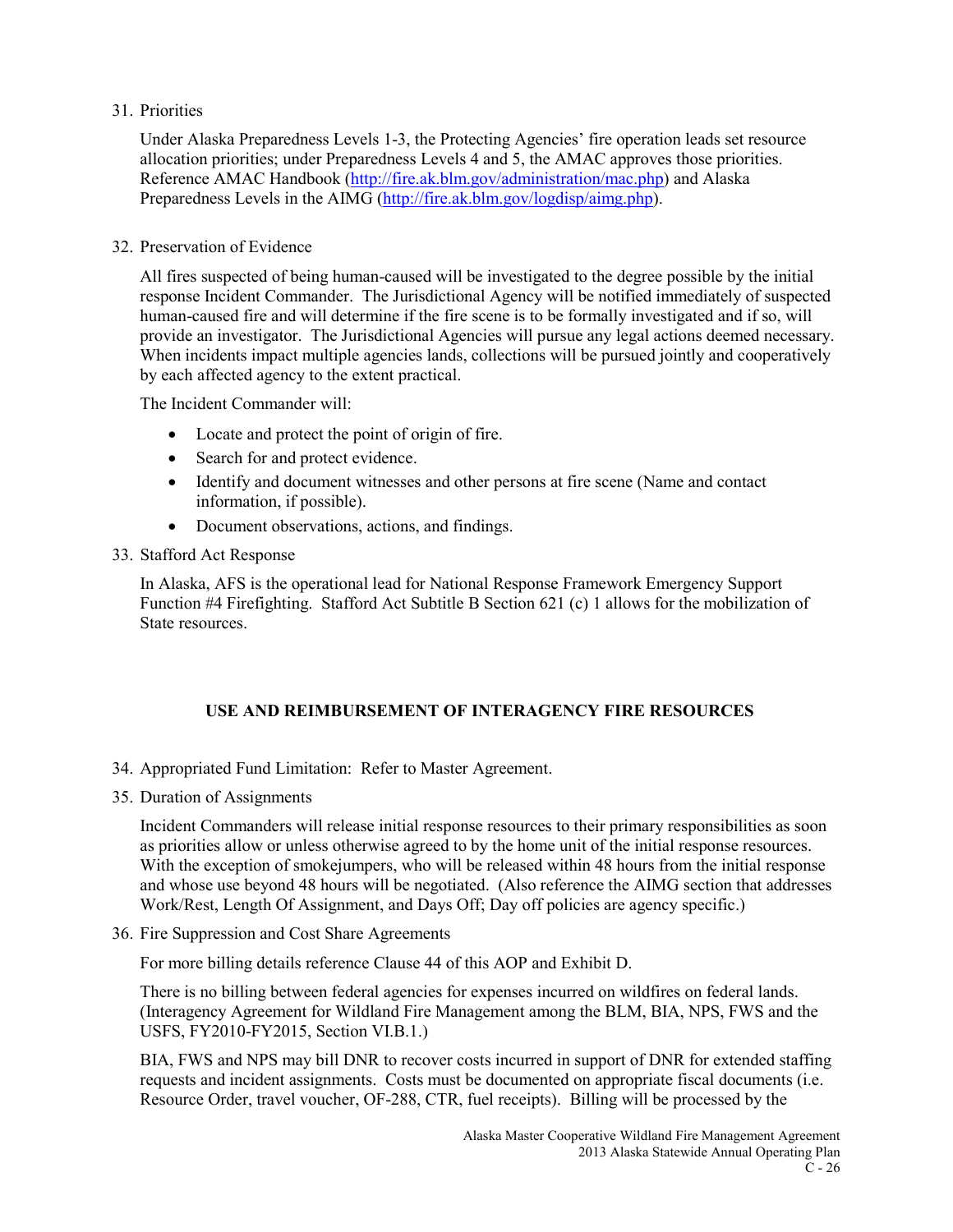respective regional offices.

Billing figures for in-state fires are determined by the point of origin of the incident and the initial actions taken upon discovery. It is the intent of this procedure to attribute fire suppression costs to the agency who has taken the risk of allowing a fire to burn without suppression action, other than surveillance or site specific protection, during the stages when it can be most easily suppressed. It is the responsibility of the Protecting Agencies to identify to the best of their ability the exact location of fires when first detected, document that location, implement the initial response based on the management option designation, and notify the Jurisdictional Agency.

AFS is fiscally responsible for the costs of wildfires on DOI administered lands and Alaska Native lands other than those in southeast Alaska; DNR is fiscally responsible for costs of wildfires on State, private and municipal lands; USFS is the responsible party for costs incurred on National Forests and Alaska Native lands in southeast Alaska. This does not diminish the oversight role of Jurisdictional Agency administrators.

- a. AFS, DNR and USFS Incident Billing Criteria
	- When the initial actions upon discovery are an effort to extinguish the fire, the costs will be apportioned based on the acres burned and the associated responsible fiscal agency.
	- When the initial action upon discovery is surveillance, or site specific protection, all costs incurred are attributed to the agency on whose land the fire originated and billed to the party that is fiscally responsible.
	- Costs will be apportioned for non-standard responses on a case-by-case basis and will follow the protocols listed above.
- b. Fires That Merge

A Cost Share Agreement may be appropriate to delineate final cost allocations per fire number. (See ICS209 and agency final fire reports directions for reporting requirements and referenc[e http://www.nwcg.gov/general/memos.htm](http://www.nwcg.gov/general/memos.htm) for NWCG Memo 14-2011 for additional considerations.)

c. AFS, DNR and USFS Complex Billing Criteria

Unless otherwise directed in a Cost Share Agreement, when fires are assigned to a complex, costs for each fire within the complex will be apportioned as described above under AFS, DNR and USFS Incident Billing Criteria.

Unless the following direction is superseded by a Cost Share Agreement approved by the AFS Manager, DNR Chief of Fire and Aviation and/or the USFS Director of Fire, Fuels and Aviation, complex costs that cannot be attributed to individual fires will be prorated. DNR and AFS agree that costs attributed to an individual fire equates to the effort involved in managing that fire. Therefore, it is assumed that complex costs that cannot be assigned to an individual fire can be apportioned as a percentage of effort/cost attributed to each fire. Every effort will be made to assign costs to individual fires that are appropriate to that fire. Only costs that cannot be reasonably attributed to an individual fire will be assigned to the complex.

d. Audits

Each Protecting Agency shall be subject to audit for five (5) years after final payment. Audits shall be confined to those matters connected with the performance of the Master Agreement and the supporting Exhibits.

37. Incident / Fire Business Management

Fire business management and accountability for costs are the responsibility of the Protecting Agency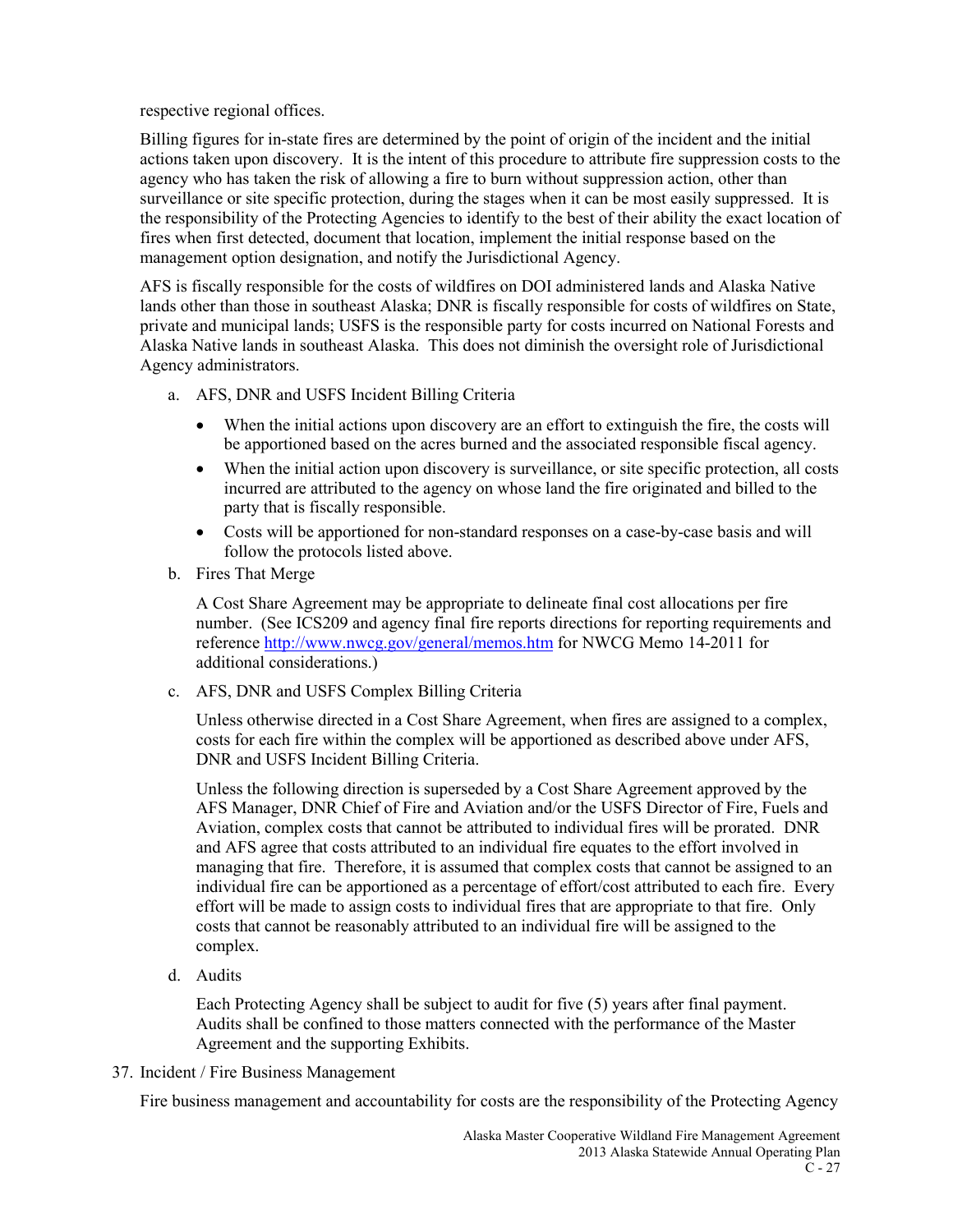managing the incident; Protecting Agencies will abide by their own agency procurement regulations. Pay rates and business practices are dependent on employing agency.

Supply and Equipment purchases require supporting Resource Order numbers in order to be reimbursed.

Alaska personnel on their home unit and acting within the scope of their authority are not required to be assigned to the incident in ROSS.

a. Handbooks

Each agency will follow their administrative regulations and procedures for management of fires within their established Protection Areas. DNR uses the *Alaska Incident Business Management Handbook* **(**[http://forestry.alaska.gov/fire/incidentmanagement.htm\)](http://forestry.alaska.gov/fire/incidentmanagement.htm). AFS and USFS use the *Interagency Incident Business Management Handbook* (IBMH) (NFES 2160) [\(http://www.nwcg.gov/pms/pubs/pubs.htm\)](http://www.nwcg.gov/pms/pubs/pubs.htm) and policy memorandums. AFS Supplemental Business Practices are available

<http://fire.ak.blm.gov/afs/organization/bustech/incbusmgmt/incbusmgmt.php>

b. Incident Business Oversight

For any Type 1 or Type 2 incident, the Protecting Agency is responsible to provide an administrative briefing to the IMT that includes cost reporting, incident finance package, and agency-specific requirements. The Protecting Agency will also provide oversight in regards to cost management, expenditure of funds, and agency procurement regulations, etc. Thresholds for assigning an Incident Business Advisor and Large Fire Cost Reviews are contained in the *Red Book.*

c. Emergency Equipment Agreements

The Federal and State of Alaska Geographic Area Supplements that list the rental rates are updated every two years and are posted on the DNR Division of Forestry website under Equipment hiring [\(http://forestry.alaska.gov/equipment.htm\)](http://forestry.alaska.gov/equipment.htm) and the AFS website <http://fire.ak.blm.gov/afs/> under Business and Technology, Incident Business Management, Chapter 20. AFS provided Emergency Equipment Rental Agreement (ERRA) rates in 2012; DNR will provide rates by March 1, 2014. USFS uses AFS rates.

Under current DOI regulations, EERAs must be incident-specific and supported by a resource order with a unique equipment number. All billing is contingent upon that resource order/equipment number. If the equipment is reassigned, the item must be closed out on the original EERA, a new resource order/equipment number assigned, and a new EERA agreement established and signed by the vendor.

- d. Property Loss or Damage
	- Personal property claims for loss or damage on an incident will be adjudicated and processed by the employee's (permanent/seasonal/casual/EFF) home agency in accordance with that agency's policy. The Protecting Agency managing the incident is responsible to document claims and forward them to the individual's home agency.
	- Tort Claims (third party claims) for loss/damage related to the incident will be adjudicated by the responsible Protecting Agency.
	- Contract Claims (emergency equipment rental or other agency contract/procurement agreement) will be adjudicated by the agency responsible for establishment and/or payment of the contract.

### e. Medical Transport, Treatment and Transfer to Home Unit

The incident to which the injured/sick individual is assigned is responsible to set up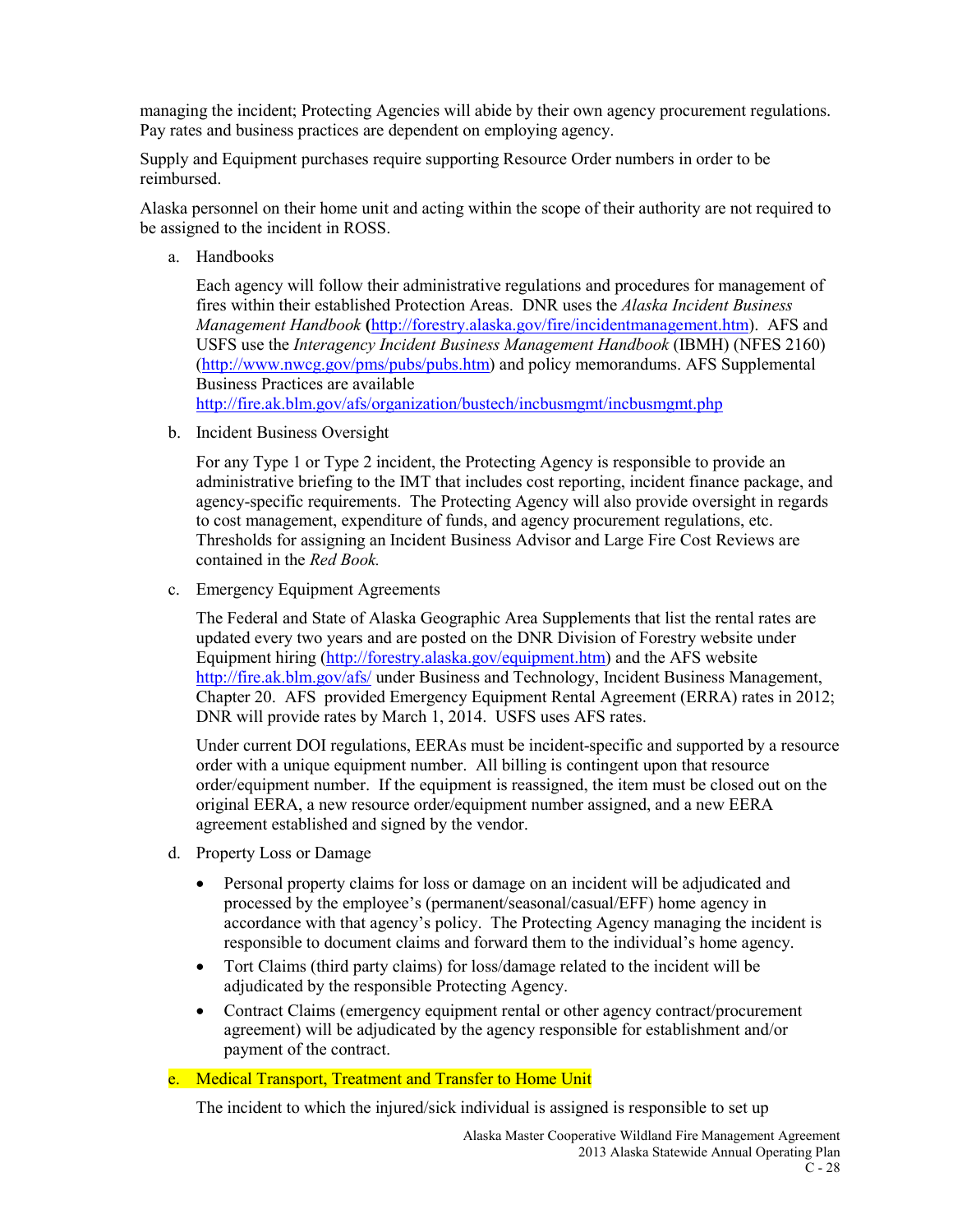transportation to a medical facility. The agency with operational control of the incident will provide a financial services representative to meet the individual at the facility and complete all necessary injury compensation documentation. The operational control agency will contact the home unit and provide documentation to continue treatment if needed.

### 38. Equipment and Supplies

The Parties to this Agreement agree to provide fire cache support to each other on an as-available basis. Fire Cache supplies and equipment are prioritized and intended to be for support of on-going fire incidents. On a case by case basis, other orders, such as preparedness, non-fire, or nonemergency requests may be filled but require reimbursable agreements. All equipment and supply costs including transportation and cache restocking are charged to the code generating the workload. Abnormal or unique transportation costs will be negotiated at the time of request. Reimbursable agreements may be used to develop and stock specialized Alaska equipment in the caches.

### a. Warehouse Catalog

The Alaska Interagency Catalog of Fire Supplies and Equipment will be jointly maintained between AFS and DNR. The catalog will be produced, in agreed upon quantities, by each agency on alternating years. (AFS in odd numbered years, DNR in even numbered years.) It is available at<http://fire.ak.blm.gov/afs/fireops/akcache.php>

### b. Incident Support

Prior to placing orders for equipment for supplies out of state, all resources within the state will be utilized to the extent they are available. Resource ordered supplies and equipment not available in state will be ordered through the National Fire Cache system.

Cost for equipment and supplies for incident use drawn from the DNR or AFS fire caches or warehouses shall be included in billing for Suppression and Non-Specific Suppression Support. Billing justification shall be by item(s) name, catalog number, quantity, cost, and initial request or Resource Order number, incident project name/number, and warehouse issue and return printouts.

The incident or receiving agency will be responsible for returning to the issuing agency, all supplies and equipment not consumed by the incident in a timely manner by the most practical and cost-effective means. Equipment and supplies shall be returned in the same condition as when received, reasonable wear and tear accepted. Backhaul and rehabilitation of equipment and supplies shall be negotiated between sending and receiving caches. All costs incurred including parts, replacement, and/or labor shall be charged to the appropriate incident number or charge code. Equipment issued will be billed to the incident or receiving agency at time of issue; credit will be processed once the item is in serviceable status i.e. refurbishment is completed and item is available for issue.

Equipment transported or operated by supporting agency personnel in transit to or from an incident is considered under the control of the supporting agency. When arrangements are made with a transportation service provider to deliver equipment, the party making arrangements for the transportation should ensure that the transportation service provider will be responsible for all loss and damage to equipment or supplies consigned on the bill of lading until received by the consignee.

Costs of non-consumable (durable or accountable property) items purchased in support of an incident may be deducted from the cost of that incident, or transferred to the requesting agency with costs adjusted based on percentage of ownership of the incident.

The federal fire caches generate and exchange the Fire Loss Tolerance Reports. (Reference Chapter 30 of the IBMH and the current version of the *Red Book.*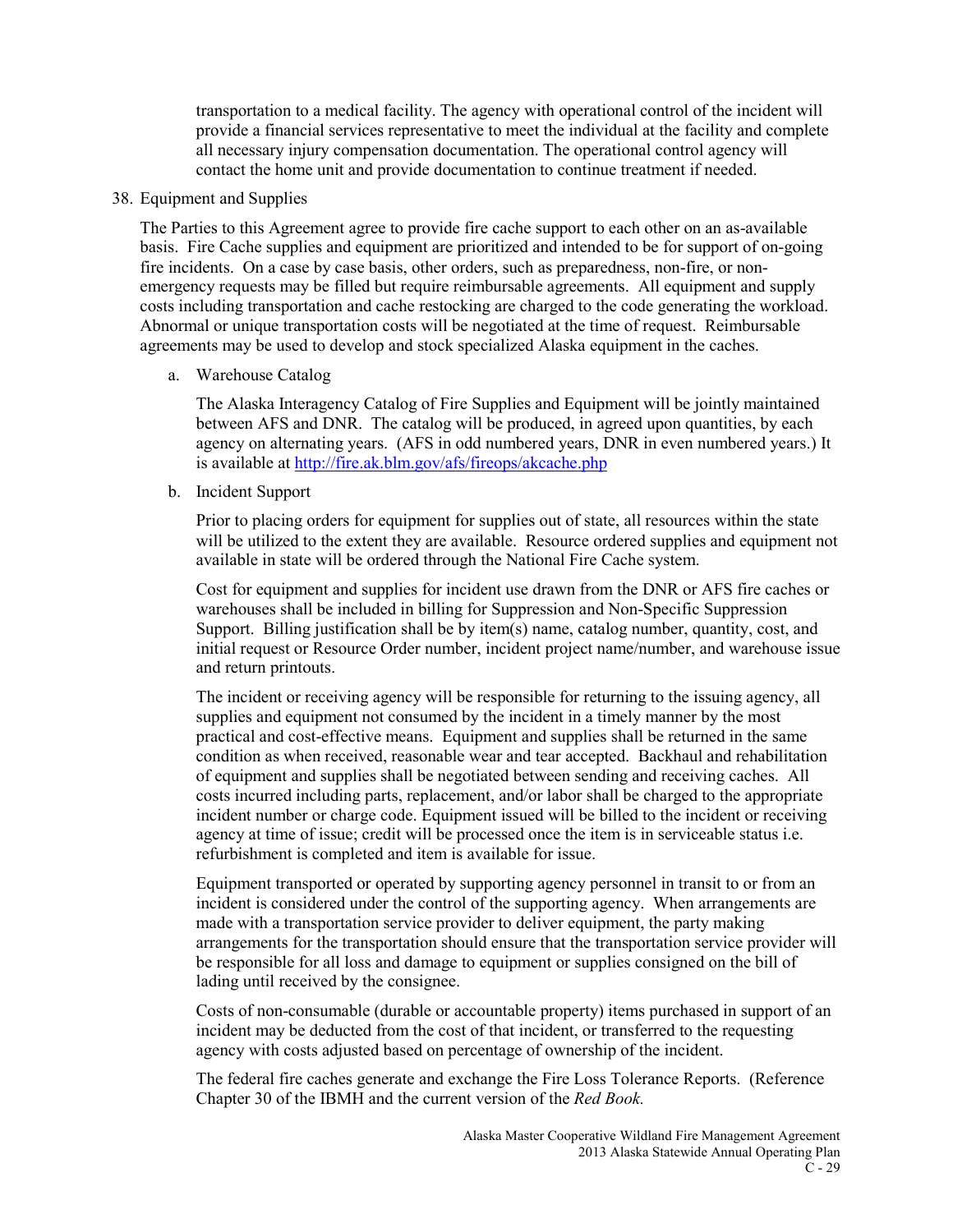c. Property Loss or Damage

Equipment that is destroyed or lost shall be properly documented and a report will be submitted to the issuing cache no later than 30 days following the incident inventory. Equipment damaged while under the control of the Protecting Agency will be repaired at the expense of the Protecting Agency, unless damage occurred because of negligence by the supporting agency.

Refer to the *Red Book* and both the IBMH and the Alaska IBMH.

d. Fresh Food Boxes

Reference the AIMG for the process to requests fresh food boxes.

e. Interagency Cache Planning

AFS and DNR are planning for an interagency combined cache. AFS will coordinate the planning effort. Costs apportionment will be negotiated and billed with Annual Fixed Costs.

- 39. Licensing: Refer to Master Agreement.
- 40. Training

The Parties to this Agreement participate and assist each other in interagency fire training through the AWFCG Alaska Interagency Fire Training and Qualifications Committee. This includes scheduling, cost sharing, tuition charges, course development, and course presentation. Any agency may provide housing and/or meals for the students and instructors from another agency in a manner mutually agreed upon.

a. Emergency Fire Fighter (EFF) Training

EFF crews will be trained and receive physical fitness testing in accordance with the *Alaska Emergency Fire Fighter Crew Management Guide.* AFS and DNR are responsible for training and physical fitness testing for EFF crews in their Protection Area. Currently USFS does not sponsor any EFF crews.

EFF Crew Boss training will be conducted on an interagency basis on odd numbered years. EFF Crew Boss training is hosted by the AFS. The cost of instructors and trainees is the responsibility of their employing agency.

b. Field Deliverable Courses

Costs incurred for cadre and students who are participating in Field Deliverable courses including S-420 Command and General Staff will be charged to the incident that the course is hosted by. Field deliverable courses will require a Support Resource Order for training within an incident. Course cadre will be ordered in their respective position. Cadre not identified by position will be ordered as Technical Specialists. Students will be ordered as Trainees in their respective trainee positions.

41. Technology Systems

Jurisdictional and Protecting Agencies will collaborate on any proposed modifications or deletions to fire management databases or websites that affect their agency and provide each other the opportunity for comments.

AFS has provided BLM network access to DNR, NPS and USFS employees stationed on Fort Wainwright. Guest logins to the BLM network are provided to personnel assigned to AFS facilities on Resource Orders.

NPS, FWS, USFS and DNR provide their employees based on Fort Wainwright with access to their agency network.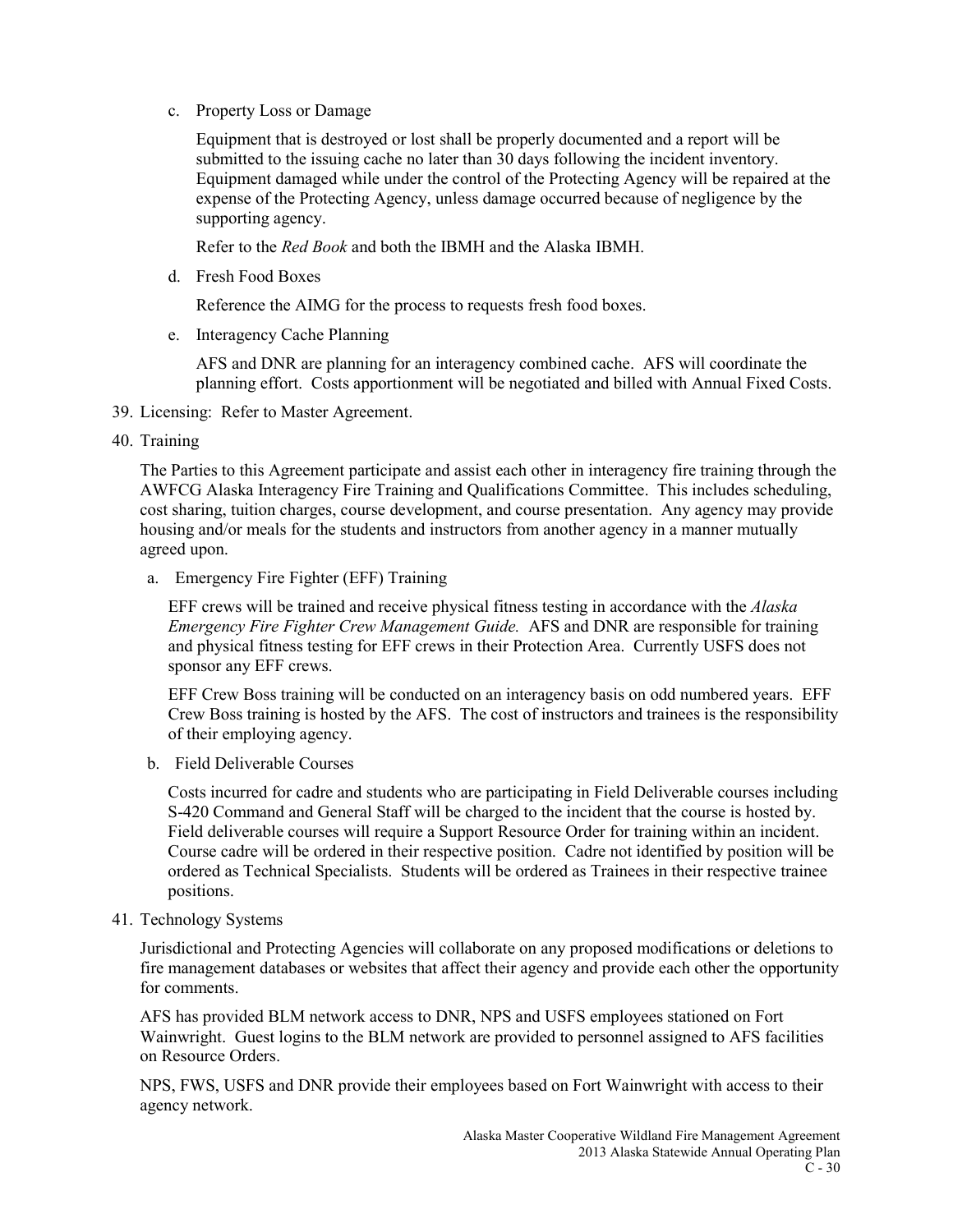a. BLM Network Access

In order to facilitate the exchange of information, access to the BLM's network has been provided. The following definitions have been used to establish the AFS Access Guidelines to providing a balance between user access and the protection of the network from known and potential security threats.

- 1) AFS Access Guidelines
	- o Unrestricted access to the BLM trusted network will be provided only to trusted users who have cleared the National Agency Check (NAC) and completed the requirements to initiate the NAC with written Inquiries (NACI). Personal Identity Investigation credentials will then be issued. Costs associated with the processing of the NAC and NACI will be the responsibility of the BLM.
	- o It is the responsibility of all agencies to ensure that only trusted users are afforded access to BLM's network.
	- o All users on BLM's trusted network will be granted full access to information in the Public Releasable and Agency General Information groupings.
	- o Access to information in the Agency Sensitive Information grouping will be granted by the host agency to specifically authorized employees and employee groups and to individually authorized contractor personnel.
	- o Access to information in the Agency Very Sensitive Information grouping (primarily law enforcement information) will be granted only to individually authorized personnel.
- 2) Special Provisions

All personnel will comply with the Information Technology security policies established by the Computer Security Act of 1987, OMB A-130, Appendix III, BLM's security policies and the Homeland Security Presidential Directive #12. A copy of these policies is available [http://www.dhs.gov/xabout/laws/gc\\_1217616624097.shtm](http://www.dhs.gov/xabout/laws/gc_1217616624097.shtm) and [http://www.whitehouse.gov/omb/circulars\\_a130\\_a130trans4](http://www.whitehouse.gov/omb/circulars_a130_a130trans4)

b. GIS and Information Technology Applications

AFS agrees to maintain the mutual use GIS files, databases and IT applications and servers for utilization and access by other agencies. AFS will include other agencies in development of user requirement for these files, databases and applications.

Costs for application modifications specific to an agency's requirements will be determined on a project-by-project basis and billed to that agency as appropriate.

The DNR contribution to the Interagency GIS and IT Mapping Application development and support is included as an Annual Fixed Cost. This support includes but is not limited to: Known Sites, Fires, and Integrated Fire Management (IFM) coverages, etc. That amount will be evaluated annually and listed in Attachment 1.

c. Teletype

The Parties to this Agreement will assume full responsibility for their portion of the teletype (TTY) network.

• AFS will provide and maintain the TTY hub at AFS. This hub will be operational by year round. Connections between this hub and the data communications equipment will be via TCP/IP or standard RS-232 connections. AFS will also provide and maintain the TTY software to run on computers with Windows operating system. This maintenance is limited to that necessary to maintain reliable and functional system.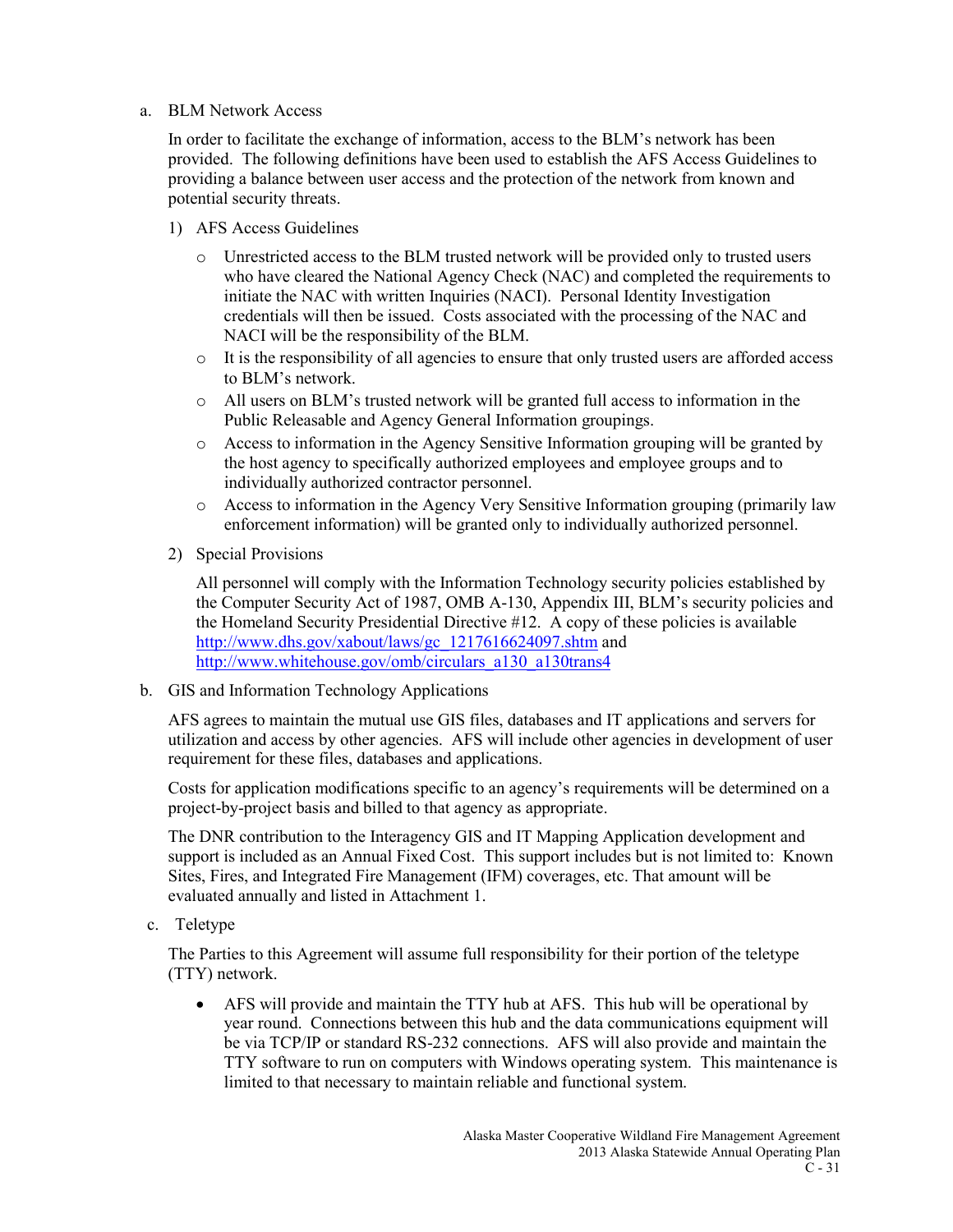- The DNR will provide their own data circuit(s) accessing the DNR owned communication equipment at AFS; this will serve as the demarcation point between AFS and DNR circuits. DNR contributes funding to AFS to support the Teletype system and the costs are included in the Bill for Collection for Annual Fixed Costs.
- Any operational changes to the TTY system, including hardware and software, will be made on an interagency basis, with concurrence from both DNR and AFS.
- d. Integrated Fire Management

DNR will use the Integrated Fire Management system as a situational awareness tool for resources and incidents. The IFM will be operational year-round and seasonal updates will be completed by April 1. Jurisdictional Agencies will be provided read-only access as requested.

While AFS provides data as noted in Clause 41b, DNR is solely responsible for maintenance and system modification. Points of contact are listed in Exhibit B.

e. Communications

All agencies will adhere to all Federal Communication Commission and DOI Office of Telecommunication policy and internal agency rules and regulations pertinent to utilization of frequencies.

1) Radio Frequency Sharing

Each Protecting Agency Area /Zone /Forest has local frequencies on which they operate. The Interagency Fire Dispatch Centers for that Area/Zone /Forest are responsible for assigning and tracking the incident frequencies and all resources assigned to an incident are permitted to use assigned frequencies. The DNR and AFS have agreed to share assigned frequencies for the purpose of initial response, logistical support, preparedness, and administrative traffic on a non-interfering basis. DNR and USFS have a similar agreement. The USFS does not have any frequencies dedicated to wildland fire in Alaska.

To facilitate interagency communications, there are interagency frequencies approved for use during an incident response. Contact the AICC Communications Coordinator (Reference the AIMG for information on how to request additional dedicated radio frequencies for use during extended response.)

All agencies will coordinate the deployment of equipment using frequency assignments with the principle licensee to avoid frequency/interference conflict. At Alaska Preparedness Level 4 &5, a statewide interagency Communications Coordinator is activated and assigned to the AICC.

Frequency sharing agreements between individual agencies exist outside of this agreement. This agreement allows for the DNR and AFS to share frequencies. AFS has agreements in place with the DOI agencies that allows sharing of some frequencies. The AFS/DOI Frequency Sharing Agreements do not permit use of these frequencies by other agencies without authorization of the owning agency or the AFS Chief, Branch of Communications.

2) Radio Site Maintenance Section to be updated by Bev Fronterhouse

For 2012 AFS will provide radio site preventive maintenance at six DNR sites in the McGrath area (Horn Mountain, Mount X, Beaver Mountain, Cloudy Mountain, Tatalina and the McGrath station). DNR will adopt the Interior Telecommunications Coordinating Group (ITCG) radio equipment, shelters, solar panels and batteries for all sites maintained by AFS. Existing shelters will remain in place providing they meet the OSHA standards for confined space.

Based on the outcome of the Radio Frequency Sharing Proof of Concept project, AFS may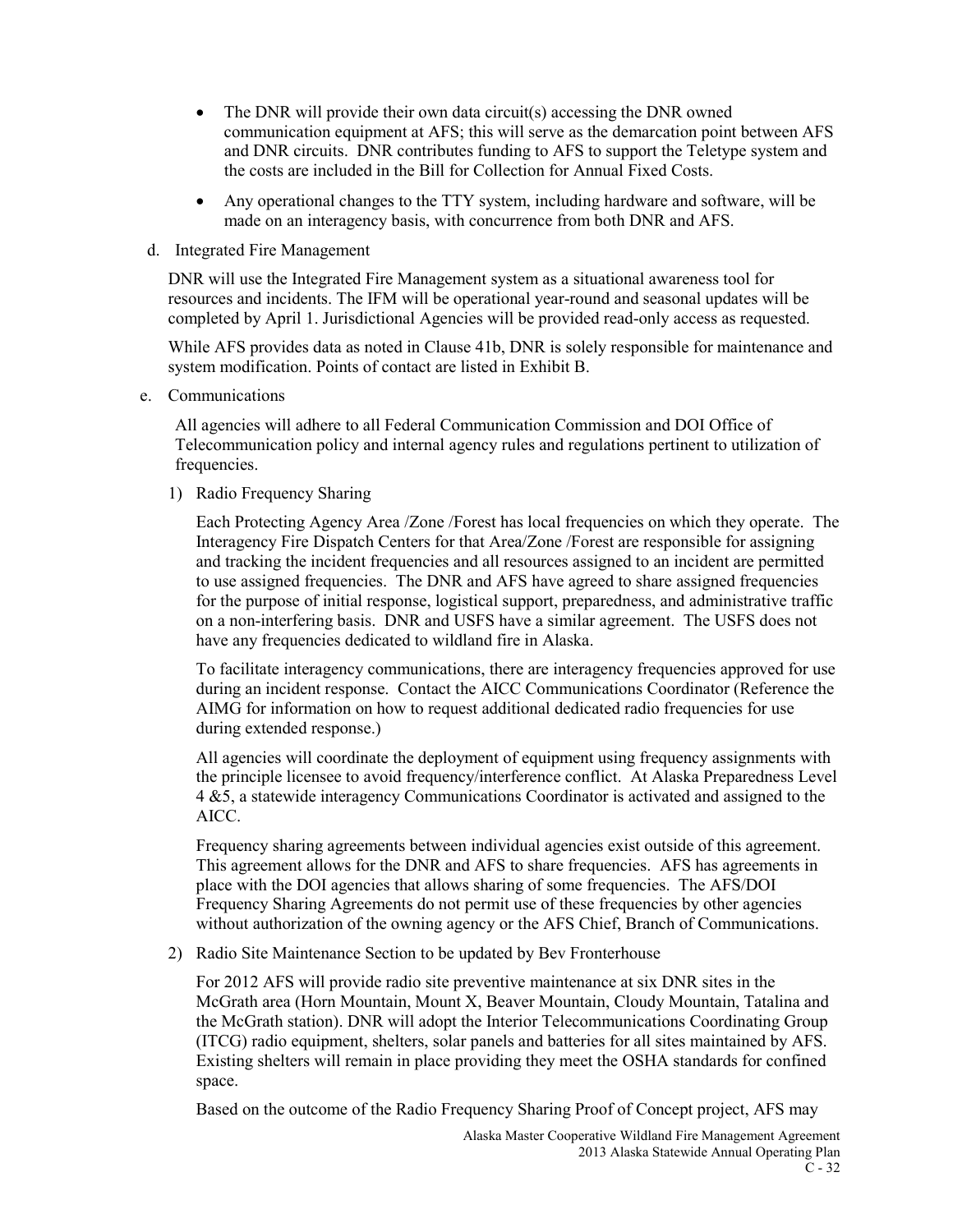decommission DNR communication sites (Beaver Mountain, Horn Mountain, Tatlina Mountain and Mount X) and relocate Horn Mountain air to ground radio link to the AFS Horn Mountain Radio Shelter.

AFS will install the IP based radio consoles purchased by DNR Division of Forestry (DOF) for the McGrath station. AFS will also upgrade DNR radio sites maintained by AFS to meet R56 standards at a cost to be determined.

Scheduled maintenance costs are billed under Annual Fixed Costs and may be offset by documented expenses incurred by DOF. Aviation, equipment, part and supplies for the unscheduled radio site and RAWS maintenance will also be included in the Bill for Collection for Annual Fixed Costs. AFS will advise DOF of these unplanned costs, where practicable, prior to the expenditure but at a minimum upon completion of the maintenance. No equipment will be purchased without the concurrence of DOF.

DOF will provide funding for an Electronic Mechanic's labor as negotiated and listed in Annual Fixed Costs (Attachment 1). This labor will include, program oversight, mission planning, technical assistance, field maintenance of radio and RAWS sites.

Communication site maintenance schedules and costs for AFS, NPS and FWS sites are determined under other agreements.

42. Fire Weather Systems

Predictive services products and fire weather indices are posted a[t http://fire.ak.blm.gov.](http://fire.ak.blm.gov/) The principal operating period for the Alaska Fire Weather Program is April 1 through September 1.

a. Fire Weather AOP

The National Weather Service - AWFCG Fire Weather AOP is available at [http://firewx.arh.noaa.gov/.](http://firewx.arh.noaa.gov/)

b. Incident Meteorological Services

The provisions described in the Interagency Agreement for Incident Meteorological Services in Response to State-Requested Assistance of Wildland Fire Management (IMET Agreement) between the NWS and USFS, along with the procedures detailed within the AIMG will be followed for the use of Incident Meteorologist to support responses to wildfires.

c. Automatic Lightning Detection Network

The AFS is responsible for the installation, maintenance, and operation of the statewide automatic lightning detection network. Data from this network is available to all agencies on the AICC website [\(http://fire.ak.blm.gov/\)](http://fire.ak.blm.gov/) and is provided at no charge to federal agencies as part of the wildland fire suppression services designated to AFS in 620 DM 2. DNR contributes funding to AFS to support this network and those expenses are included in the Bill for Collection for Annual Fixed Costs. The system will be operational by May 20 annually.

d. Remote Automated Weather Stations (RAWS)

Interagency point of contact for RAWS performance and data review is the AICC Fire Weather Program Manager.

Site, not equipment, but site itself maintained to NFDRS standards . Who is responsible? RAWS owner?

Station owner is responsible to ensure the site is maintained to NFDRS standards. Equipment maintence staff will report the status of site condition. Fire Wx Program Manager is responsible for assembling annual data on site conditions and distributing to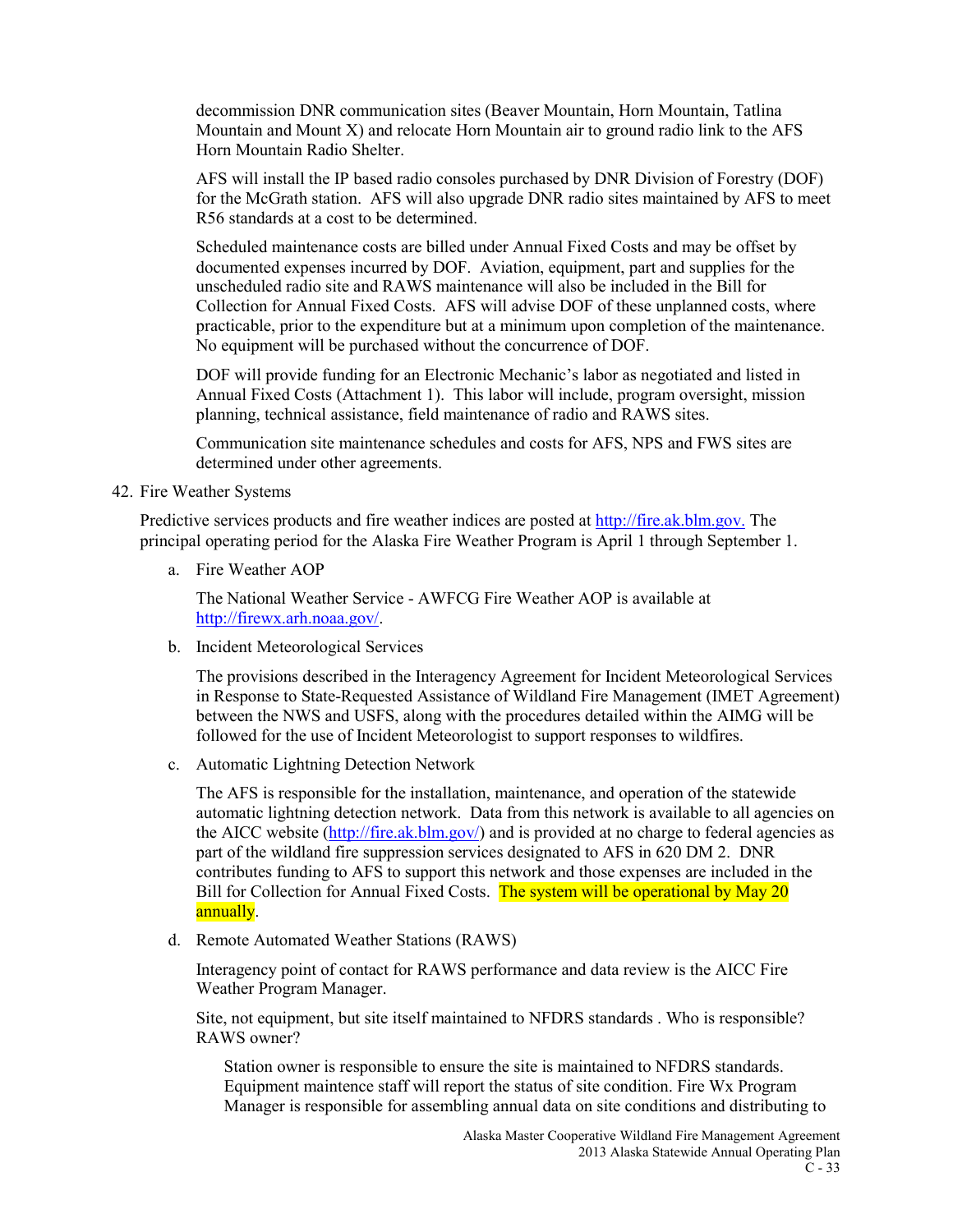station owners.

The DNR will coordinate with AFS on scheduled maintenance and establish desired operational dates for RAWS sites, and communicate them to AFS by April 1 of each year. The DOI apportions the cost for RAWS maintenance through the Interior Telecommunications Coordinating Group AOP and those costs, excluding labor (see Clause 41e2 Radio Maintenance) are included in the Bill for Collection for Annual Fixed Costs.

The DOI will calibrate and maintain the below identified DNR RAWS sites: Chatanika, T-Lake, Stoney River, Telida, Willow, Ninilchik, Salcha, Goodpaster, Paxson, Flat, Homer, Chitina, Angel Creek, George Creek, Tok River Valley, Big Lake, Gold King, Skilak Guard, Chistochina, and Point MacKenzie.

The USFS is responsible for the operation and maintenance of RAWS located within the Tongass and Chugach National Forests.

RAWS schedules for NPS and FWS stations are determined by those agencies and may be maintained by other agencies under other agreements.

43. Aviation Operations

For information on the mobilization, use, management and the various types of aircraft available, refer to the AIMG. By May 1 each year, the AFS, NPS, FWS, USFS and DNR provide each other with aviation operations information which includes fueling services and vendors available.

a. Aviation Site Management

All aircraft will be operated under the terms of agreement for aircraft operations currently in effect between the site operator and the runway owner.

b. Certification

Pilots and aircraft transporting federal and DNR personnel must be certified (carded) by either the Office of Aviation Services (OAS) or the USFS. Federal Aviation Regulations Part 121 and 135 apply to certain commercial charters and OAS or USFS certification is not required.

- c. Standards
	- All interagency missions defined as a mission with federal and state employees assigned to the aircraft operation regardless of which agency is managing the incident or aircraft, will comply with the more stringent federal policies and will meet Interagency Aviation Safety and Personal Protective Equipment standards as defined in the *Interagency Helicopter Operations Guide* [\(http://www.nifc.gov/ihog/](http://www.nifc.gov/ihog/) ), the *Interagency Aerial Supervision Guide* [\(http://www.fs.fed.us/fire/aviation/av\\_library/iasg.pdf\)](http://www.fs.fed.us/fire/aviation/av_library/iasg.pdf), and DOI Department Manual 351 Chapter 3 & 4.
	- When a mission is under the operational control of the DNR and only DNR employees are assigned, DNR policies are applicable.
	- For airtanker operations only, the agencies agree that the policies of the agency with operational control apply. For guidance regarding the use of the non-federally approved airtankers under the operational control of the States refer to National MAC *Guidelines for the Use of Tactical Aviation Resources*, Appendix 7 [http://www.nifc.gov/nicc/administrative/nmac/strategy/NMAC\\_Apx\\_7.pdf](http://www.nifc.gov/nicc/administrative/nmac/strategy/NMAC_Apx_7.pdf)
	- All federal contract and agency pilots will comply with the interagency pilot duty/days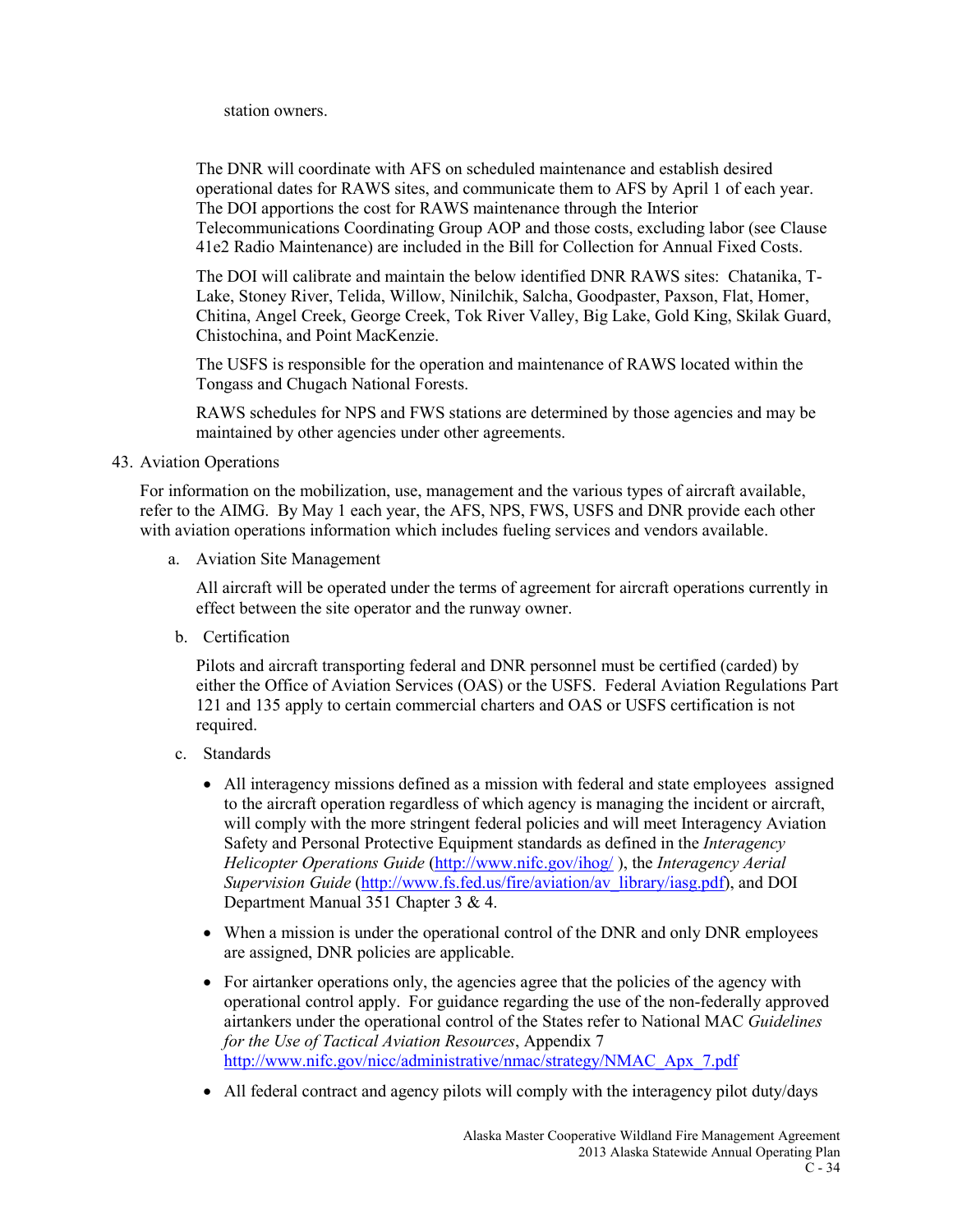off standard listed in the in *Interagency Standard for Fire and Fire Aviation Operations.*  [http://www.nifc.gov/policies/reference\\_materials.htm.](http://www.nifc.gov/policies/reference_materials.htm)

- All fuel delivery systems will meet agency safety standards and will comply with whichever standard is more stringent. Both AFS and DNR will provide aircraft servicing at their ramps on a reimbursable basis.
- d. Temporary Flight Restrictions Notifications

When a Temporary Flight Restriction (TFR) is issued for an incident, the Jurisdictional Agency and adjacent Jurisdictional Agencies that may be impacted by the TFR should be notified by the Protecting Agency

e. Sanitizing Water Drafting or Scooping Aircraft and Helicopter Buckets

In order to minimize the potential transmission of aquatic invasive species, water drafting or scooping aircraft and helicopter buckets will be washed either immediately prior to or upon arrival from the Lower 48 or Canada at an established base (Fort Wainwright, Palmer, Tanacross, Delta, Kenai, McGrath, Galena). Power washing with clean water at a temperature of 140 degrees Fahrenheit or greater is required. State and AFS Aviation Offices will maintain a log that documents the cleaning date and location.

f. Canadian Resources

Canadian resources may be ordered by DNR under the terms of the Northwest Wildland Fire Protection Agreement (Northwest Compact). While in Alaska, those resources must remain under the operational control of DNR unless inspected and certified by the appropriate federal agency.

g. Airtanker Bases

Airtankers may load retardant at any airtanker base on a reimbursable basis. DNR contracted airtankers loaded at AFS airtanker bases will be loaded to the specifications of the DNR contract.

• The application of suppression chemicals will follow the guidelines in *Interagency Standard for Fire and Fire Aviation Operations,* available at [http://www.nifc.gov/policies/reference\\_materials.htm.](http://www.nifc.gov/policies/reference_materials.htm)

The pilots will be fully briefed by the Base personnel and are required to abide by all Base rules and runway regulations while operating on these bases.

1) Primary Bases

Ladd Army Airfield located in Fairbanks on the Ft. Wainwright Army Post and the Palmer Municipal Airport in Palmer will be the primary bases for air attack/airtanker operations.

- o On Fort Wainwright Army Post, the site operator is AFS; runway owner is U.S. Army-Alaska.
- o At Palmer Municipal Airport, the site operator is DNR; the runway owner is the City of Palmer.
- 2) Secondary Bases

Secondary bases may be established and/or activated as needed at Allen Army Air Field on Ft. Greely, Tanacross Airport, Kenai Municipal Airport, and McGrath Airfield.

o Tanacross Airport: DNR will coordinate with BLM Fairbanks District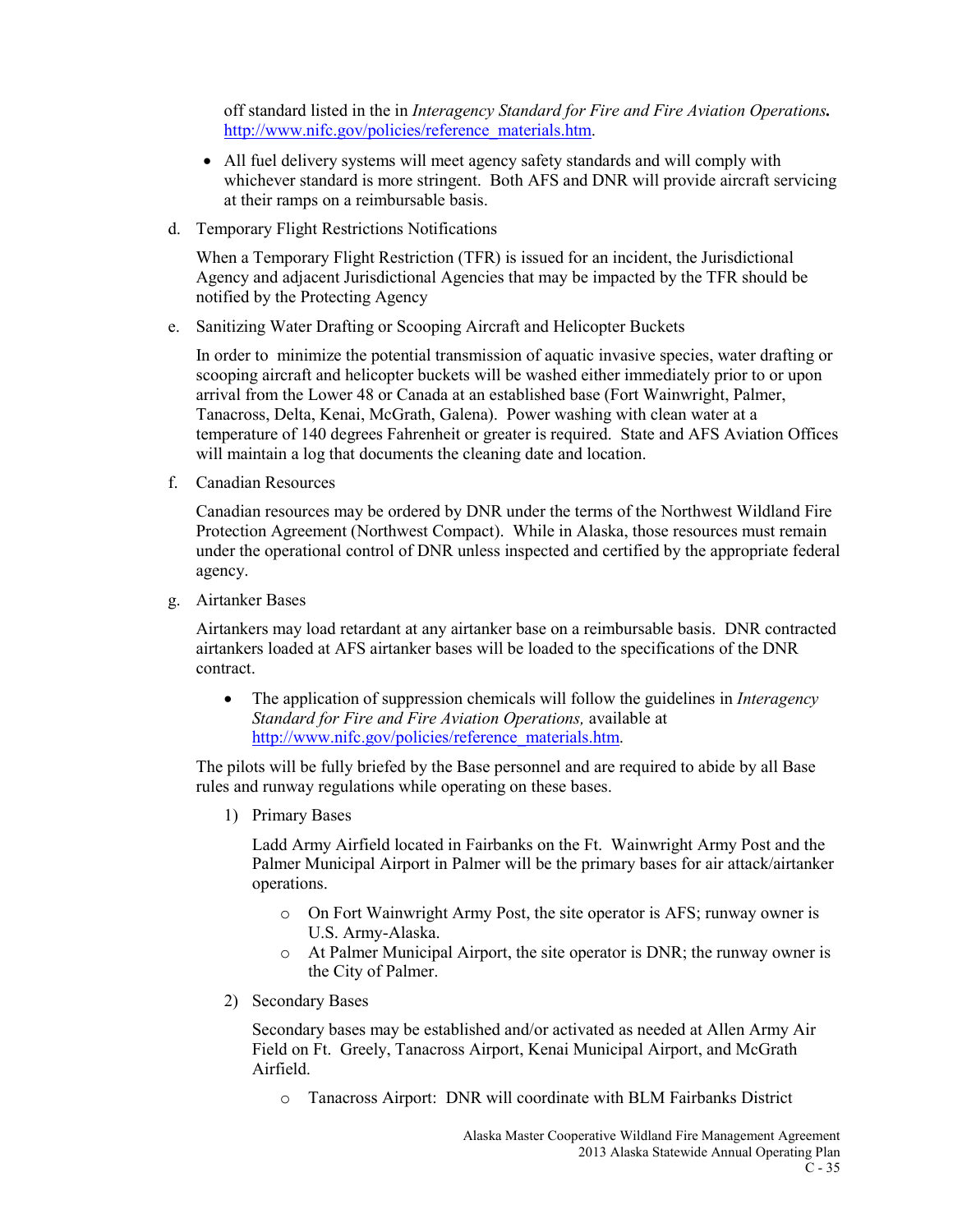Office to ensure that they have a current valid permit that authorizes their use of BLM land adjacent to the Tanacross airstrip.

- o Allen Army Air Field: BLM-AFS has entered into an agreement with Space and Missile Defense Command to permit a retardant base to operate on Allen Army Air Field on Fort Greely Army Post. DNR will manage and staff that retardant site as requested.
- o For all of the secondary bases, the site operator is DNR. For Allen Army Air Field, the runway owner is U.S. Army-Alaska, for Tanacross, the runway owner is BLM; for Kenai, the site owner is the City of Kenai, and for McGrath, the runway owner is Alaska Department of Transportation.
- h. Ft. Wainwright Aircraft Operations

All pilots will be fully briefed by the responsible AFS personnel and will abide by any restrictions, requirements and regulations applicable to the AFS ramp and the U.S. Army-Alaska's runway use.

Air traffic procedures published for Ladd Army Airfield will govern all aviation operations conducted at the AFS ramp.

All proposed structures, buildings, or any changes to the real property must be in compliance with the AFS site plan and U.S. Army-Alaska requirements, and be pre-approved by the AFS Manager.

1) AFS

AFS will:

- o Provide ramp parking for fire-related aircraft and office space including telephone for the aviation related personnel temporarily assigned to perform fire-related duties in Alaska.
- o Provide aircraft-related services as stipulated in AFS aviation contracts.
- o Bill DNR for office space including telephone for DNR pilots, Air Attack personnel and retardant site staff stationed at Fort Wainwright for the current fire season in the Bill for Collection for Annual Fixed Costs.
- 2) DNR

The DNR is authorized to utilize the AFS ramp on Ft. Wainwright throughout the fire season and is responsible to:

- o Provide to AFS by May 15th annually, a list of all aircraft that routinely operate at the AFS ramp. The list will include aircraft type, vendor name, and aircraft tail number.
- o Provide all logistical support requirements for their personnel associated with aircraft parked at the AFS ramp.
- o Follow the current AFS Standard Operating Procedures for the Management of Hazardous Materials and Hazardous Waste to dispose of any hazardous materials and hazardous waste generated by DNR on Ft. Wainwright.
- i. Fire Scene Organization and Communications

All tactical aviation resources will be dispatched and flight followed by the local Interagency Fire Dispatch Center when responding to an incident. All aircraft will utilize VHF Air-to-Air frequency 128.45 unless otherwise indicated by their local Interagency Fire Dispatch Center.

For standard operating procedures for tactical aircraft flying over or near an incident,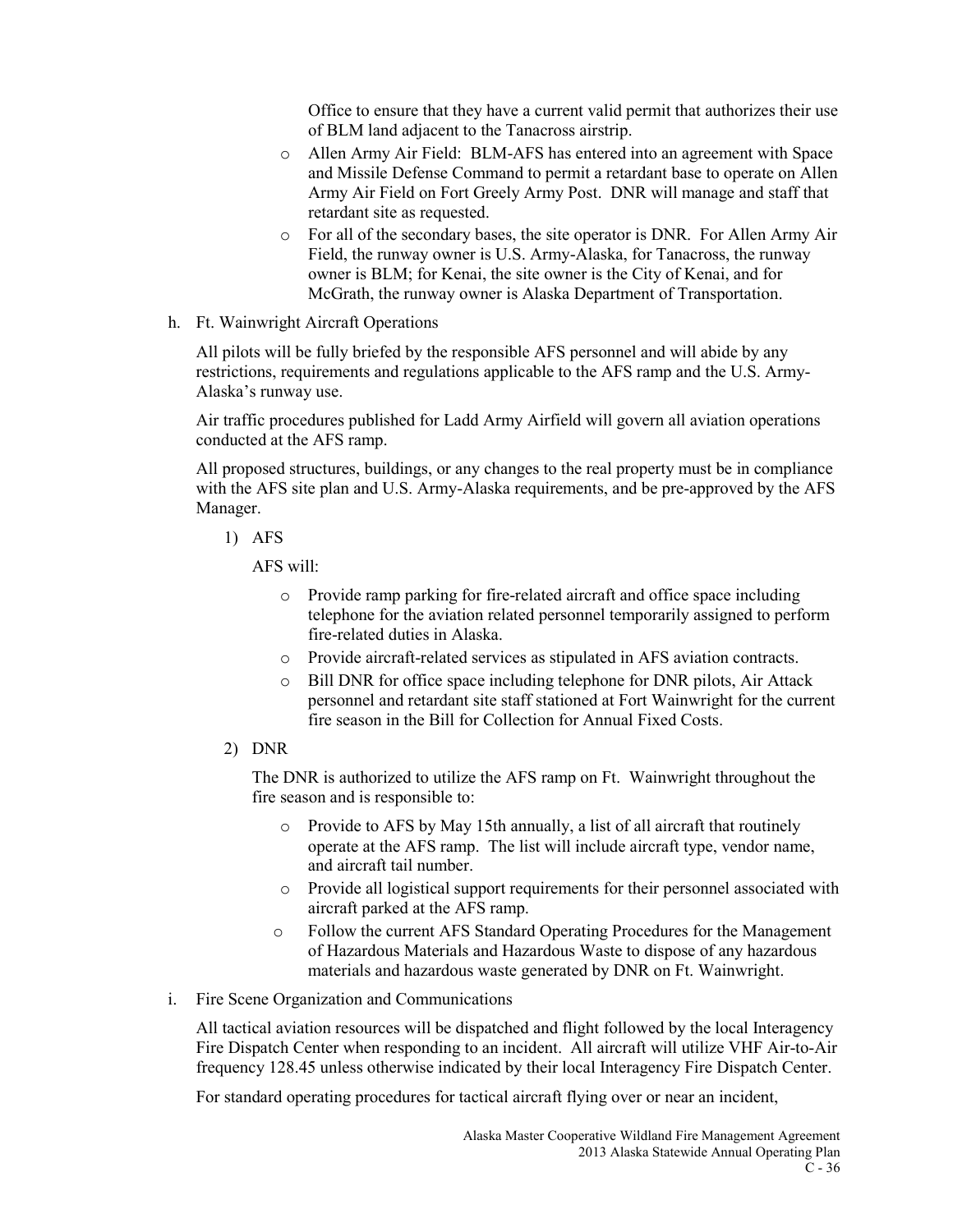reference the *Interagency Aerial Supervision Guide* available at [http://www.fs.fed.us/fire/aviation/av\\_library/iasg.pdf.](http://www.fs.fed.us/fire/aviation/av_library/iasg.pdf)

j. Non-Tactical Aviation Resources

All non-tactical fire aviation resources will coordinate flights with the local Interagency Fire Dispatch Center and, if present, with Air Attack (or other reconnaissance aircraft in the area) when flying over or near a fire. Dispatch will determine flight following protocols and relay information on aircraft currently in the fire area.

k. Aerial Mapping Services

Various incident mapping services are available by placing an Aircraft Resource Order. AFS has an agreement with the University of Alaska, Fairbanks for the use of an unmanned aerial system to provide mapping services when available and circumstances warrant. Other alternative sources for mapping may be available based on the statewide situation.

Ordering aerial mapping services is addressed in the AIMG in the Infrared Aircraft section.

- l. Forms for Documentation
	- Form OAS-59 will be used for fuel invoices. Each agency will use their own OAS billee code for fueling; additional charge codes to be entered on Form OAS-59 invoices will be provided by the pilot.
	- Form 10-3133 will be used to log DNR government and contract aircraft flight times.
	- Form OAS-23 will be used to log AFS government and contract aircraft flight times.
- m. Reimbursable Costs

The following costs will be compiled, apportioned and the eligible costs will be included in agencies' Suppression and Non-Specific Support billing.

- Agency personnel costs including standby, weekend staffing, extended staffing, preposition flights etc.
- Overtime for agency pilots and crew members.
- Fuel and oil will be charged to the using agency code/incident number.
- Retardant costs are reimbursable at a per gallon rate.
- Use of agency aircraft as documented on DNR Form 10-3133 and OAS-23 and billed at the predetermined hourly flight rate. AFS flight hourly rates are incorporated by reference to this document from the following OAS documents:
	- Contract and On-Call aircraft: current Contract Rate letter.
	- Aircraft Rental Agreement: current OAS Rental Aircraft Source List.
- Costs incurred for aircraft ordered from the Lower 48 or Canada as agreed and documented during the Daily Statewide Strategy Meeting and on the Resource Order.
- Aircraft availability and/or surcharges may be negotiated prior to the fire season. Costs will be included in the pre-season spreadsheet.
- Availability charges may apply to aircraft contract extension or severity requests.
- NPS will charge availability for its contract helicopters per NPS national office direction.
- 44. Billing Procedures

In addition to the information below, refer to Attachment 1 Annual Fixed Costs, Attachment 2 Synopsis: Suppression and Non-Specific Suppression Support Billing, and Exhibit D Reimbursable Billings and Payments.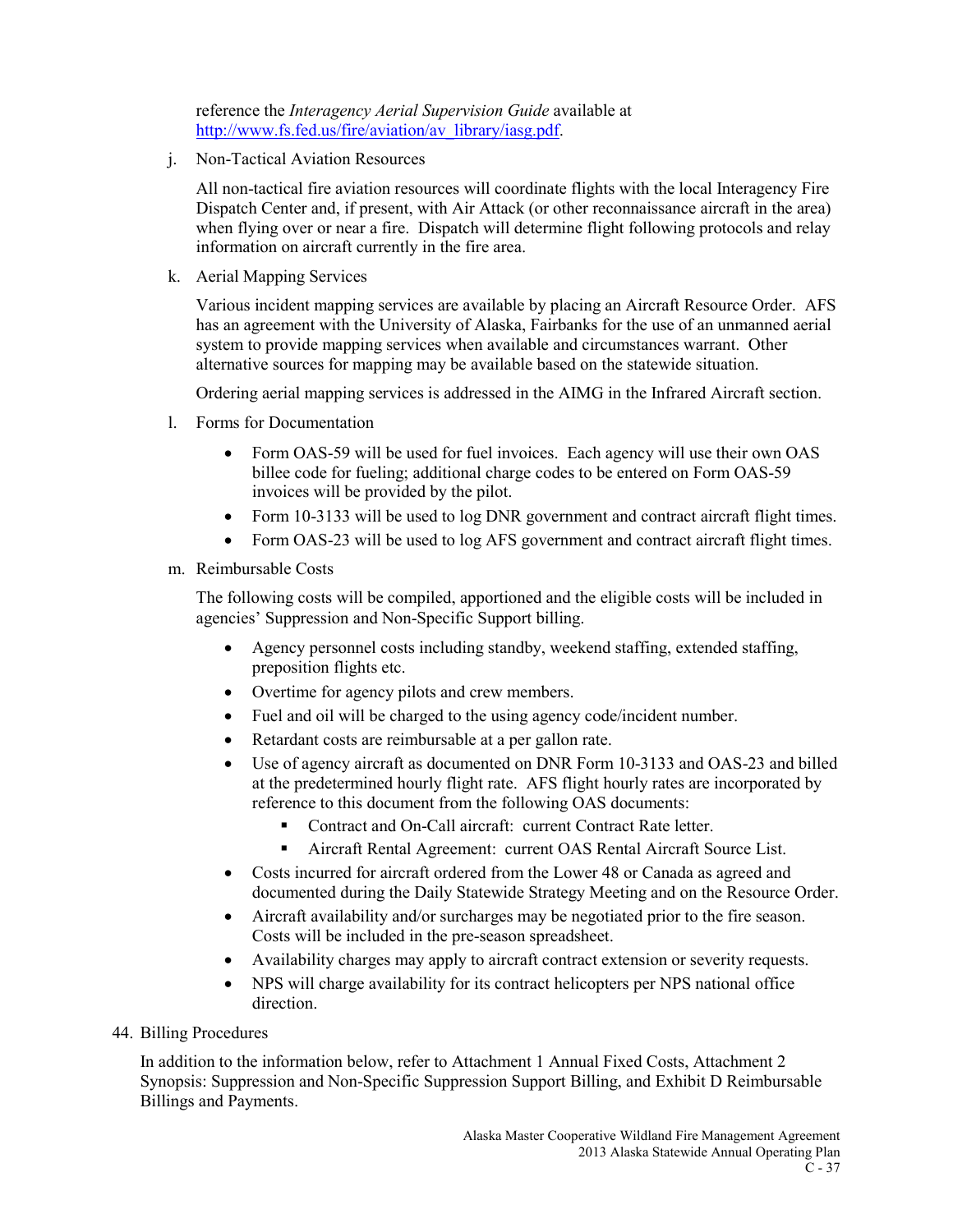- a. In-State Fires with FEMA Reimbursable Expenses
	- When the DNR has a fire that may qualify for FMAGP assistance, DNR will provide a copy of FEMA Form 90-58, Request for Fire Management Assistance Declaration to the AFS Chief, Division of Fire Operations.
	- The AFS, in exercising its responsibilities as the FEMA Principal Advisor, will prepare and submit FEMA Form 90-32 Principal Advisor's Report and coordinate all such action with DNR.
	- DNR is notified by FEMA if the incident qualifies for a FMAGP.
	- When a fire is declared a FEMA incident, a duplicate fire package will be prepared by DNR. The duplicate fire package will contain daily Incident Action Plans, Resource Orders, and all financial records that pertain to the FEMA-qualifying period including but not limited to: timesheets (OF 288s) of all personnel charging to the incident, shift tickets, flight logs, invoices, contracts, inspection checklists, signed rental conditions and agreements, and Incident Cost and Reporting System data.
	- All agencies agree to provide the DNR with all financial/payment data pertinent to the declared incident. This report will include but is not limited to travel, payroll, and vendors with amount paid. In addition the agencies will provide copies of: any invoices paid and backup/source documentation for such invoices; shift tickets; additions or deductions; rental agreements, inspection checklists, signed rental conditions; and Resource Orders attributable to FEMA-qualifying period.
	- The DNR agrees to reimburse the AFS for reasonable costs associated with the above normal workload of gathering source documentation to satisfy FEMA requirements.
- b. Joint Projects and Project Assistance (Fuels)

DNR-AFS fuels projects are assigned a project code and the DNR and/or AFS reimbursement for expenses is included in the cross-billing for Suppression and Non- Specific Suppression Support. Federal agencies will follow direction in *the Red Book.*

c. Meals and Lodging for Resource Ordered and Subsisted Personnel

Costs for meals and lodging for personnel being subsisted with Resource Order documentation are calculated and billed with the Suppression and Non-Specific Suppression Support Expenses.

Personnel are required to enter their payment code (i.e. charge code, Firecode, reimbursable agreement code) when signing in at an agency dining facility. The cost charged for the meal will be based upon the established per diem rates for that location. Meals, including sack lunches that are ordered, regardless if they are consumed, will be billed to the charge code.

The priority is to provide lodging for personnel filling a Resource Order assignment and rooms will be charged to the Resource Order charge code. Barracks rates are established annually.

d. Annual Fixed Costs

The DNR and AFS agree to bill for Annual Fixed Costs as listed in Attachment 1 and according to the dates in Figure E1. No other agencies bill each other for Fixed Costs; the Administrative Overhead Rate does not apply to this billing.

e. Suppression and Non-Specific Suppression Support

All Parties to this Agreement agree to:

• Bill for expenses as shown in Figures E1 and E2.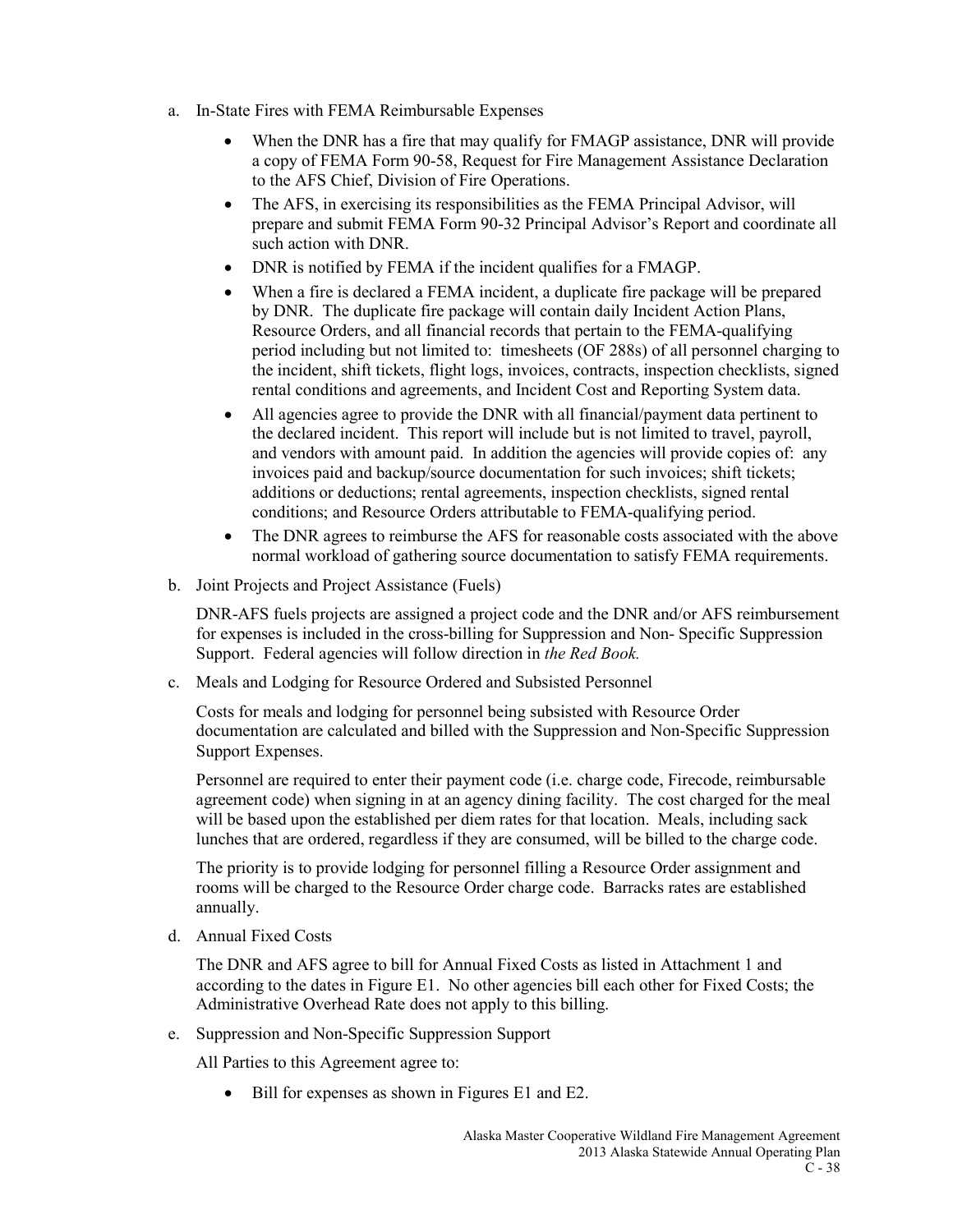- Adhere to the incident billing criteria listed in Clause 36.
- Bill for eligible aviation costs as listed in Clause 43m.
- Incorporate project costs associated with Clause 18.
- Include suppression and non-specific suppression costs associated with equipment, supplies, meals, lodging, personnel salaries based on agency policy, overtime and travel, prepositioning, and the agreed upon percentage of supplemental resources expenses.
- Include agreed upon miscellaneous costs including, but not limited to those listed in Clause 18.
- Use percentage figures for accounting and incident cost calculations from the final fire report data for the calendar year in which the fire occurred for the preliminary cross-billing.
- Facilitate each other's financial management activities by cooperating with any additional requests for billings and cost estimates.
- Bill using the Bill for Collection Process.
- Comply with the billing and payment timelines identified in Figure E1 or E2, as applicable.
- Follow the general directions in Exhibit D of the Master Agreement.
- f. Stafford Act Responses

DNR bills the USFS for all expenses incurred when DNR resources are mobilized to the Lower 48 under all the National Response Framework ESFs.

g. Documentation

Billing documents will include cost data, financial transaction registers and an Excel worksheet of the summary data by reciprocal accounting codes (fire codes) for the fire season being billed, and copies of payment documents (i.e. Invoices, rental agreements, etc.), if requested.

h. Administrative Overhead Rate

A rate of 15% against each agency's Suppression and Non-Specific Support total (not to exceed a maximum of \$350,000 per calendar year) has been negotiated for calendar year 2013 with the exception of aviation resources. For out of state use of State-contracted aviation resources, the full 15% administrative rate, wthout a cap, will apply.

11/5/2012 Response Email from Ron Knowles re: question on the above change:

We fought long and hard a few years back to get the 15% or \$350,000 cap through our WO fiscal and agreements folks. The deal "maker" was it would be equitable both ways.

If we allow the state to change the rules for out-of-state aircraft, then we should do the same for USFS aircraft coming to AK. This would appear to make things a bit more confusing in differentiating those specific support costs for aircraft from other support costs under the 15% method. My understanding from chatting with DOF and USFS fiscal folks is the 15% is added on to the final Pcode total without regard to exactly what it is for, simply an overhead charge to cover all the administrative and bean-counter workers behind the scenes.

Perhaps another way to make DOF whole is to raise the \$350,000 cap to \$400,000. This would be equitable both ways and pass USFS agreements branch litmus test.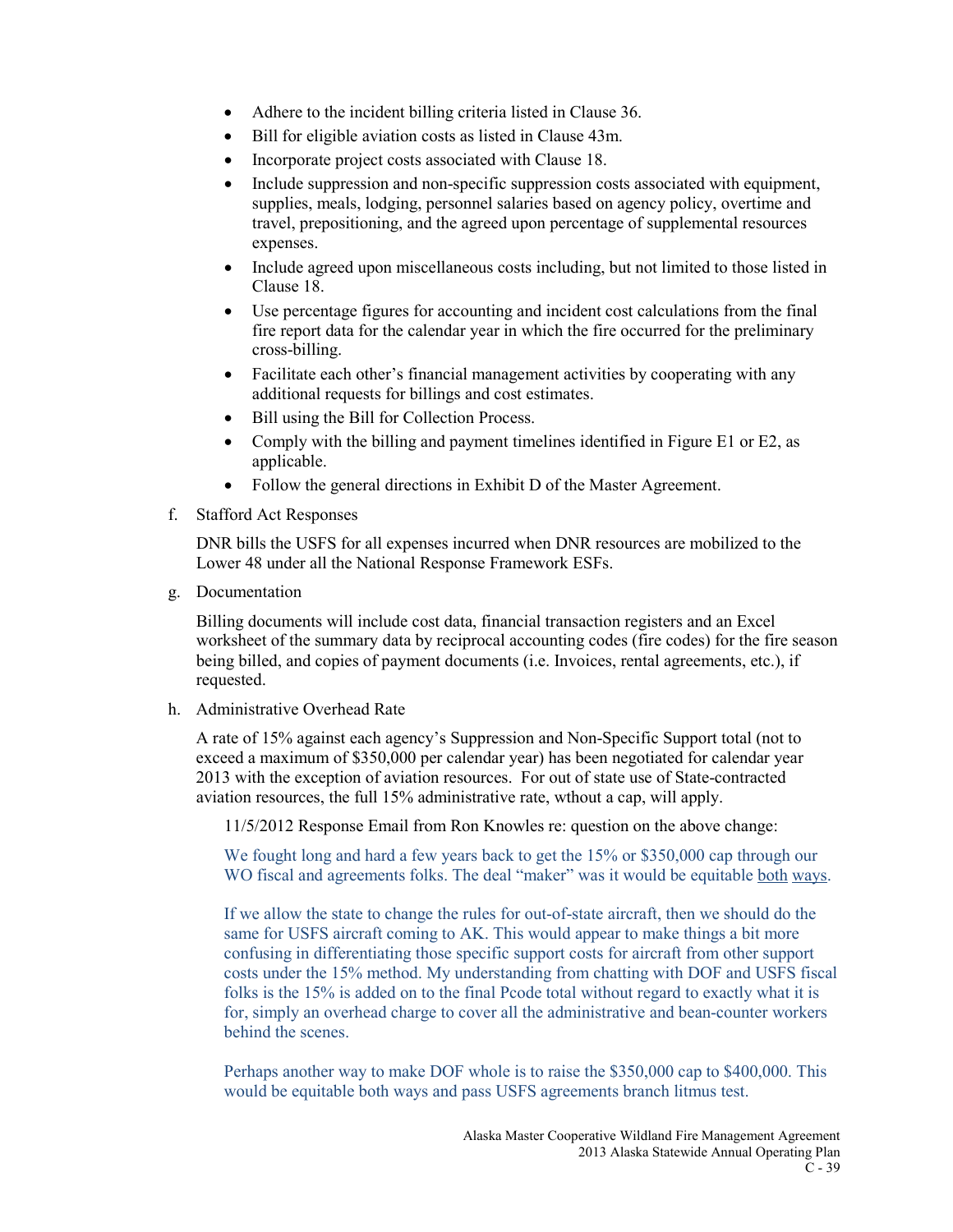### Ronald M. Knowles

i. Billing Process and Addresses

Payments will be made by an electronic transfer of funds.

All requests for payments from AFS will be mailed to:

Bureau of Land Management Alaska Fire Service P.O. Box 35005 Fort Wainwright, AK 99703-005

All requests for payments from DNR will be mailed to:

State of Alaska, Department of Natural Resources Division of Forestry 550 West Seventh Avenue, Suite 1450 Anchorage, AK 99901

All requests for payments from USFS will be mailed to both of the following addresses:

Incident Business Attn: CiCi Chitwood Albuquerque, NM 87109 Phone: 503-808-2466

# **Original Billing Document**<br>
US Forest Service<br>
US Forest Service<br>
US Forest Service

US Forest Service 101 B Sun Ave., NE R6 Incident Business Coordinator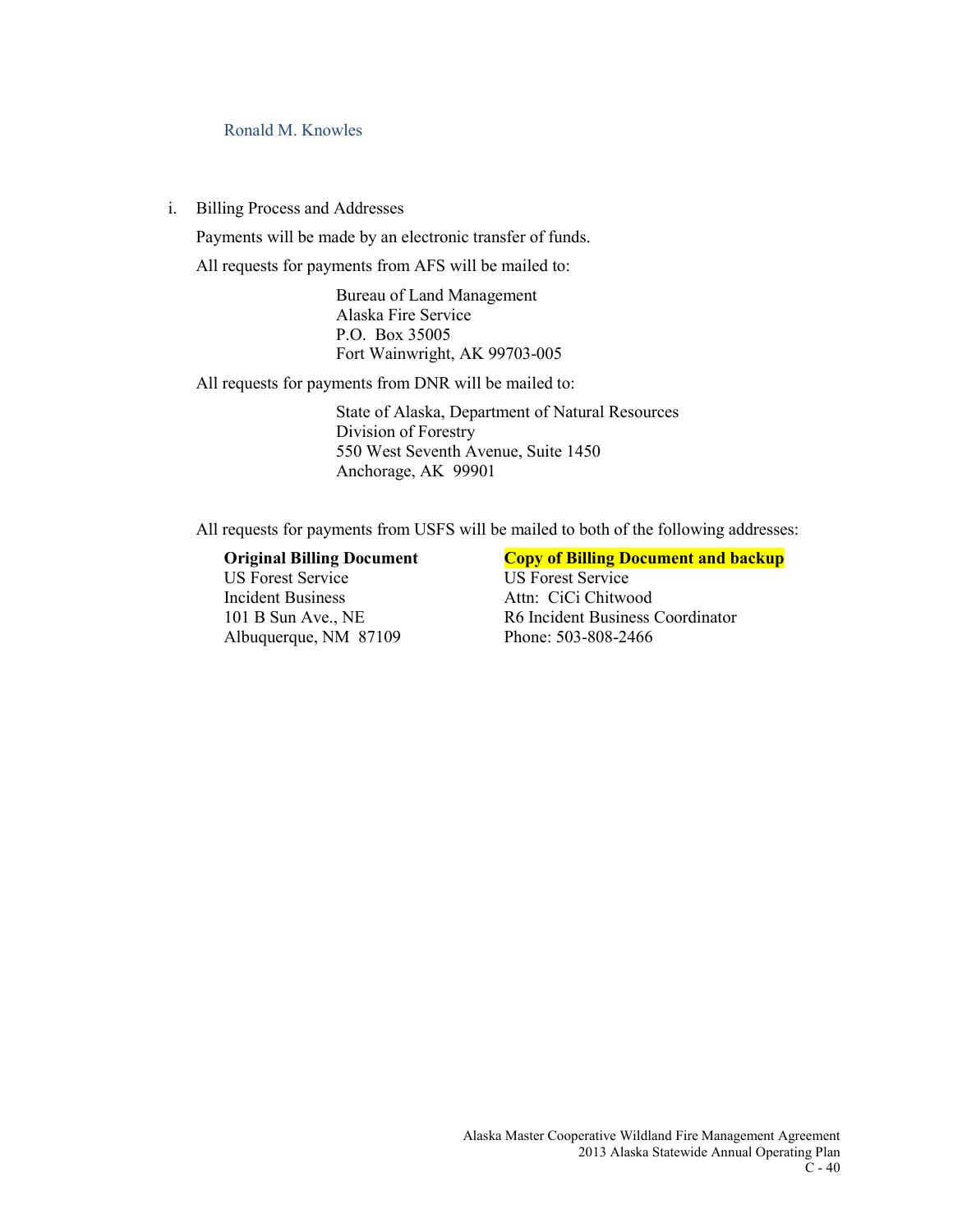j. Alaska Fire Service and Department of Natural Resources Billing

Extensions to the billing dates listed below may be negotiated by either agency.

**Figure E1: AFS-DNR Billing Due Dates and Tasks**

| <b>Due Date</b>  | <b>Billing Tasks</b>                                                         |
|------------------|------------------------------------------------------------------------------|
| April 1, 2013    | DNR and AFS provide each other with the preliminary accounting reports       |
|                  | for 2012 Suppression and Non-Specific Suppression Support.                   |
| May 1, 2013      | AFS and DNR bill each other for collection of the final 2011 costs for       |
|                  | Suppression and Non-Specific Suppression Support.                            |
| July 15, 2013    | DNR and AFS submit the Bills for Collection to each other for the            |
|                  | preliminary costs compiled for 2012 Suppression and Non-Specific             |
|                  | Suppression Support.                                                         |
| August 1, , 2013 | AFS bills DNR for collection for 2013 Annual Fixed Costs.                    |
| August 15, 2013  | Payments due to AFS and DNR respectively for the preliminary costs for       |
|                  | 2012 Suppression and Non-Specific Suppression Support.                       |
| August 15, 2013  | AFS provides DNR with estimated 2013 costs for Suppression and Non-          |
|                  | Specific Suppression Support for fires occurring on or before June 30, 2013. |
| December 1, 2013 | AFS and DNR will provide estimates, listed by incident number, of 2013       |
|                  | Suppression and Non-Specific Suppression Support cost-to-date to each        |
|                  | other.                                                                       |
| March 1, 2014    | AICC updates the lists of 2013 fires with acreage breakdowns by percentage,  |
|                  | management option and actions taken to determine fiscal responsibility to    |
|                  | DNR, USFS, AFS Budget Officer, NPS, FWS and BIA.                             |
| March 15, 2014   | AFS and DNR agree on a final 2012 Suppression and Non-Specific               |
|                  | Suppression Support billing.                                                 |
| April 15, 2014   | Payment due for the final 2012 costs for Suppression and Non-Specific        |
|                  | Suppression Support.                                                         |

k. BIA, FWS, NPS, and DNR Cost Recovery Process

The BIA, FWS, and NPS may recover costs for their participation on incidents which DNR is fiscally responsible for suppression costs and other DNR fire-related support. These recoverable costs will be documented with the appropriate fiscal document and supported by a Resource Order. These agencies will directly bill DNR, establish billing thresholds, and submit no later than the established dates AFS and DNR for billing and payments. Extension to billing dates may be negotiated.

l. Department of Natural Resources and U.S. Forest Service Billing

Extensions to the billing dates listed below may be negotiated by either agency.

### **Figure E2: DNR and USFS Billing Due Dates and Tasks for 2012 Incident**

| <b>Due Date</b>    | <b>Billing Tasks</b>                                                                                                                                                                                                                                                                 |
|--------------------|--------------------------------------------------------------------------------------------------------------------------------------------------------------------------------------------------------------------------------------------------------------------------------------|
| August 15, 2013    | USFS submit to DNR a preliminary accounting report of fire suppression<br>expenditures for fire occurring on or before June 30, 2013 for incidents<br>which DNR is fiscally responsible. Support documentation will be an<br>electronic spreadsheet by both DNR and USFS fire codes. |
| September 15, 2013 | DNR submit to USFS a preliminary accounting report of fire suppression                                                                                                                                                                                                               |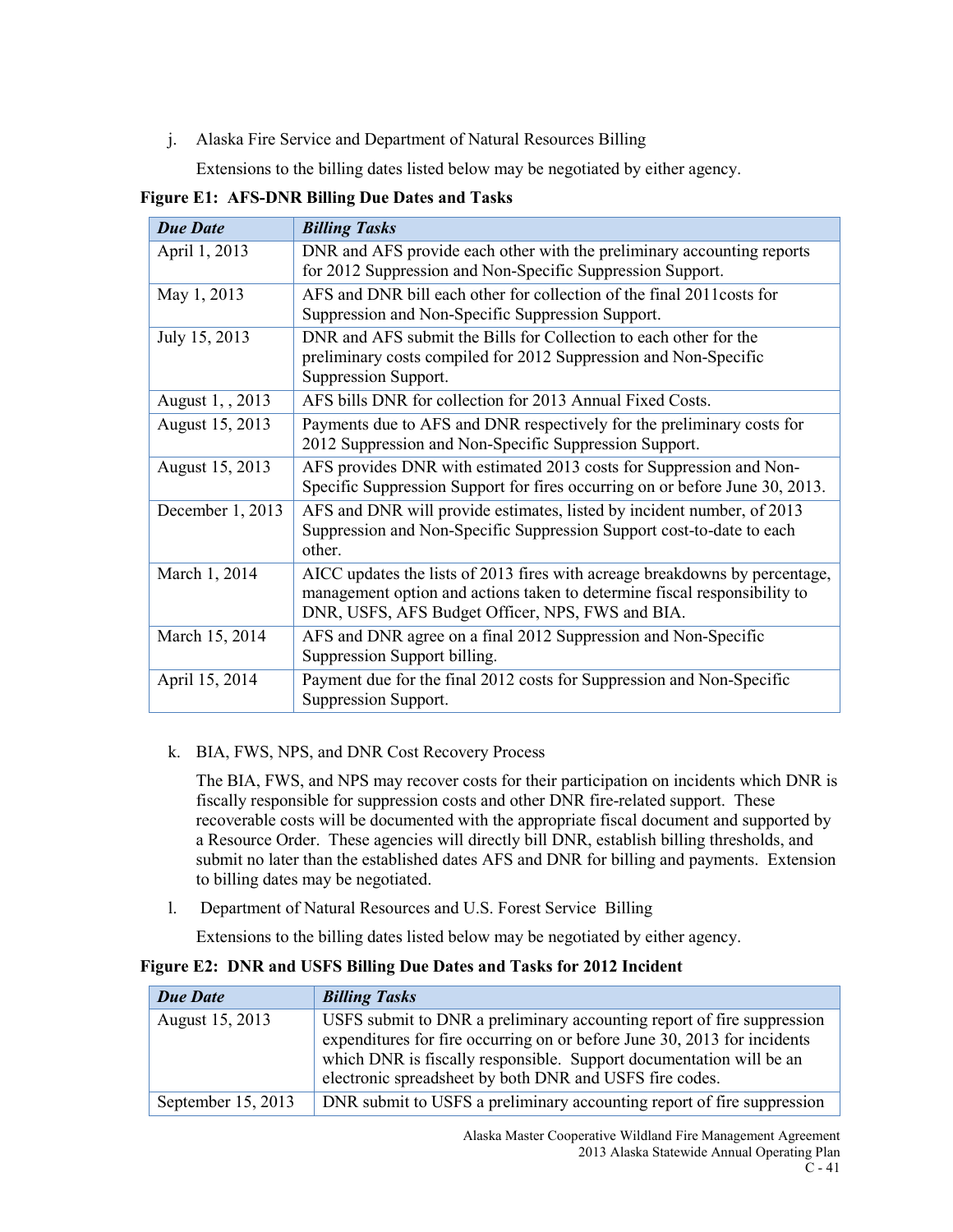|                    | expenditures for CY 2013 on USFS lands in Alaska and on federal fires<br>in lower 48. Support documentation will be an electronic spreadsheet by<br>both DNR and USFS fire codes.                                                                                                                                                                                                                               |
|--------------------|-----------------------------------------------------------------------------------------------------------------------------------------------------------------------------------------------------------------------------------------------------------------------------------------------------------------------------------------------------------------------------------------------------------------|
| September 30, 2013 | USFS submit to DNR a supplemental accounting report of fire<br>suppression expenditures through August 30, 2013 for amount which<br>DNR is fiscally responsible. Support documentation will be an electronic<br>spreadsheet by both DNR and USFS fire job codes. An electronic<br>transaction register will be included for costs on each fire.                                                                 |
| April 1, 2014      | USFS submit to DNR a preliminary Bill for Collection of fire suppression<br>expenditures for prior fire season for amount which DNR is fiscally<br>responsible. Support documentation will be an electronic spreadsheet by<br>both DNR and USFS fire codes along with an electronic transaction<br>register showing cost categories and individual names (e.g. employees,<br>vendors) for each fire.            |
| April 1, 2014      | DNR submit to USFS a preliminary Bill for Collection of fire suppression<br>expenditures for 2013 fire season on USFS lands in Alaska and on federal<br>fires in lower 48. Support documentation will be an electronic<br>spreadsheet by both DNR and USFS fire codes along with an electronic<br>transaction register showing cost categories and individual names (e.g.<br>employees, vendors) for each fire. |
| November 1, 2014   | USFS submit to DNR a final Bill for Collection of fire suppression<br>expenditures for CY 2013 amount, reimbursable by DNR, not yet billed.                                                                                                                                                                                                                                                                     |
| November 1, 2014   | DNR submit to USFS a final Bill for Collection of fire suppression<br>expenditures for CY 2013 amount, reimbursable by USFS, not yet billed.                                                                                                                                                                                                                                                                    |

45. Trespass Cost Recovery

All reports and materials compiled or prepared in connection with establishing cause, extent, or potential liability for any fire or response incident shall be provided to the responsible Jurisdictional Agency. The Protecting Agency, upon request, will provide the Jurisdictional Agency with detailed costs to support trespass cases.

The statistics included in the final fire report will be used for litigation purposes.

- 46. Purchaser, Contractor, Operator, Permittee, Etc., Fires: Refer to Master Agreement.
- 47. Stafford Act Use and Reimbursement

USFS reimburses DNR for expenses incurred by DNR resources and personnel including base pay, overtime and travel.

### **GENERAL PROVISIONS**

### 48. Fire / Incident Information

Every effort should be made to distribute fire information to the public in a timely manner.

a. AICC and National Interagency Coordination Center Situation Reports

Each protecting area Interagency Fire Dispatch Center submits an evening report to AICC with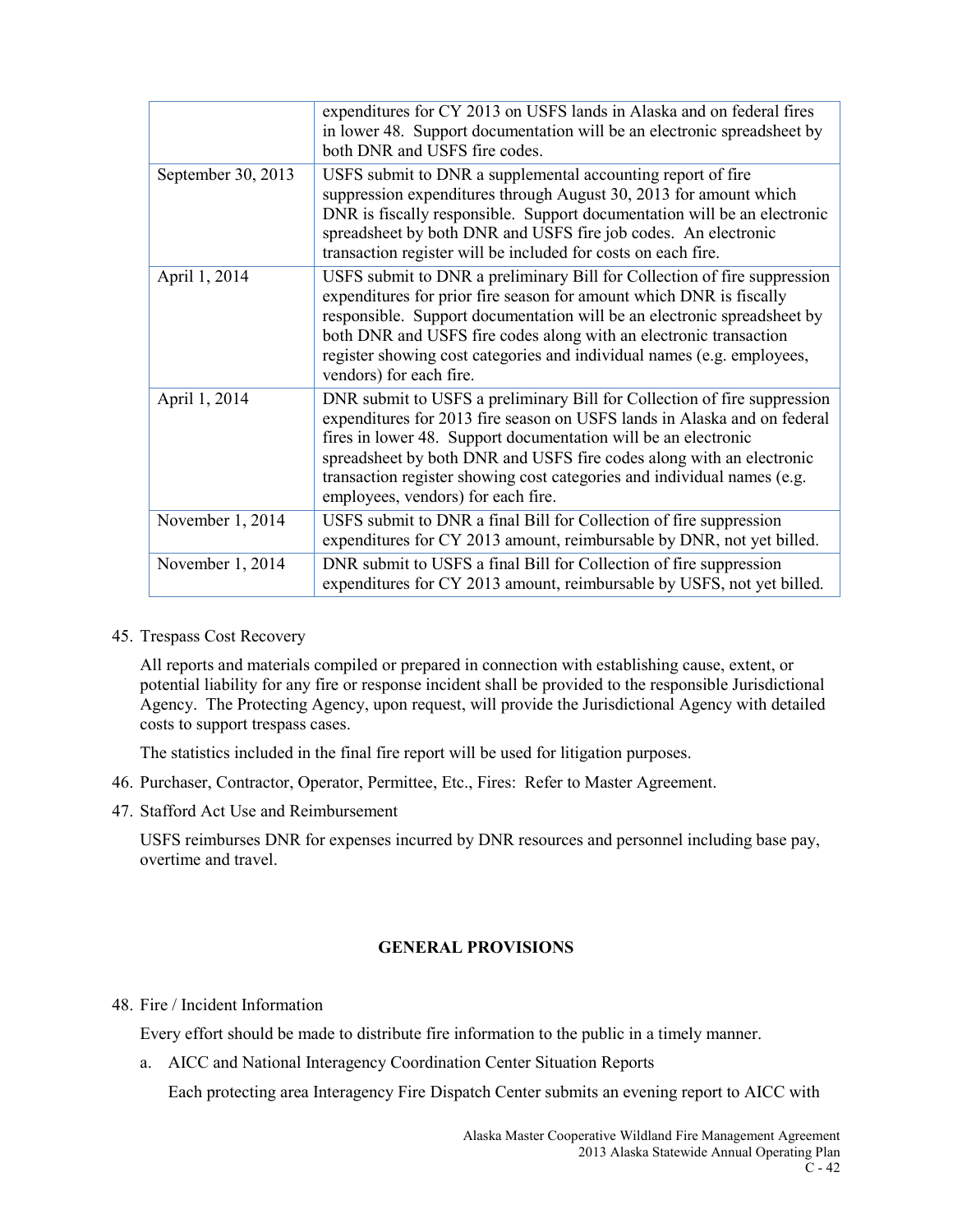the information on wildfires and prescribed burns necessary to complete required reports to the National Interagency Coordination Center and to compile the AICC Situation Report. Incident

Status Summaries (ICS209) are required as directed in the AIMG. Information flow for Stafford Act responses follows a similar process.

The evening report data fields are based on the fire's point of origin and include:

- Acres current acreage
- Admin Jurisdictional Agency Administrative Unit
- Area Protecting Agency Zone, Area or Forest
- Assigned Crews list of crew, crew type, and date assigned
- Cause lightning, human, false alarm or prescribed fire
- Fire Name, Fire Code and Numerical Number issued by AICC
- Latitude, Longitude, and Legal Description
- Option Management Option or PRESCRIB to indicate prescribed fire
- Out Date
- Owner Jurisdictional Agency
- Start Date
- Status U/U unstaffed/uncontained, S/U staffed/Uncontained, U/C unstaffed/contained, S/C staffed/contained, Out , RX prescribed fire

The AICC Situation Report narrative is a primary source for fire information and should summarize that day's activities and expected activities for the following day. Examples of items to consider when formulating the narrative are:

- When multiple jurisdictional agencies are involved, the ownership and management option breakdown
- Acreage increase/decreases and collection method
- Weather over the fire
- Fuels
- Fire Behavior
- Complexity and is it changing (i.e. Type 3 to IMT2)
- Current and future tactics (allotment protection, direct attack along a river, etc.)
- Resources at Risk today and Potential Risk for next day
- Shortage of Resources
- Monitoring Schedule
- Estimated Contain/Control Date
- If it was a non-standard response, why

### b. AICC

At Alaska Preparedness Levels 1-3, the AFS and DNR Public Information Officers collaboratively develop and post daily highlights on the AICC web site. At Alaska Preparedness Level 4 and 5, a Joint Information Center (JIC) will be activated and staffed. The JIC will normally be located at AICC and managed by the AICC Center Manager. Other JIC functions requested or established by the Parties to this Agreement will be coordinated with the JIC at AICC. The JIC will refer all inquiries concerning agency policy to the responsible Jurisdictional Agency.

c. Protecting Agency and Incident Management Teams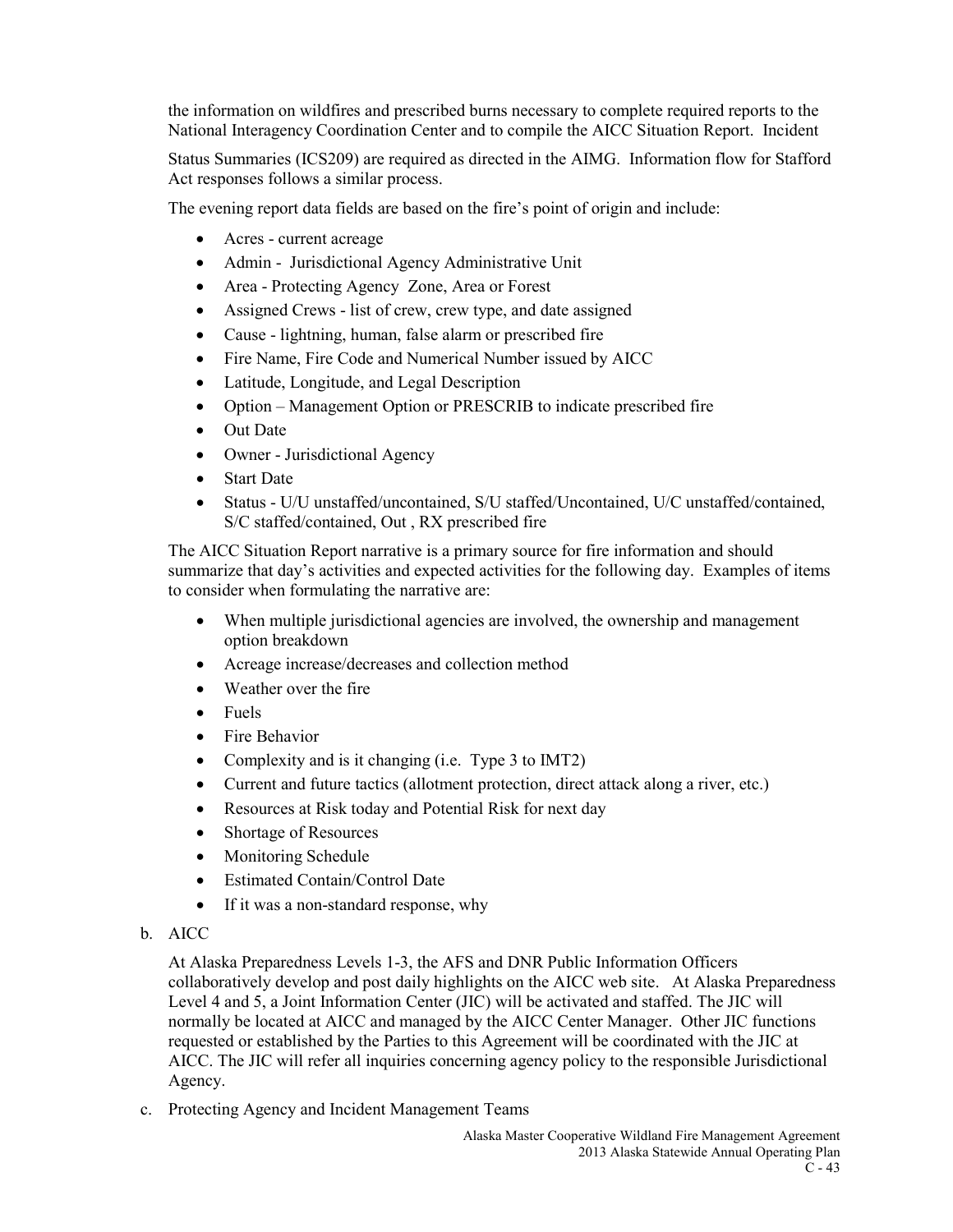The Protecting Agency and the Incident Management Team, when assigned, are responsible for the release of operational and public safety information to the media and public during the initial response to and during ongoing wildfires. The Protecting Agency and Incident Management Team will coordinate with the Jurisdictional Agency on the release of fire information, specific Jurisdictional Agency direction will be stipulated in the Delegation of Authority. Releases will be approved by the Incident Commander prior to release and copies distributed to all stakeholders. Jurisdictional Agency policy and messaging will be included when requested by the agency administrator. Policy questions will be referred to the Jurisdictional Agency. A suggested (not required) format for IMT news releases is in Attachment 5.

d. Jurisdictional Agencies

The Jurisdictional Agency may develop and distribute information for the media and public that includes agency messaging and policy. When releases include specific incident-related information, the Jurisdictional Agency will coordinate with the Protecting Agency and Incident Management Team to ensure consistency. Delegations of Authority may include further direction and points of contact and will not conflict with the terms above.

Upon request and availability, the Parties to this Agreement may provide fire information support.

e. Protocol

The author of media releases will use their own agency's protocols.

49. Miscellaneous Assistance

Agencies are accountable for tracking the expenditures charged for these activities. Where separate reimbursable agreements are necessary, establishing reimbursable agreements and charge codes preseason is encouraged. Costs associated with this section that are eligible for reimbursement using a Bill for Collection may be totaled and included as a separate line item in the Annual Fixed Costs billing. Each bill is subject to audit.

a. AFS Facilities on Fort Wainwright

In addition to previously mentioned DNR employees, AFS provides office space and furniture; office equipment and supplies; and telecommunications, computers, network access and support to the following DNR employees.

- Fire Operations Forester and their Administrative Staff
- Public Affair Officer
- Communications and Technical Systems Coordinator
- Strategic Planner
- b. McGrath Facilities

The DNR is authorized to utilize the BLM's facilities and associated land at McGrath as a fire preparedness facility and is billed for the maintenance of those facilities.

c. Kenai Interagency Dispatch Center

Reference the local Dispatch Center documents.

d. Meals and Lodging

AFS has lodging and dining facilities available on Fort Wainwright and in Galena; DNR facilities are located in McGrath. McGrath facilities do not accept cash or credit cards.

Personnel filling a fire Resource Orders are subsisted and sign for meals and lodging at AFS and DNR facilities using an assigned charge code.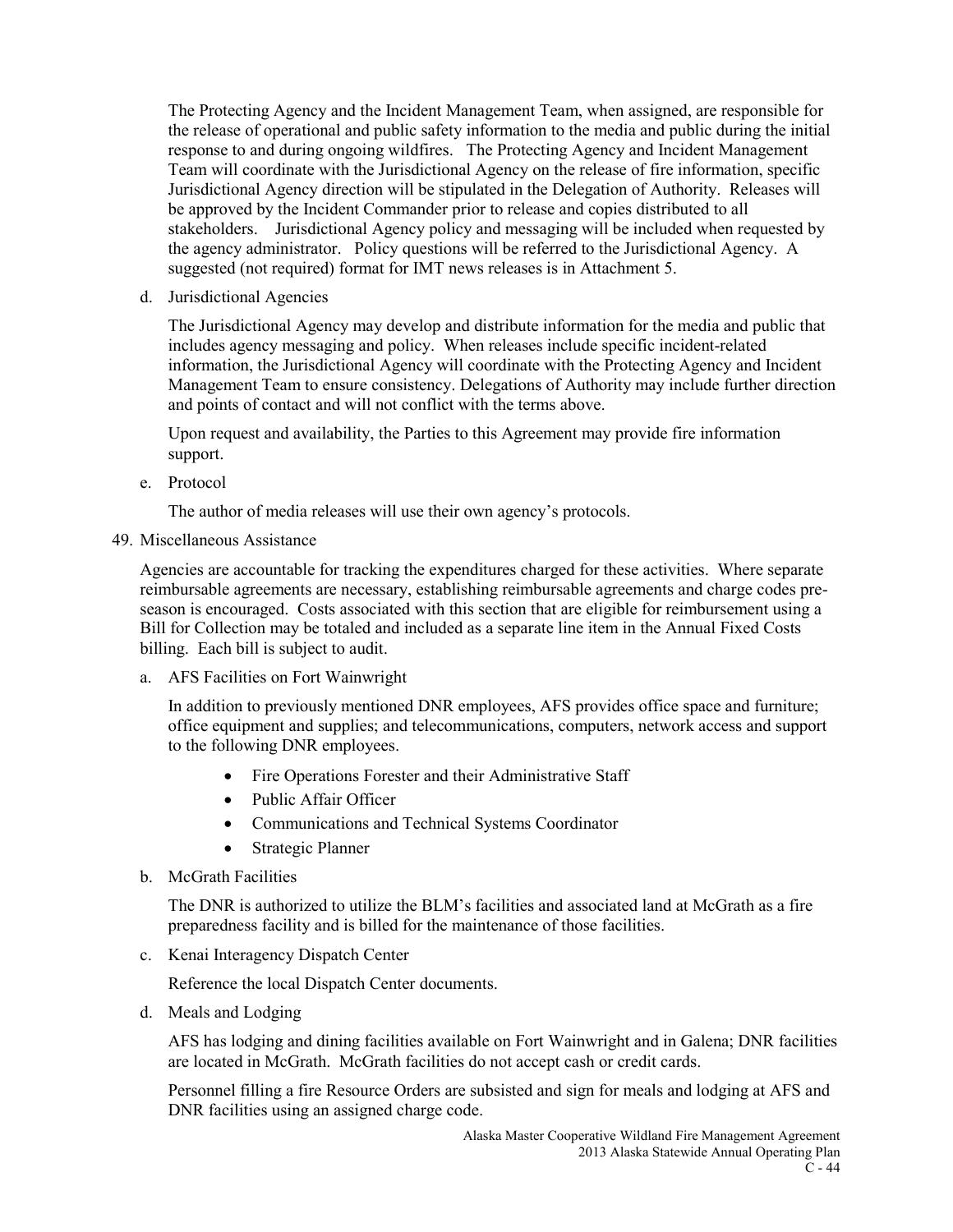Personnel using reimbursable agreements for meals or lodging must ensure that their agency has a reimbursable agreement and accompanying charge code in place prior to arrival.

Personnel intending to use a credit card for lodging expenses must confirm prior to arrival that their credit card will be accepted at the facility. Credit cards may be accepted for lodging at the AFS barracks on Fort Wainwright and Galena; credit cards are not accepted at DNR or AFS facilities for meals.

Lodging for agency personnel not on a Resource Order is available on a case-by-case basis.

Cash is accepted at the AFS Barracks and AFS Dining Hall on Fort Wainwright. The cash meal price is set annually; the AFS costs for meals charged to a reimbursable agreement or a fire resource order charge code are based upon the established per diem rates for that location. Meals, including sack lunches that are ordered, regardless if they are consumed, will be billed to the charge code. AFS barracks rates are established annually. There is no charge for barrack use at the DNR facility in McGrath.

50. Personnel Policy

See Exhibit – Supplemental Fire Department Resources. This section applies to retirees hired by local fire departments. Currently, this does not apply in Alaska.

### 51. Mutual Sharing of Information

a. Alaska Fire Information Websites

AFS hosts and maintains the AICC website a[t http://fire.ak.blm.gov/.](http://fire.ak.blm.gov/) This is also a portal to the AFS website. DNR <http://forestry.alaska.gov/fire/current.htm>

FWS-Alaska <http://www.fws.gov/fire/fmp/region7/alaska/>

NPS-Alaska <http://www.nps.gov/akso/nature/fire/index.cfm>

- b. GIS Protocols
	- 1) Fire Perimeter

GIS protocols have been established for uploading and displaying on-going fire perimeters. Timely, as negotiated with the Jurisdictional Agency fire perimeter data should be submitted for fires that escape initial attack and all ongoing fires 100 acres or greater. For ongoing fires being monitored, the Agencies will negotiate a timeline for fire surveillance updates and perimeter maps submissions.

The final fire perimeters submitted with the final fire reports are added to the GIS Fire History file available annually in April from AFS.

Jurisdictional Agencies have the option to update an incident perimeter after fire season by submitting annual updates to AFS prior to March 1. AFS will incorporate those updates into historical fire data and perimeter files. This is to ensure the most accurate information for the historical databases.

The protocols including points of contact for user names and passwords are available at [http://fire.ak.blm.gov/administration/awfcg\\_committees.php.](http://fire.ak.blm.gov/administration/awfcg_committees.php) The latest versions of perimeters provided to AFS and the Fire History file are displayed and are available to download at [http://fire.ak.blm.gov/predsvcs/maps.php.](http://fire.ak.blm.gov/predsvcs/maps.php)

2) Known Sites Database

The Known Sites Database (KSD) is a password protected dataset of sites to assist fire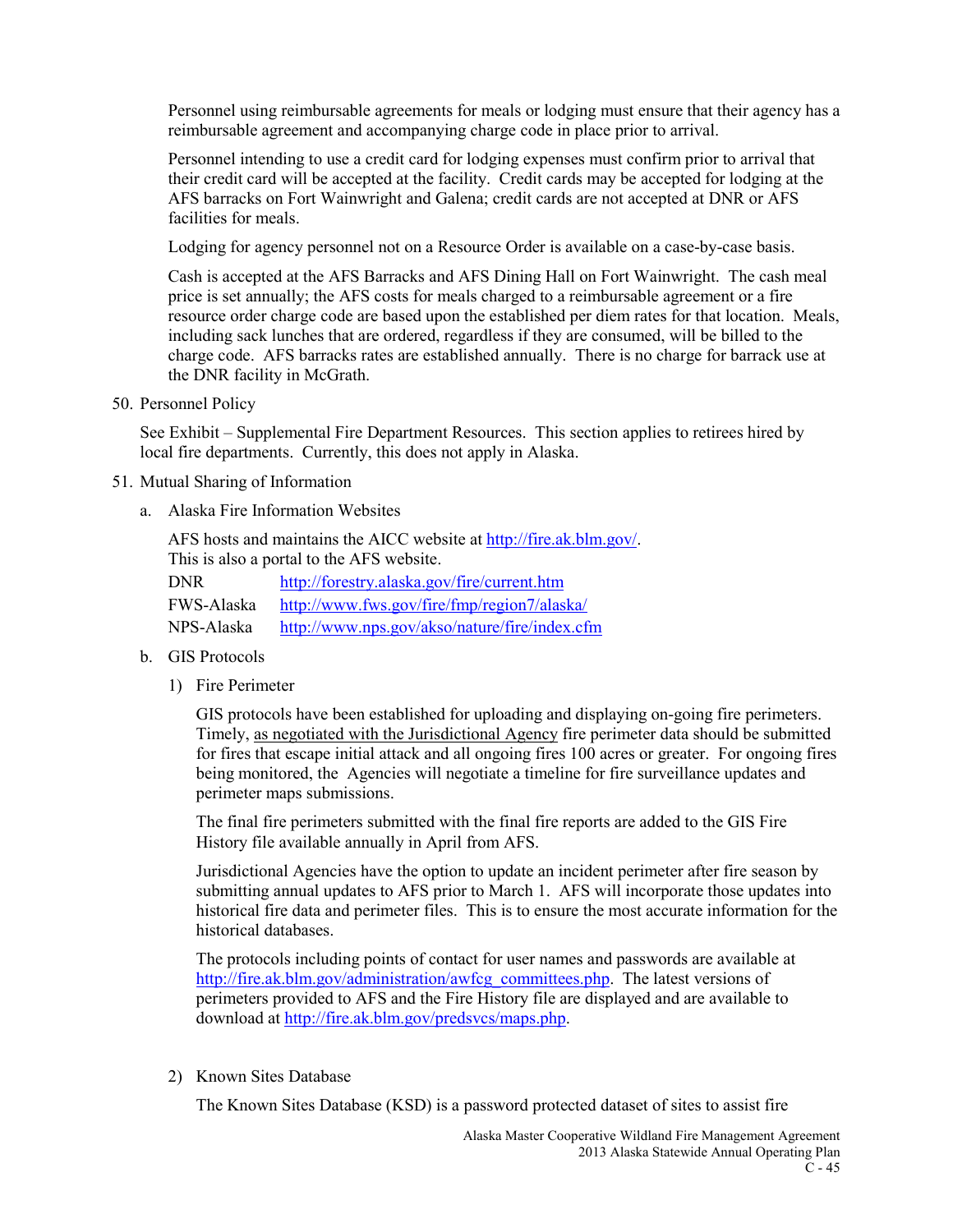managers with wildland fire decision-making and planning.

There are two primary sources of site information included in the KSD:

- o Jurisdictional Agency inventory and assessments can continue to be directly submitted to the AFS KSD Steward for immediate incorporation into the KSD.
- o In the final fire package IMTs will provide site data to their respective dispatch office. The dispatch office will then provide that information to the AFS KSD Steward and the Jurisdictional Agency through the known sites clearinghouse, which is a preliminary dataset that is subject to approval by the Jurisdiction Agency's administrative unit on which the sites the reside.
	- The preliminary dataset will not be incorporated into the KSD until it has been verified by the Jurisdictional Agency.
	- The preliminary dataset will be viewable on the ArcIMS known sites map. The KSD will be updated on a semi-annual basis: November 1 and April 1.

Semi-annually as the dataset is updated, the KSD Steward provides the metadata, which is a summary of changes, to all entities (Protecting and Jurisdictional Agencies' FMOs as well as pertinent Native partners). The metadata will contain a list of Global Unique Identifiers with the action taken on the site (i.e., added, deleted, changed geographically, and changed attributes). Metadata will also be available upon request from the data steward.

Username and passwords to access KSD can be requested through the AFS KSD Steward.

### c. Photographs

Each Jurisdictional Agency is responsible for establishing mutually agreed upon photograph protocols and timeframes with Protecting Agencies for uploading fire incident photographs.

d. Final Fire Reports

Protecting Agencies are responsible to submit final fire reports to AICC within 10 days after the fire is called out. AICC will provide the Jurisdictional Agencies with copies of final fire reports within 5 working days of receipt, for all fires within the agency's administrative unit boundaries If unable to meet the 10 day deadline, notify the Jurisdictional Agency and AICC to negotiate an acceptable date

The final fire report narrative should be a compilation of the narratives submitted for the AICC Situation Report. The final narrative should also note if a fire merges with another fire, is managed as part of a complex or is a 'carryover' fire from a previous year.

e. WFDSS Points of Contact

Geographic Editors are listed in Exhibit B; Agencies have also designated agency-specific WFDSS points of contacts.

### 52. Accident Investigations

Agency policies and *the Red Book,* (http://www.nifc.gov/policies/pol\_intgncy\_guides.htm) contains the thresholds for levels of accident investigations required.

The agencies with operational control of the incident will initiate the accident investigation as soon as possible and will provide all information to the accident investigation team, if established. Each affected agency will provide all reports and materials to the employing agencies of anyone involved in an accident and other affected agencies, upon request and within their legal parameters.

• For a wildfire, the agency with operational control is the Protecting Agency.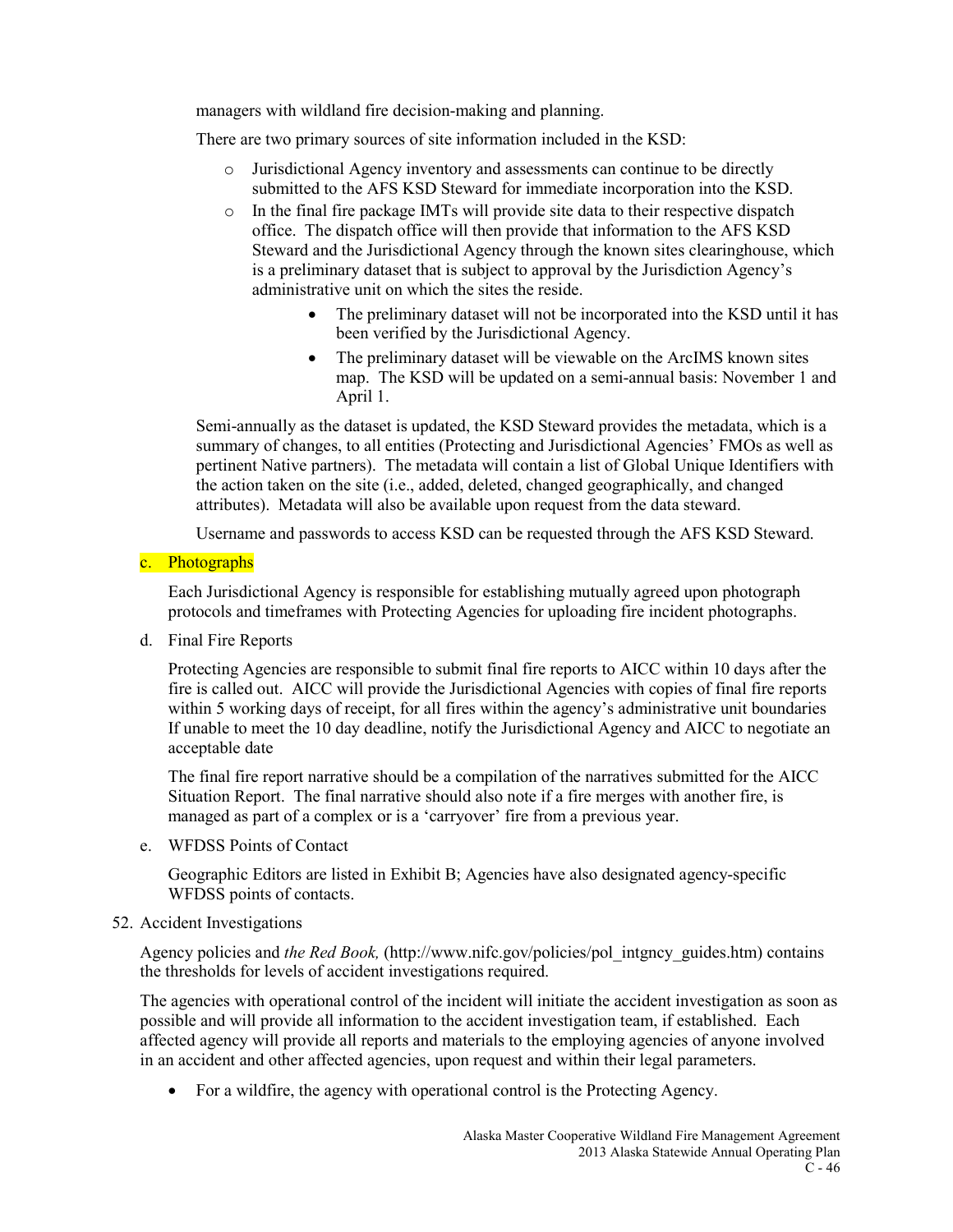- For a prescribed fire, the agency with operational control is the Jurisdictional Agency.
- For normal and routine business, the agency with operational control is the employing agency or agency for which the affected individual(s) are fulfilling an assignment. For example, USFS smokejumpers filling a Resource Order for a booster crew and assigned to AFS, AFS would be the agency with operational control; the USFS is the employing agency.
- 53. Waiver: Refer to Master Agreement
- 54. Modification

Revisions or updates to this AOP are automatically incorporated into the Master Cooperative Wildland Fire Management Agreement dated April 2010. A formal modification to the Master Agreement is unnecessary.

55. Annual Review

This AOP is reviewed annually, revised as needed and signed by March 15. The review will be scheduled and lead by the Protecting Agencies. The review participants will include the DNR Chief of Fire and Aviation, the AFS Manager, USFS R10 Fire Specialist, FWS Regional Fire Coordinator, and the NPS & BIA Regional Fire Management Officers or their designated representatives.

Other reviews will be conducted as needed or required by agency policy.

An After Action Reviews may be hosted by any Parties to this Agreement for any incident. The Interagency Fall Fire Review is scheduled annually to discuss issues and concerns.

56. Duration of Agreement

The term of this Agreement shall commence on the dates Parties sign below and shall remain in effect for one year from that date or until replaced.

57. Previous Agreements Superseded

This Alaska Statewide Annual Operating Plan supersedes the Master Cooperative Wildland Fire Management Agreement Exhibit C: Alaska Statewide Annual Operating Agreement 2012.

58. Authorized Representatives

The Statewide AOP signatories will be the DNR Chief of Fire and Aviation, the AFS Manager, USFS Director of Fire, Fuels and Aviation, the FWS Regional Fire Management Coordinator, and the Regional Fire Management Officers for NPS and BIA.

IN WITNESS WHEREOF, the Parties hereto have executed this Alaska Statewide Annual Operating Plan, Exhibit C of Master Cooperative Wildland Fire Management Agreement, as of the date of signature of the Party's authorized representative.

### SIGNATURES

### **UNITED STATES DEPARTMENT OF THE INTERIOR**

Date:

XXX Regional Fire Management Officer Bureau of Indian Affairs, Alaska Region

> Alaska Master Cooperative Wildland Fire Management Agreement 2013 Alaska Statewide Annual Operating Plan  $C - 47$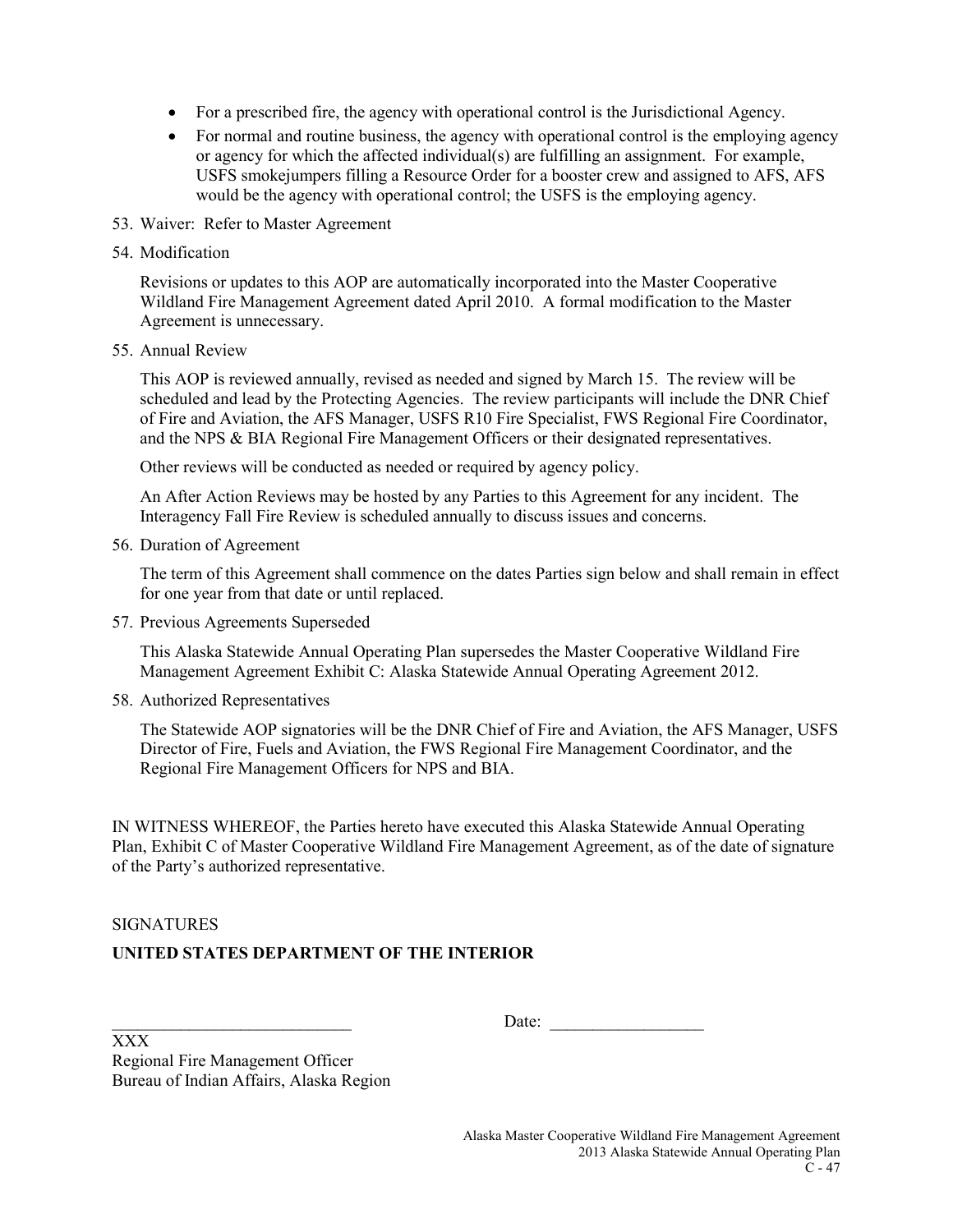Kent Slaughter, Manager, Alaska Fire Service Bureau of Land Management

Doug Alexander Regional Fire Management Coordinator Fish and Wildlife Service, Alaska Region

\_\_\_\_\_\_\_\_\_\_\_\_\_\_\_\_\_\_\_\_\_\_\_\_\_\_\_\_\_\_\_\_ Date:\_\_\_\_\_\_\_\_\_\_\_\_\_\_\_\_\_\_

\_\_\_\_\_\_\_\_\_\_\_\_\_\_\_\_\_\_\_\_\_\_\_\_\_\_\_\_\_\_\_\_ Date: \_\_\_\_\_\_\_\_\_\_\_\_\_\_\_\_\_\_

\_\_\_\_\_\_\_\_\_\_\_\_\_\_\_\_\_\_\_\_\_\_\_\_\_\_\_\_\_\_\_\_ Date:\_\_\_\_\_\_\_\_\_\_\_\_\_\_\_\_\_\_

Dan Warthin Regional Fire Management Officer National Park Service, Alaska Region

### **UNITED STATES DEPARTMENT OF AGRICULTURE**

\_\_\_\_\_\_\_\_\_\_\_\_\_\_\_\_\_\_\_\_\_\_\_\_\_\_\_\_\_\_\_\_ Date:\_\_\_\_\_\_\_\_\_\_\_\_\_\_\_\_\_\_ David Summer Regional Director fire, Fuels and Aviation United States Forest Service, Region 10

### **STATE OF ALASKA DEPARTMENT OF NATURAL RESOURCES**

\_\_\_\_\_\_\_\_\_\_\_\_\_\_\_\_\_\_\_\_\_\_\_\_\_\_\_\_ Date:\_\_\_\_\_\_\_\_\_\_\_\_\_\_\_\_\_\_

Tom Kurth Chief of Fire and Aviation Alaska Department of Natural Resources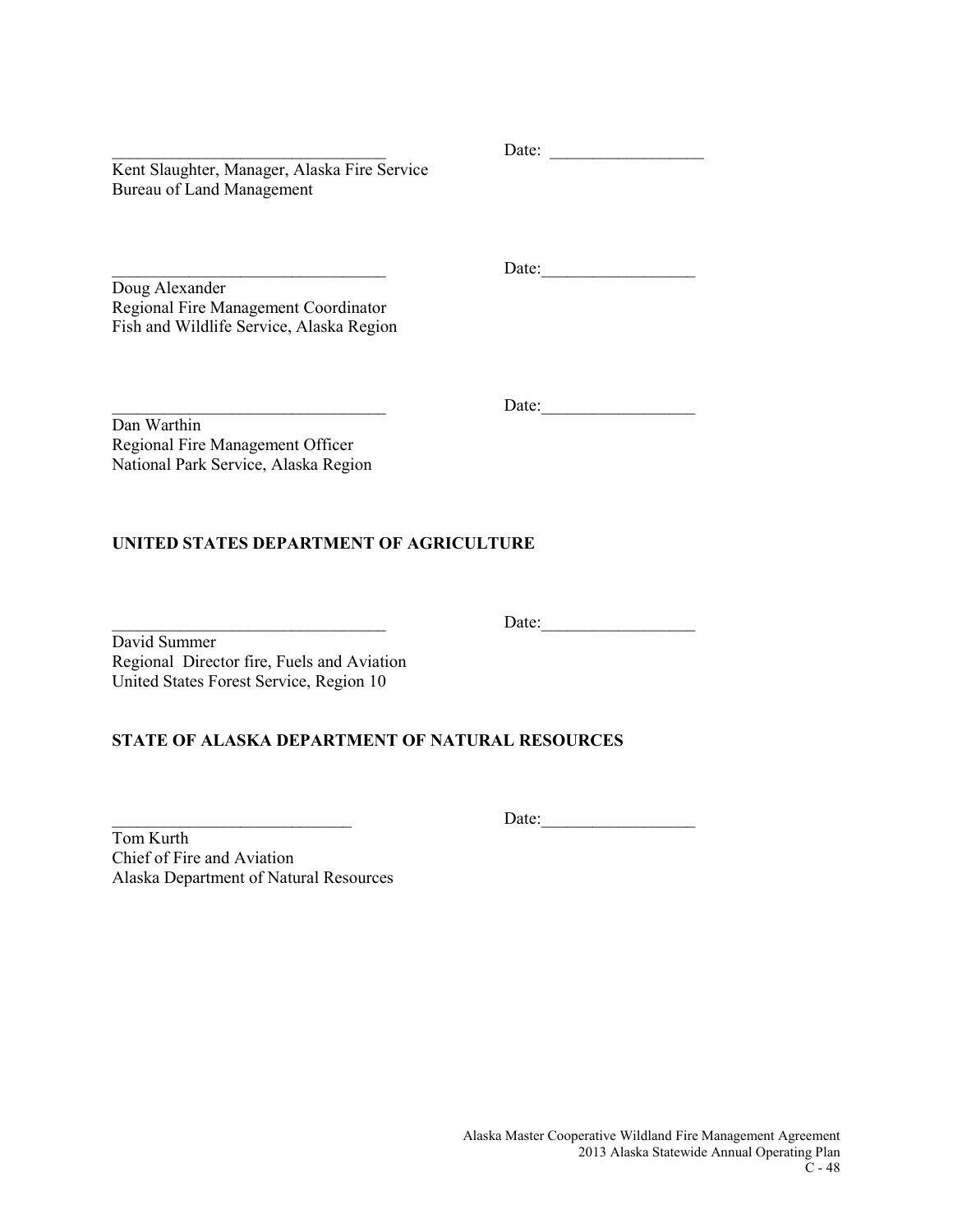# **Alaska Statewide Annual Operation Plan 2013 Attachment 1 Annual Fixed Costs NOT UPDATED AS OF OCT 31, 2012 Bo Harris updates rental space Bev Fronterhouse and Marsha negotiate other costs that are billed using this.**

| <b>Annual Fixed Costs</b><br><b>AFS bills DNR</b>                                                                                                  |                                                                                                                                                                                                                                                        |            |
|----------------------------------------------------------------------------------------------------------------------------------------------------|--------------------------------------------------------------------------------------------------------------------------------------------------------------------------------------------------------------------------------------------------------|------------|
| <b>Item</b>                                                                                                                                        | <b>Formula</b>                                                                                                                                                                                                                                         | 2013 Costs |
| AICC Office Space<br><b>DNR</b> Logistic Coordinator<br><b>DNR</b> Intelligence Coordinator<br><b>Administrative Assistant</b><br>(Clause 12 & 49) | 96 sq. ft. of office space $X$ \$3/sq. ft. $X$ 12 mos. =<br>\$3,456<br>\$3,456 X 3 positions = $$10,368$<br>2 phone lines X $$30$ /line X 13 mos. = $$720$<br>Toll Calls 2 lines X $$100/mo.$ X 12 mos. = 2,400<br>$$10,368 + $720 + $2,400 = $13,488$ | \$13,488   |
| <b>AICC Tactical Desk Support</b><br>(Clause 12)                                                                                                   | Agreed upon figure for 2013                                                                                                                                                                                                                            | \$40,000   |
| DNR Communications $\&$<br><b>Technical Systems</b><br>Coordinator office space<br>(Clause 49)                                                     | 112 sq. ft. of office space $X$ \$3/sq. ft. $X$ 12 mos.=<br>\$4,032<br>1 telephone line X $$30/$ line X 12mos. = \$360<br>Toll calls: $$100/$ mo. X 12 mos. = $$1,200$<br>$$4,032 + $360 + $1,200 = $5,592$                                            | \$5,592    |
| <b>DNR Fire Operations Forester</b><br>(Clause 49) office space                                                                                    | 165sq.ft. of office space X $4$ /sq.ft. $\overline{X}$ 12 mos. =<br>\$7,920<br>3 telephone line X $$30/$ line X $12$ mo = \$1,080.<br>Toll calls: $$100/$ mo. X 12 mos. = $$1,200$<br>$$7,920 + $1,080 + $1,200 = $10,200$                             | \$10,200   |
| <b>DNR Pilots and Air Attack</b><br>personnel assigned to Fort<br>Wainwright. office space<br>(Clause 43h1)                                        | 448 sq. ft. of office space X $\frac{3}{s}$ sq. ft. X 4 mos. =<br>\$5,376<br>$$6.50$ /day for 120 days for porta-potty service = \$780<br>$$5,376 + $780 = $4,364$                                                                                     | \$6,156    |
| <b>DNR Public Affairs Officer</b><br>(Clause 49) office space                                                                                      | 112 sq. ft. of office space $X$ \$3/sq. ft. $X$ 8 mos.=<br>\$2,688<br>1 telephone line X $$30/$ line X $12$ mo = \$360<br>Toll calls: $$100/$ mo. X 8 mos. = \$800<br>$$2,688 + $360 + $800 = $3,848$                                                  | \$3,848    |
| <b>DNR</b> Retardant personnel<br>(Clause 43h1) office space                                                                                       | 112 sq. ft. X $$3/sq$ . ft. = $$1,344$                                                                                                                                                                                                                 | \$1,344    |
| <b>DNR Strategic Planner</b><br>(Clause 49) office space                                                                                           | 112 sq. ft. of office space $X$ \$3/sq. ft. $X$ 12 mos.=<br>\$4,032<br>1 telephone line X $$30/$ line X $12$ mo = \$360<br>Toll calls: $$100/$ mo. X 12 mos. = $$1200$<br>$$4,032 + $360 + $1,200 = $5,592$                                            | \$5,592    |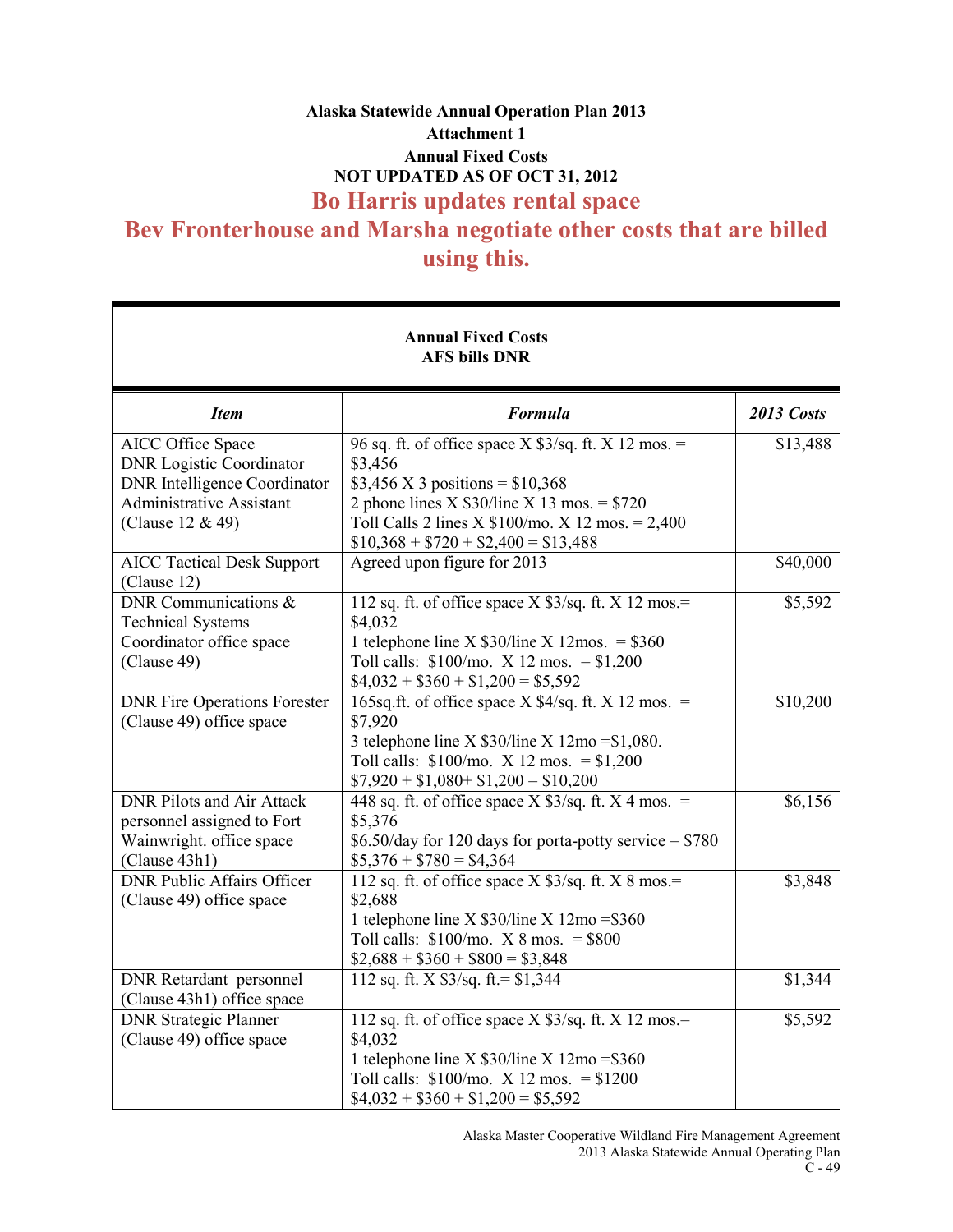| <b>Experimental Forecast of Area</b> | DNR's agreed upon share.                                      | $\theta$   |
|--------------------------------------|---------------------------------------------------------------|------------|
| <b>Burned for Interior Alaska</b>    | Funds to reimburse AFS                                        |            |
| (Clause 7a9))                        | 2012 Project was not completed and 2012 funds have            |            |
|                                      | been allocated for 2013 project work,                         |            |
| <b>Interagency Cache Planning</b>    | AFS will bill DNR the negotiated amount of monetary           | 0          |
| (Clause 38e)                         | support. \$20,000 was billed in 2009; no costs allocated      |            |
|                                      | 2010, 2011, 2012 or 2013.                                     |            |
| Interagency Electronic               | AFS-DNR negotiated funding for an Electronic                  | \$46,000   |
| Mechanic's Labor                     | Mechanic who will provide program oversight,                  |            |
| (Clause 41e2)                        | mission planning, technical assistance, and field             |            |
|                                      | maintenance for radio and RAWS sites.                         |            |
| Interagency GIS and IT               | AFS-DNR negotiated amount for Interagency GIS                 | \$35,000   |
| <b>Mapping Application</b>           | and IT Mapping Application development and support            |            |
| Development and Support              | including but not limited to: Known Sites, Fires,             |            |
| (Clause 41b)                         | Integrated Fire Management (IFM) coverages etc.               |            |
| <b>Lightning Detection Network</b>   | 33.33% for installation, maintenance, and operating           | \$40,484   |
| (Clause 42c)                         | costs. Annual maintenance and equipment                       |            |
|                                      | replacement of ALDN is based upon actual                      |            |
|                                      | maintenance and amortized replacement costs of the            |            |
|                                      | equipment infrastructure. Equipment infrastructure =          |            |
|                                      | \$60,000,                                                     |            |
|                                      | Maintenance = $$34,475$ , Communications = $$26,977$ ,        |            |
|                                      | $$60,000 + $34,475 + $26,977 = $121,452$                      |            |
|                                      | $1/3$ X \$121,452 = \$40,484                                  |            |
| <b>McGrath Facilities</b>            | <b>Annual Maintenance Expenses</b>                            | \$50,000   |
| (Clause 49b)                         |                                                               |            |
| Non-Suppression Support              | Negotiated expenditures for unscheduled non-                  | <b>TBD</b> |
|                                      | suppression support. Documentation (Clauses 431 &             |            |
|                                      | 44g) will be provided.                                        |            |
| Radio Maintenance                    | 6 sites in McGrath area @\$1,700 per site                     | \$10,200   |
| (Clause 41e)                         | Figures are from ITCG AOP, do not include labor.              |            |
|                                      | This cost may be offset by any fuel provided by the           |            |
|                                      | DOF McGrath Station.                                          |            |
| Radio Site                           | Decommission and relocation of DNR radio sites                | \$63,420   |
| Decommission/Replacement             | based upon successful completion of Frequency                 |            |
| (Clause 41d)                         | Sharing Proof Of Concept                                      |            |
|                                      | Horn Mountain $\omega$ \$ 21,535<br>Beaver Mountain @\$ 9,100 |            |
|                                      | Tatalina Mountain $(a)$ \$ 3,065                              |            |
|                                      | Mount X $\omega$ \$11,000                                     |            |
|                                      | Per Diem (8 days, 10 people) $\omega$ \$18,720                |            |
|                                      | This cost will be offset by any fuel provided by the          |            |
|                                      | DOF McGrath Station. DOF will provide backup                  |            |
|                                      | documentation prior to the August 1, 2013, AOP                |            |
|                                      | billing.                                                      |            |
| Radio/RAWS Site                      | Negotiated expenditures (aviation, travel, equipment,         | <b>TBD</b> |
| Unscheduled Maintenance              | supplies and parts) for unscheduled radio/RAWS                |            |
| (Clauses 41e and 42d)                | maintenance. Labor excluded. Backup                           |            |
|                                      | documentation will be provided                                |            |
| <b>RAWS</b> Maintenance              | Costs per RAWS site includes: travel (\$700), parts           | \$70,600   |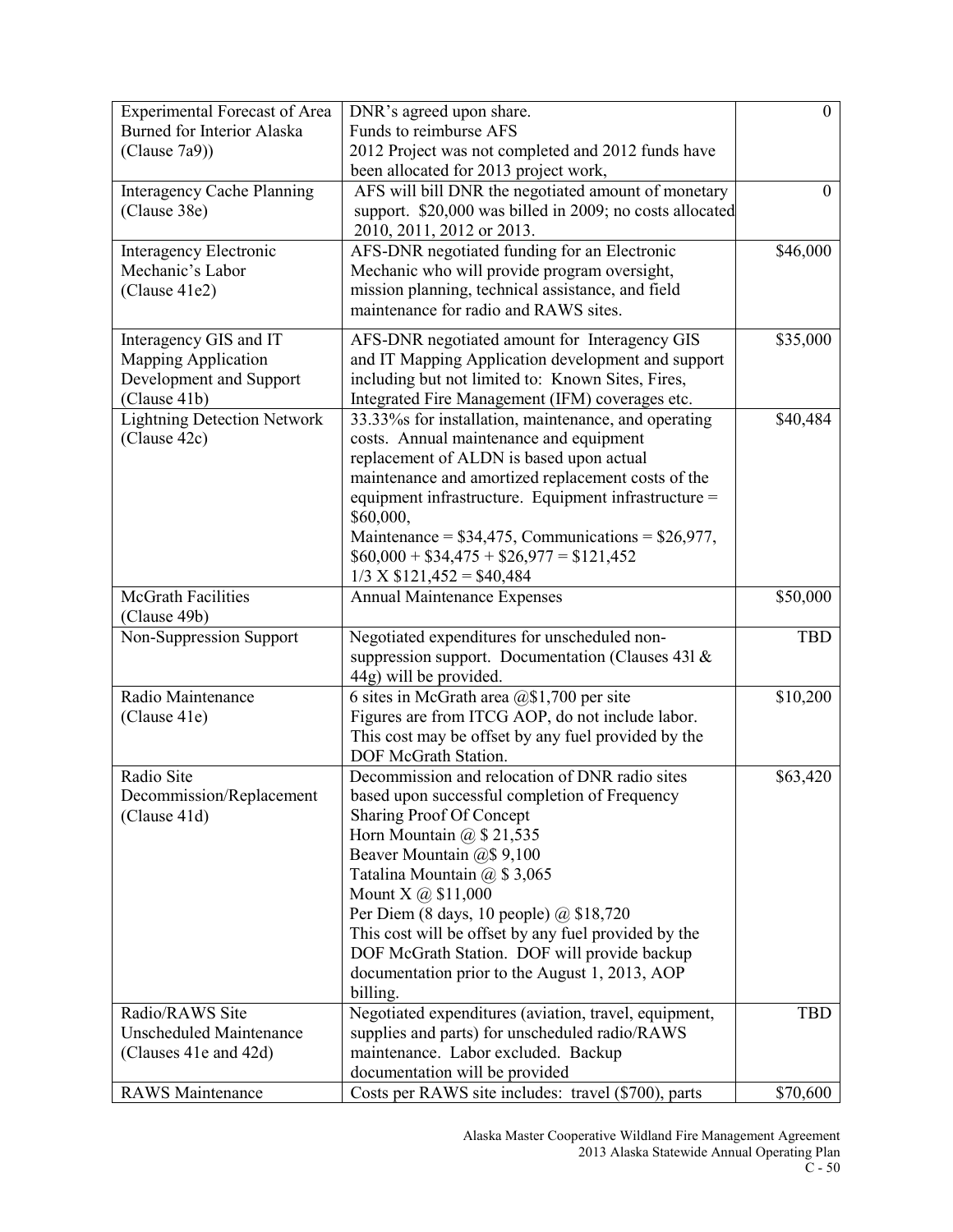| (Clause 42d)             | (\$1330and sensor maintenance and calibration (NIFC)<br>Depot Maintenance) (\$900).<br>$$700 + $1330 + $900 = $2930$ per site<br>Maintenance for 20 sites: $$2930X 20 = $58,600$ .<br>Upgrade for high speed data transmission 2 RAWS<br>sites @ \$6,000 per site = \$12,000<br>$$58,600 + $12,000 = $70,600*$<br>*Figures are from ITCG AOP |         |
|--------------------------|----------------------------------------------------------------------------------------------------------------------------------------------------------------------------------------------------------------------------------------------------------------------------------------------------------------------------------------------|---------|
| Teletype<br>(Clause 41c) | 40% of the costs of the teletype hub operation,<br>application maintenance, and direct support to DNR<br>users                                                                                                                                                                                                                               | \$5,000 |

## **Alaska Statewide Annual Operation Plan 2012 Attachment 2 Suppression and Non-Specific Support Items**

| <b>Suppression and Non-Specific Support Items</b>                                                                    |                                                                                                                                                                                                                                                                                             |  |
|----------------------------------------------------------------------------------------------------------------------|---------------------------------------------------------------------------------------------------------------------------------------------------------------------------------------------------------------------------------------------------------------------------------------------|--|
| <b>Item</b>                                                                                                          | <b>Formula</b>                                                                                                                                                                                                                                                                              |  |
| Incidents where the initial action<br>was intended to extinguish the<br>wildfire (Clause 36a)                        | Costs will be apportioned based on the acres burned and the<br>associated responsible fiscal agency.                                                                                                                                                                                        |  |
| Incidents where the initial action<br>upon discovery is surveillance, or<br>site specific protection (Clause<br>36a) | All costs incurred are attributed to the agency on whose land<br>the fire originated and billed to the party that is fiscally<br>responsible. All costs incurred are attributed to the agency on<br>whose land the fire originated and billed to the party that is<br>fiscally responsible. |  |
| Non-Standard Response<br>(Clause 36a)                                                                                | Costs will be apportioned for non-standard responses on a<br>case-by-case basis and will follow the protocols listed above.                                                                                                                                                                 |  |
| Complexes (Clause 36b)                                                                                               | Costs will be attributed to each fire in the complex and<br>apportioned as listed above.                                                                                                                                                                                                    |  |
|                                                                                                                      | Complex costs that cannot be attributed to individual fires will<br>be prorated and apportioned as a percentage of effort/cost<br>attributed to each fire.                                                                                                                                  |  |
| Joint Projects and Project<br>Assistance including Prescribed<br>Fire (Clauses $18 \& 22$ )                          | All project costs will be billed to the agency that developed<br>the project unless otherwise agreed to in the project plan.                                                                                                                                                                |  |
| Extended and Weekend Staffing<br>for Statewide Shared Tactical<br>Resources (Clause 13b)                             | Costs for tactical resources and their support will be allocated<br>to the agency making the request.                                                                                                                                                                                       |  |
| Local Extended Staffing<br>(Clause 13e)                                                                              | As authorized by the Protecting Agency FMO.                                                                                                                                                                                                                                                 |  |
| <b>Supplemental Resource Requests</b><br>(Clause 13f)                                                                | Costs will be apportioned as decided in the Daily Statewide<br>Strategy Meeting or by the AMAC.                                                                                                                                                                                             |  |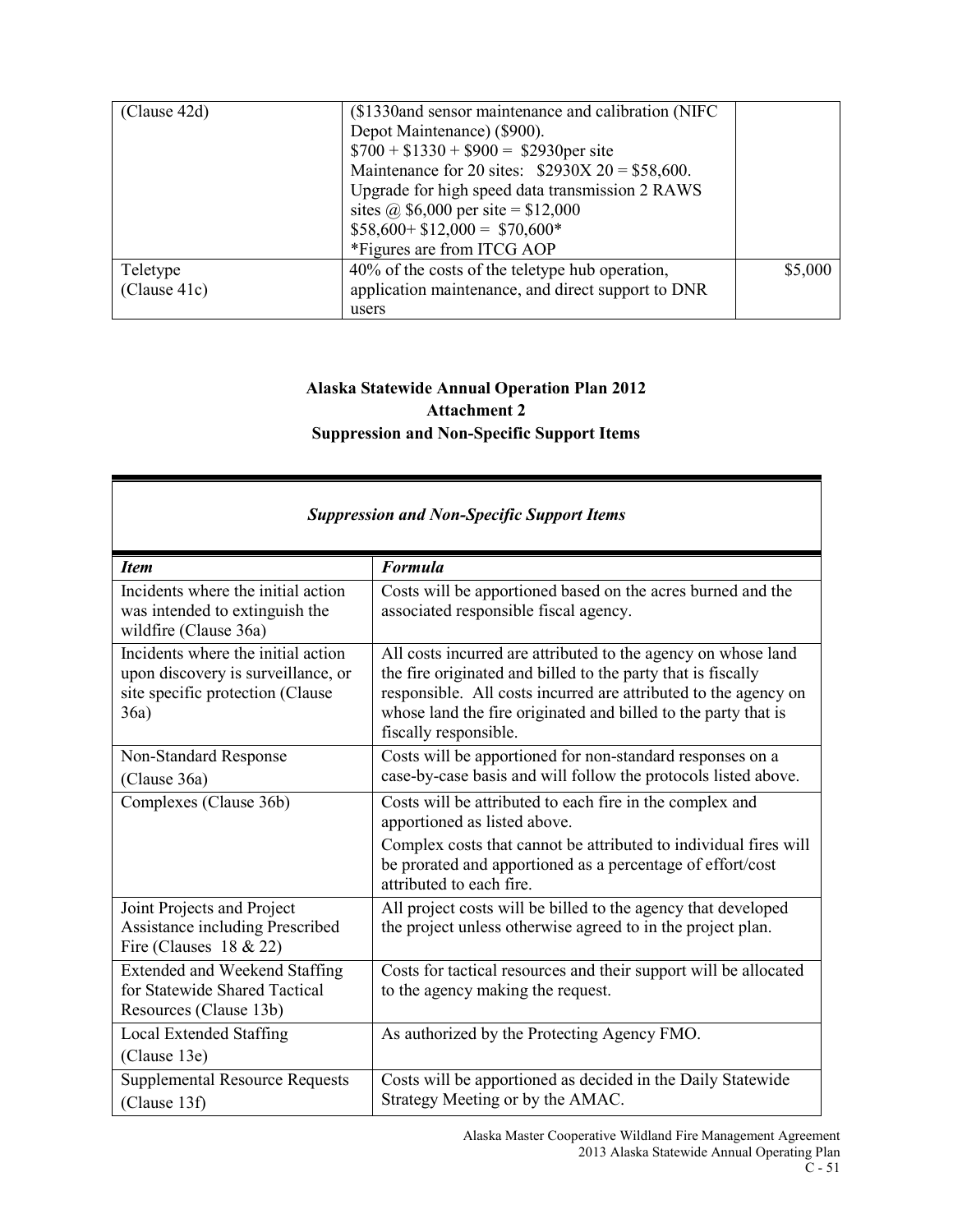| Fire Medic Program<br>(Clause 13h)       | Billed costs include Fire Medics salary and resupply costs of<br>kits and are included with the incident expenses. Pre-season |
|------------------------------------------|-------------------------------------------------------------------------------------------------------------------------------|
|                                          | training costs are allocated equally to AFS and DNR.                                                                          |
| Training                                 | Expenses associated with field deliverable courses will be                                                                    |
| (Clause 40b)                             | included in the incident costs.                                                                                               |
| Various Support functions                | Costs incurred are attributed to an incident but, when                                                                        |
| <b>Interagency Fire Dispatch Centers</b> | necessary and as authorized by the Protecting Agency FMO,                                                                     |
| (Clause 11a), Equipment and              | may also be charged to non-specific support code.                                                                             |
| Supplies (Clause 38), Aviation           |                                                                                                                               |
| Operations (Clause 43k)                  |                                                                                                                               |
| Administrative Overhead Rate             | 15% negotiated rate not to exceed a maximum of \$350,000 per                                                                  |
| Clause 44h                               | calendar year.                                                                                                                |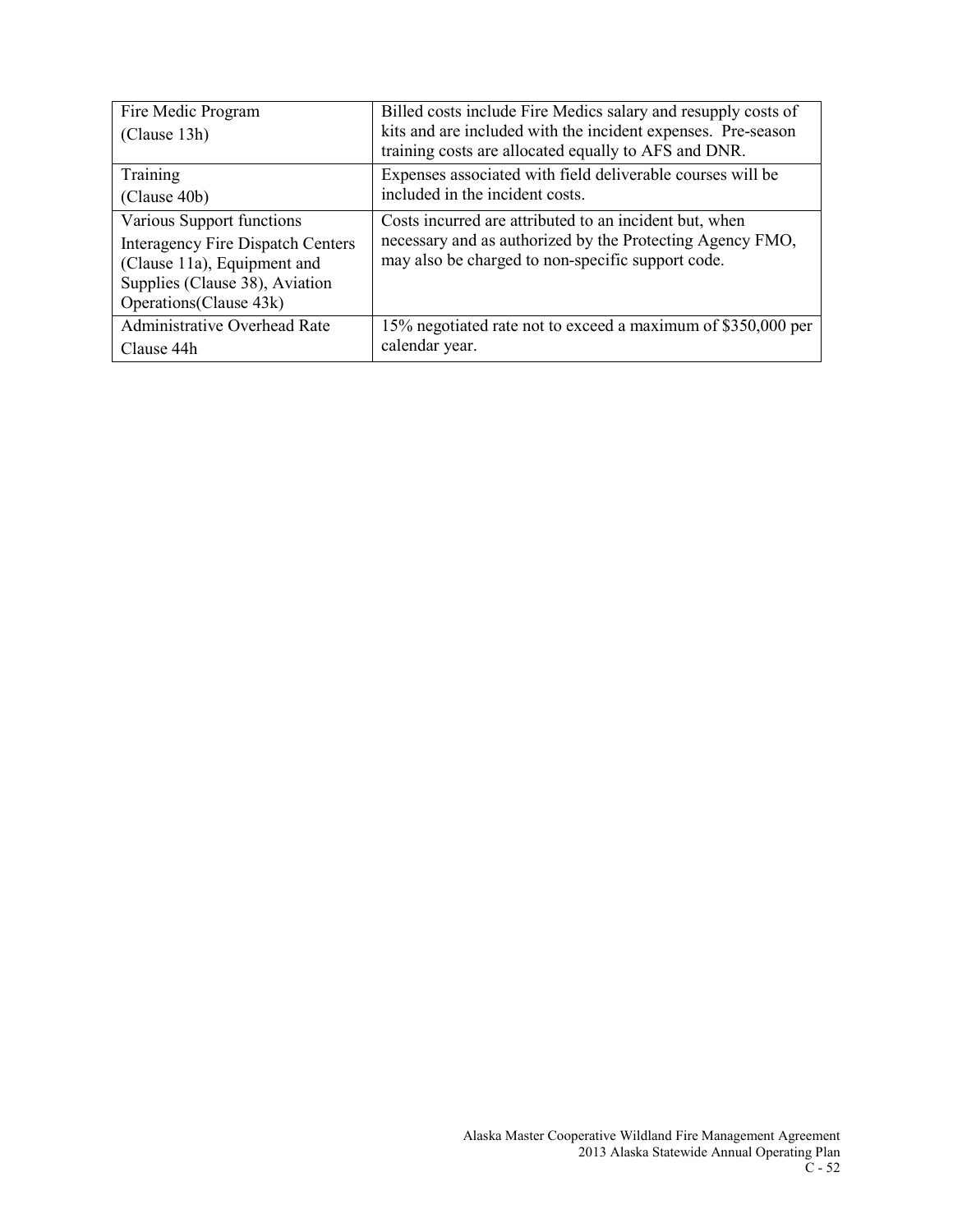### **Alaska Statewide Annual Operation Plan 2013 Attachment 3 Websites Referenced**

*The following websites are referenced within the AOP.*

| <b>Topic</b>                                                                                                            | <b>Website Link</b>                                                                                                                                                                                          | <b>AOP</b><br><b>Clause</b> |
|-------------------------------------------------------------------------------------------------------------------------|--------------------------------------------------------------------------------------------------------------------------------------------------------------------------------------------------------------|-----------------------------|
|                                                                                                                         |                                                                                                                                                                                                              | Number(s)                   |
| Alaska Emergency Firefighter<br>Type 2 Crew Management Guide                                                            | http://fire.ak.blm.gov/logdisp/crews.php.                                                                                                                                                                    | 13i                         |
| Alaska Enhanced Smoke<br>Management Plan for Planned<br>Fire (ESMP) and its appendices                                  | http://fire.ak.blm.gov/administration/awfcg_committees.php                                                                                                                                                   | 23                          |
| Alaska Interagency Catalog of<br>Fire Supplies and Equipment                                                            | http://fire.ak.blm.gov/afs/fireops/akcache.php                                                                                                                                                               | 38a                         |
| Alaska Interagency Coordination<br>Center (AICC)                                                                        | http://fire.ak.blm.gov/                                                                                                                                                                                      | 12 <sub>b</sub>             |
| Alaska Interagency Mobilization<br>Guide (AIMG)                                                                         | http://fire.ak.blm.gov/ under Logistics and Dispatch                                                                                                                                                         | 12a                         |
| Alaska Interagency Wildland<br>Fire Management Plan<br>(AIWFMP)                                                         | http://fire.ak.blm.gov/administration/awfcg.php under<br>Documents                                                                                                                                           | 8a,<br>15 Figure D          |
| Alaska Multi-Agency<br>Coordinating Group (AMAC)<br>Handbook                                                            | http://fire.ak.blm.gov/administration/mac.php                                                                                                                                                                | 31                          |
| Alaska Preparedness Levels                                                                                              | http://fire.ak.blm.gov/logdisp/aimg.php) in Chapter 20                                                                                                                                                       | 31                          |
| Alaska State Statutes                                                                                                   | Alaska Statute 41.15.010-41.15-170 and 11 AAC95 Article 6)                                                                                                                                                   | 21                          |
| Alaska Wildland Fire<br>Coordinating Group (AWFCG)<br>and its committees                                                | http://fire.ak.blm.gov/ under Administration                                                                                                                                                                 | 8,<br>15 Figure D           |
| <b>Bureau of Indian Affairs</b><br>Wildland Fire and Aviation<br>Program Management and<br>Operations Guide (Blue Book) | http://www.bia.gov/nifc/bluebook/index.htm                                                                                                                                                                   |                             |
| <b>Burning Permits</b>                                                                                                  | http://forestry.alaska.gov/fire/burnpermits.htm                                                                                                                                                              | 21                          |
| <b>Emergency Equipment</b><br>Agreements                                                                                | http://forestry.alaska.gov/equipment.htm, under equipment<br>hiring<br>http://fire.ak.blm.gov/afs/ under Business and Technology,<br>Incident Business Management, Chapter 20                                | 37c                         |
| Emergency Stabilization and<br><b>Burned Area Rehabilitation</b>                                                        | For DOI agencies: http://www.fws.gov/fire/ifcc/Esr/home.htm<br>For USFS:<br>http://www.fs.fed.us/biology/watershed/burnareas/index.html                                                                      | 29g                         |
| Fire Information                                                                                                        | http://fire.ak.blm.gov/.<br>AFS and AICC<br>http://forestry.alaska.gov/fire/current.htm<br><b>DNR</b><br>http://www.fws.gov/fire/fmp/region7/alaska/<br>FWS-Alaska<br>http://www.nps.gov/akso/<br>NPS-Alaska | 51a                         |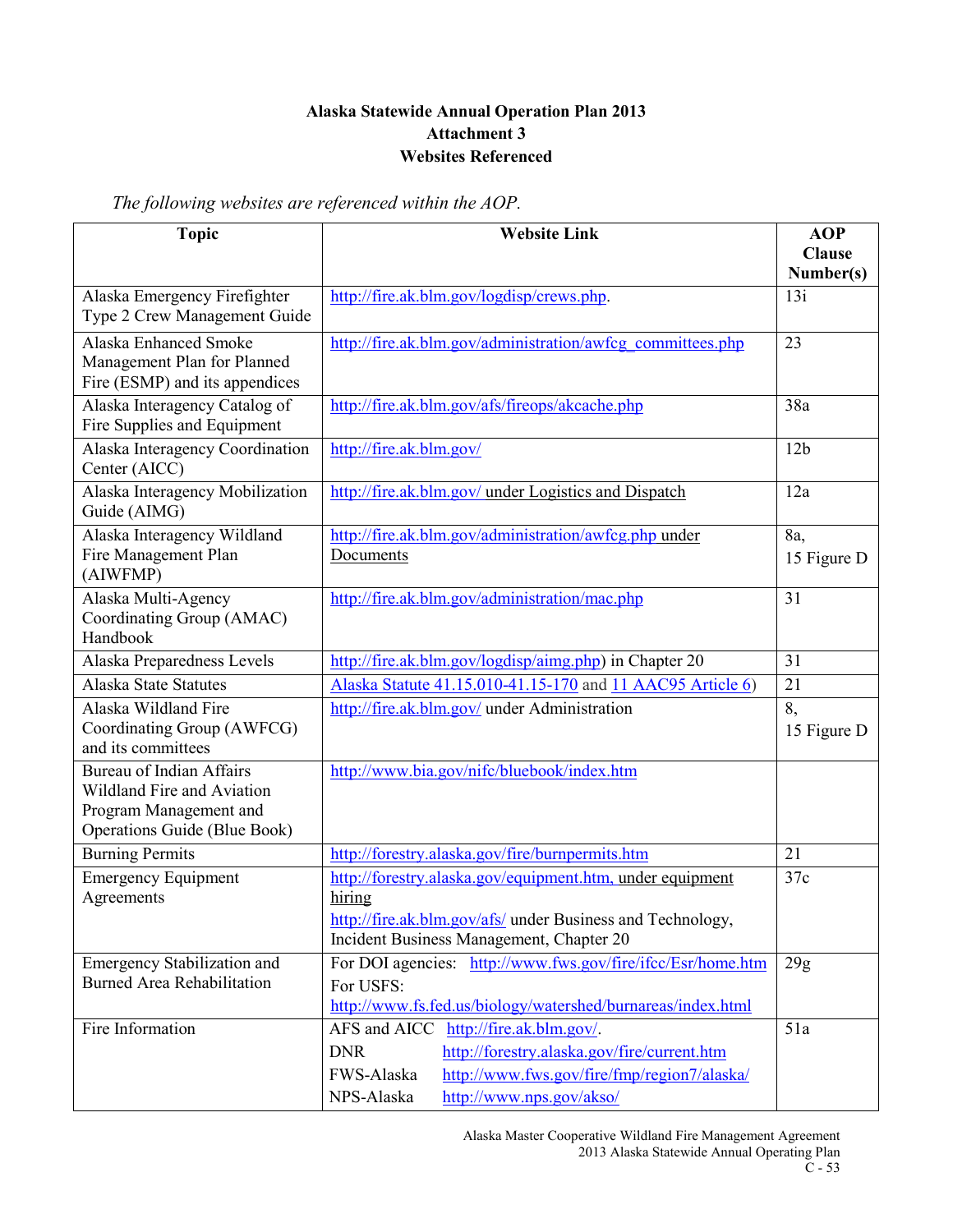| Fire Weather AOP                                                             | http://firewx.arh.noaa.gov/                                                   | 42a             |
|------------------------------------------------------------------------------|-------------------------------------------------------------------------------|-----------------|
| GIS Protocols and Points of                                                  | http://fire.ak.blm.gov/administration/awfcg_committees.php.                   | 51 <sub>b</sub> |
| Contact                                                                      | under GIS committee                                                           |                 |
| <b>Homeland Security Directives</b>                                          | http://www.dhs.gov/xabout/laws/gc 1217616624097.shtm and                      | 41a2            |
|                                                                              | http://www.whitehouse.gov/omb/circulars a130 a130trans4                       |                 |
| Incident Business Mgmt:                                                      |                                                                               | 37a             |
| • Interagency Incident Business<br>Management Handbook<br>(IBMH) (NFES 2160) | http://www.nwcg.gov/pms/pubs/pubs.htm                                         |                 |
| • AFS Supplemental Business<br>Practices                                     | http://fire.ak.blm.gov/afs/organization/bustech/incbusmgmt/inc<br>busmgmt.php |                 |
| • DOF Alaska Incident Business                                               | http://forestry.alaska.gov/fire/incidentmanagement.htm)                       |                 |
| Management Handbook                                                          |                                                                               |                 |
| <b>Interagency Aerial Supervision</b><br>Guide                               | http://www.fs.fed.us/fire/aviation/av library/iasg.pdf                        | 43h             |
| <b>Interagency Prescribed Fire</b>                                           | http://www.nwcg.gov/pms/RxFire/rxfire.htm                                     | 22              |
| Planning and Implementation<br>Procedures Guide                              |                                                                               |                 |
| Interagency Standards of Fire                                                | http://www.nifc.gov/policies/pol intgncy guides.html                          | 14, 18, 29c,    |
| and Fire Aviation                                                            |                                                                               | 37b, 38b,       |
| Operations(Red Book)                                                         |                                                                               | 38c, 44b, 52    |
| Management Option Change                                                     | http://fire.ak.blm.gov/administration/awfcg.php                               | 15 Figure D     |
| Procedures                                                                   |                                                                               |                 |
| Maps-Historic and Current Fire                                               | http://fire.ak.blm.gov/predsvcs/maps.php                                      | 51 <sub>b</sub> |
| Perimeters                                                                   |                                                                               |                 |
| National Fire Protection                                                     | (http://www.nfpa.org/aboutthecodes/list of codes and standar                  | 14              |
| <b>Association Standards for</b>                                             | $ds.$ asp                                                                     |                 |
| Wildland Fire Fighter<br>Professionals Qualifications                        |                                                                               |                 |
| (NFPA 1051)                                                                  |                                                                               |                 |
| National Interagency Incident                                                | http://www.nwcg.gov/pms/docs/docs.htm                                         | 14              |
| Management System Wildland                                                   |                                                                               |                 |
| Fire Oualification Guide                                                     |                                                                               |                 |
| (Publication 310-1)                                                          |                                                                               |                 |
| Nominations Forms for Type<br>1&2 IMT                                        | http://fire.ak.blm.gov/ under Logistics and Dispatch.                         | 15 Figure D     |
| <b>NWCG</b> Memos                                                            | http://www.nwcg.gov/general/memos.htm                                         | 11b, 36b        |
| Open Burn Approval                                                           | http://www.dec.state.ak.us/spar/perp/permits/pdf/ADECopenbu                   | 21              |
| • Applications                                                               | rn.pdf                                                                        |                 |
| • Regulations                                                                | http://www.dec.state.ak.us/air/ap/docs/obrguide.pdf                           |                 |
| Prevention & Educations                                                      | http://fire.ak.blm.gov/administration/awfcg.php\                              | 19              |
| Materials                                                                    |                                                                               |                 |
| <b>Severity Funding</b>                                                      | http://www.nifc.gov/policies/pol severity funding.html                        | 13g             |
| (federal agencies)                                                           |                                                                               |                 |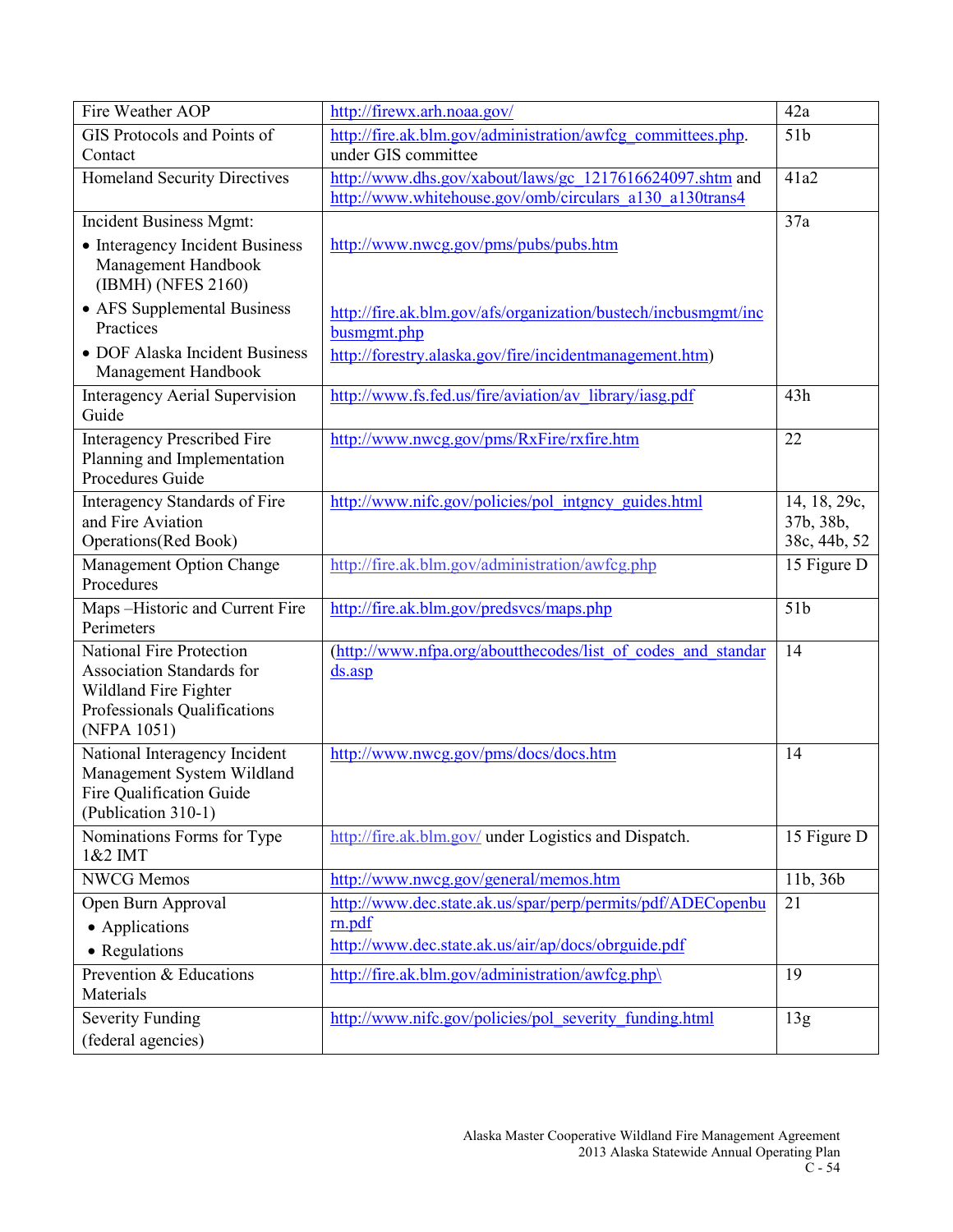| Smoke Effects Mitigation and<br><b>Public Health Protection</b><br>Protocols (AWFCG)                 | http://fire.ak.blm.gov/administration/awfcg.php                                   | 23  |
|------------------------------------------------------------------------------------------------------|-----------------------------------------------------------------------------------|-----|
| Smoke Information, Forecast,<br>Regulations, Advisories, and<br><b>Educational Materials</b>         | http://www.dec.state.ak.us/air/anpms/index.htm.                                   | 23  |
| Standards for Interagency Hot<br><b>Shot Crew Operations</b>                                         | http://www.fs.fed.us/fire/people/hotshots/ihc stds.pdf                            | 13j |
| US Fire Administration's Skills<br>Crosswalk Wildland Training for<br><b>Structural Firefighters</b> | http://www.usfa.dhs.gov/fireservice/subjects/wildfire/crosswal<br>k overview.shtm | 14  |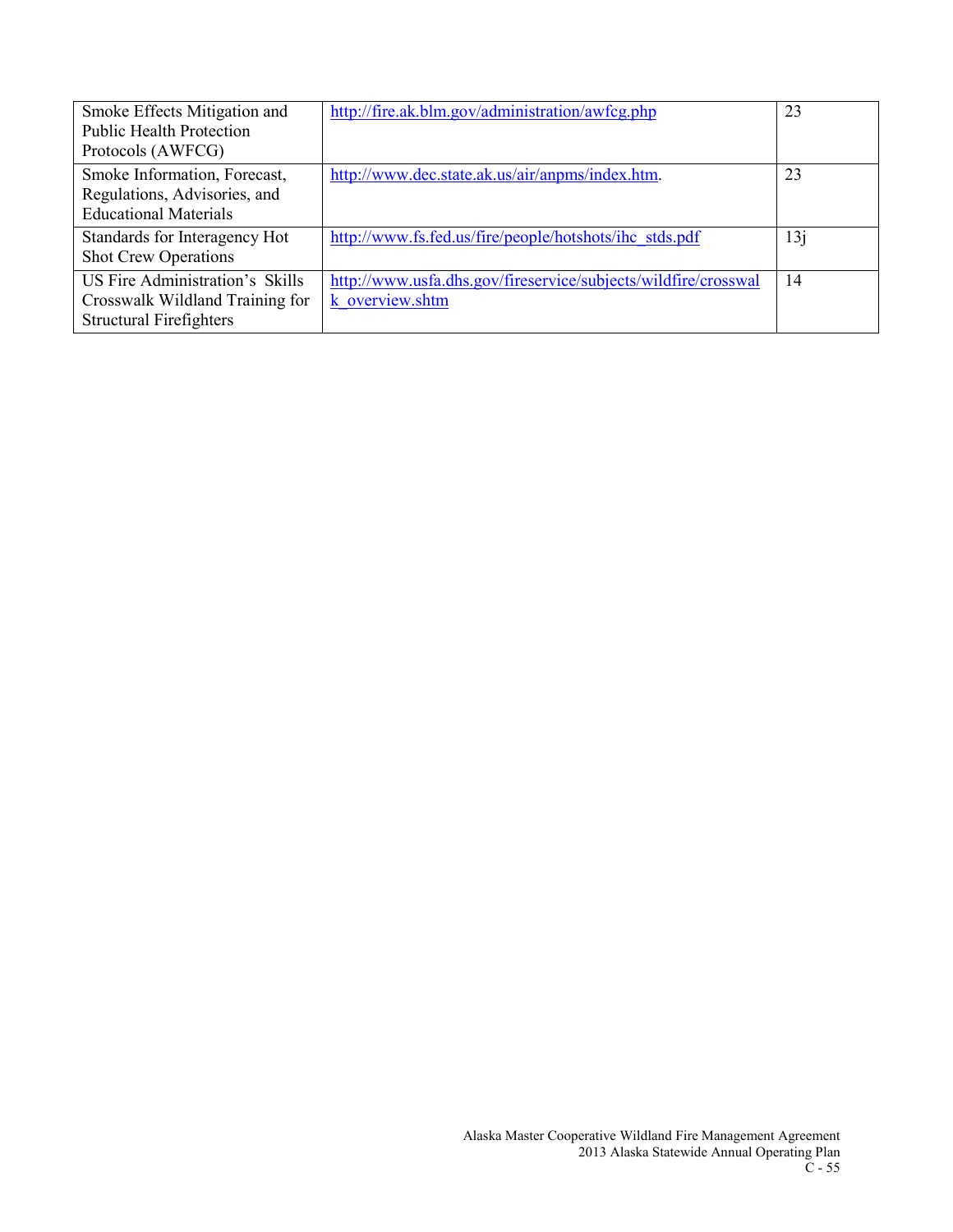### **Alaska Statewide Annual Operation Plan 2013 Attachment 4 Documentation of Funded Research in Support of Clause 7a9**

*All Parties will support wildland fire research, identify needs and priorities, provide personnel and logistical support, and assist with technology transfer and implementation of research results.*

**This will be an ongoing list of projects that were supported by the Parties to this Agreement. It does not obligate funds but documents how and that funds were expended. UAF Alaska Fire Science Consortium**

|                                     | <b>Instrument</b>                  | <b>Funding</b>               |
|-------------------------------------|------------------------------------|------------------------------|
| Joint Fire Science Award Project    | <b>JFSP</b> Grant                  |                              |
| Alaska Fire Science Consortium      |                                    | 2009-2010                    |
| Pilot Project                       |                                    |                              |
| Joint Fire Science Award Project ID | Award from JFSP was                | \$436,00 total award         |
| 09-S-04-07 Alaska Fire Science      | passed thru BLM to UAF             | \$334,406 transferred to UAF |
| Consortium                          | and required BLM                   | \$81,974 retained by AFS for |
| BLM Agreement L10AC20388            | Cooperative Agreement              | Coordinator                  |
|                                     | Also used the North and            | Funding for 2 years.         |
|                                     | West Cooperative                   | 2011-2012                    |
|                                     | Ecosystem Studies Unit             | Funding for 2013             |
|                                     | agreement                          |                              |
| AFS funded a 2 year term position   | MOU developed using the            | \$60,000                     |
| for the Consortium Coordinator      | <b>Intergovernmental Personnel</b> | Funding for 2 years.         |
|                                     | Act                                | $(5320 \text{ funds})$       |
|                                     | Requires an Assistance             | Funded thru Dec 2012         |
|                                     | Agreement (OF69) and WO            | Expired.                     |
|                                     | approval                           |                              |

### **UAF Alaska Fire Science Consortium**

**Amendment #0001 Experimental Forecast of Area Burned for Interior Alaska (Paul Duffy)2012 projects were not completed; 2012 funding will be applied to 2013 project.**

| Agency      | <b>Instrument</b>                | Timeframe | <b>Funding</b> |
|-------------|----------------------------------|-----------|----------------|
| <b>AFS</b>  | Transferred all funds under the  | 2011      | \$40,000       |
|             | <b>BLM-UAF</b> Agreement         | 2012      | \$40,000       |
|             | L10AC20388                       |           |                |
| <b>NPS</b>  | Transferred to AFS thru national | 2011      | \$10,000       |
|             | office for 2011-12 funds in fall | 2012      | \$10,000       |
|             | 2011                             |           |                |
| <b>FWS</b>  | Reimbursable Agreements          | 2011      | \$10,000       |
|             | transferred funds to reimburse   | 2012      | \$10,000       |
|             | <b>AFS</b>                       |           |                |
| <b>BIA</b>  | Reimbursable Agreements          | 2011      | \$5,000        |
|             | transferred funds to reimburse   |           |                |
|             | <b>AFS</b>                       |           |                |
| <b>USFS</b> | Interagency Agreement            | 2011      |                |
|             | transferred funds to reimburse   | 2012      | \$5,000        |
|             | <b>AFS</b>                       |           |                |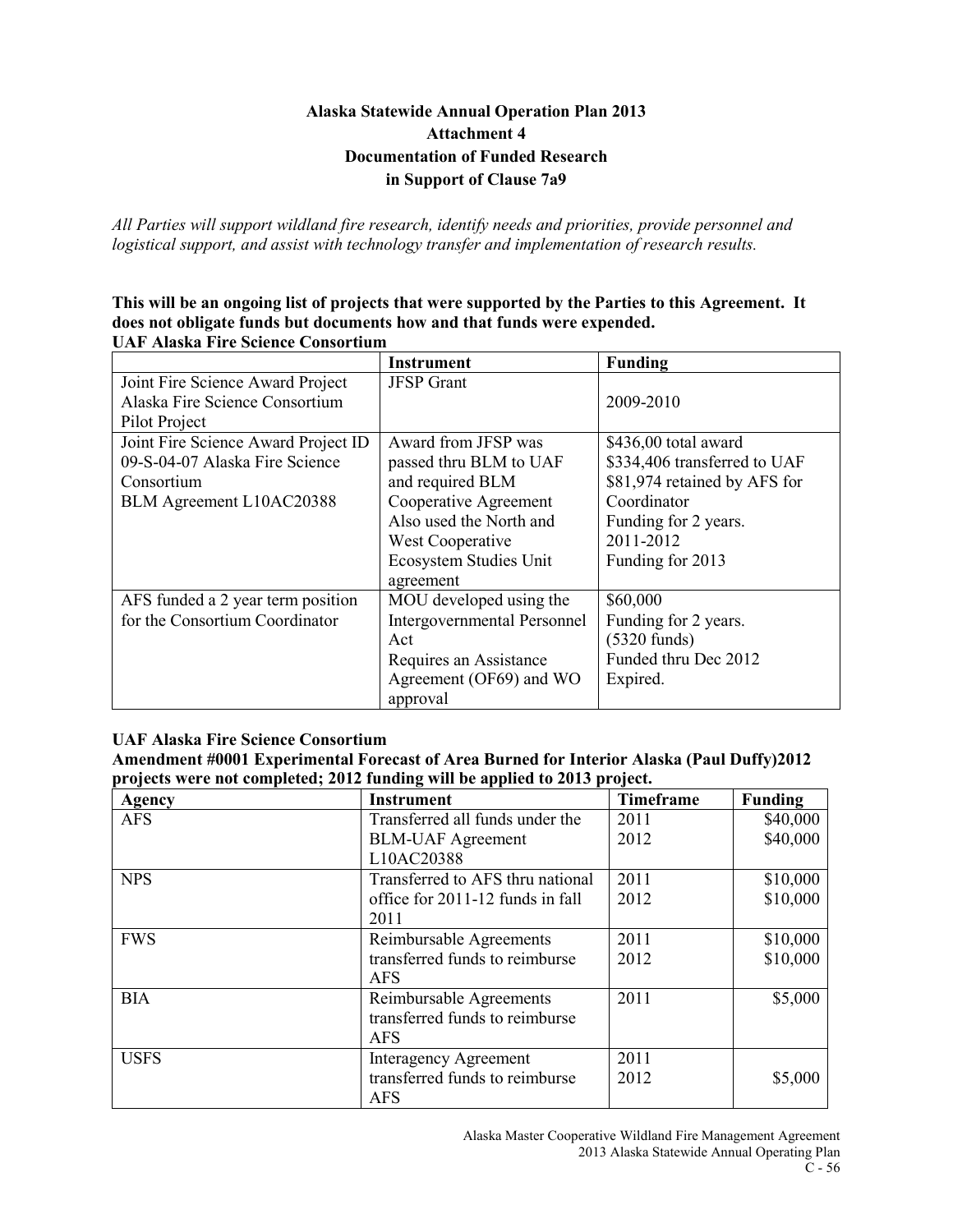| <b>DNR</b> | Funds will be included in Annual | 2011 |         |
|------------|----------------------------------|------|---------|
|            | Fixed Costs for 2012             | 2012 | \$8,000 |

### **Alaska Statewide Annual Operation Plan 2013 Attachment 5 Example of News Release Format**

### **WILDLAND FIRE INFORMATION**

**Protecting Agency** Team Team Jurisdiction

Alaska Division of Forestry Alaska Interagency National Park Service

Management Team

July 4, 2013, 9 a.m.

**Fire Information Phone Number:** (907) 356-5511

**Email:** crazybadfire@gmail.com

**Inciweb Address:** [www.inciweb.org/incident/666/](http://www.inciweb.org/incident/666/)

### **Crazy Bad Fire Update**

The Crazy Bad Fire, burning within Wrangell-St. Elias National Park and Preserve, grew to 20 acres overnight as winds gusting to 90 miles per hour pushed the fire eastward. The lightning-caused fire began July 2. Crews continue to make good progress building fireline on the western and northern edges of the fire. There has been no active fire behavior on the southern perimeter, which is bordered by the Whatchamacallit River. Fire managers expect to have the fire contained by Friday.

A Temporary Flight Restriction remains in place over the Crazy Bad fire. Pilots are advised to use extreme caution in airspace surrounding the incident and should check Notices to Airmen (NOTAMS) for more information. In addition, boaters are advised to avoid the Whatchamacallit River between the Old Creaky Bridge and Dusty Road, due to heavy firefighting traffic on the river.

For statewide wildfire information, go to: [http://fire.ak.blm.gov/or call 907-356-5511.](http://fire.ak.blm.gov/or%20call%20907-356-5511)

###

*Alaska Wildland Fire Managers work together to protect values, keep landscapes healthy, and ensure Alaskans, visitors, and firefighters stay safe and informed.*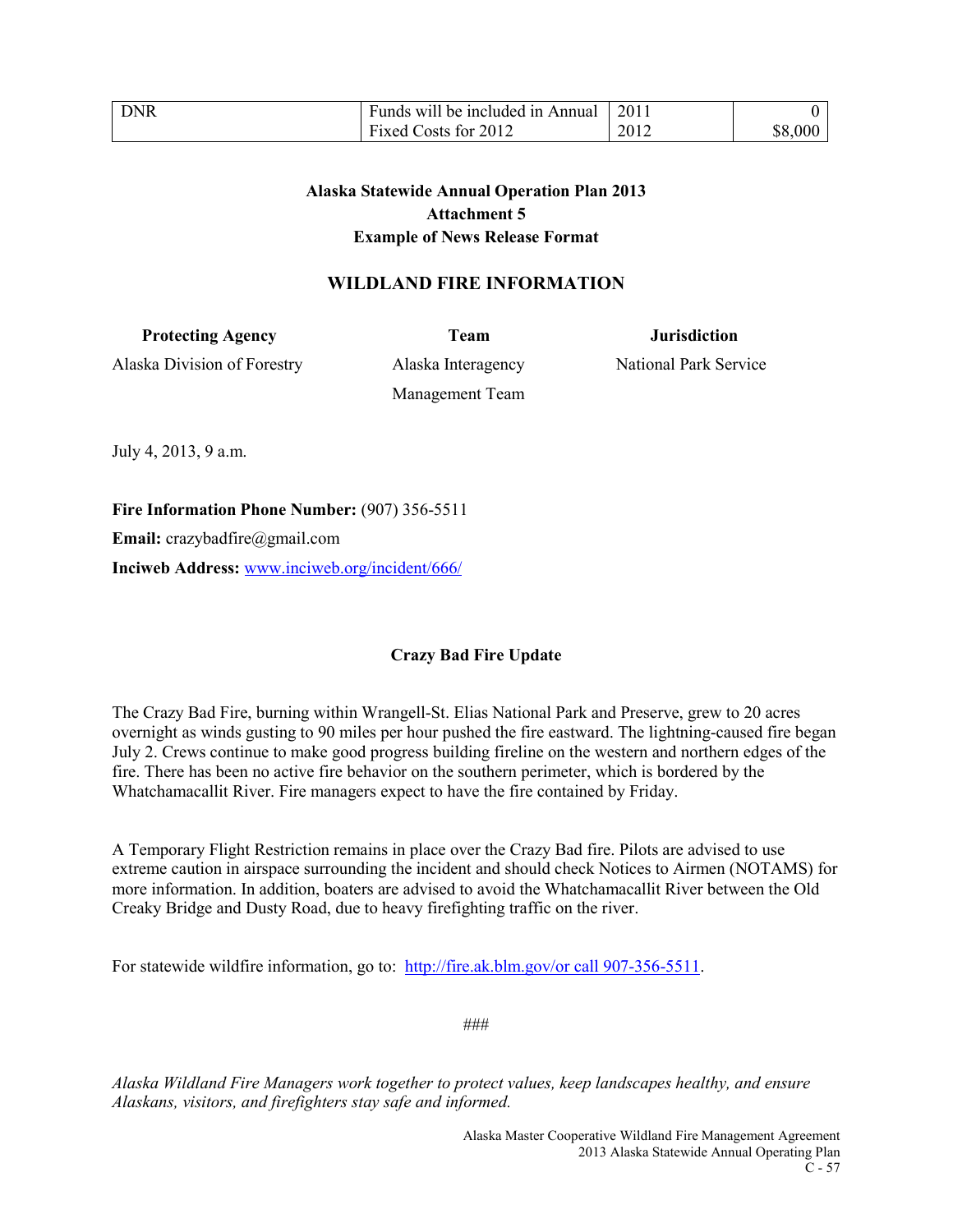### **Alaska Statewide Annual Operation Plan 2013 Attachment 6A 2013 Alaska WFDSS Data Standards**

**The Protection Agency is responsible for initiating new fires in WFDSS. Fires within State protection will be uploaded nightly through the Integrated Fire Management system (IFM). The fire will be transferred to the appropriate Jurisdictional Agency or Agencies. It is at the Jurisdictional Agency policy(s) and discretion to complete additional entries or to 'publish' a decision.** 

|                                        | Incident: 123 Sample / 2012-AKKKS-000123                          |                                                                  |
|----------------------------------------|-------------------------------------------------------------------|------------------------------------------------------------------|
| ◘<br>My Home<br><b>Incidents</b>       | <b>Analyses</b><br>Intelligence   Data Management                 | <b>Administration</b>                                            |
| <b>Situation</b><br><b>Information</b> | <b>Validation</b><br><b>Objectives</b><br><b>Course of Action</b> | <b>Decisions</b><br><b>Periodic Assessment</b><br><b>Reports</b> |
| <b>Incident List</b>                   | Incident 123 Sample updated successfully                          |                                                                  |
| <b>Fire Behavior Request</b>           | <b>Edit Incident Information</b>                                  |                                                                  |
| <b>Stratified Cost Index</b>           | *Incident Name                                                    | Geographic Area Owner Name                                       |
| <b>Relative Risk</b>                   | 123 Sample                                                        | Transfer Ownership<br>Alaska<br>Passek, Janet                    |
| Organizational Needs                   | *Point of Origin Latitude Deg<br>Min<br>Sec                       | *Point of Origin Longitude Deg<br>Sec<br>Min                     |
| <b>FMU List</b>                        | 21<br>23.4<br>60.35651<br>60<br>or                                | 0.8<br>150.7669<br>150<br>46<br>or                               |
| <b>Mgmt Action Points</b>              | Example: 39.527                                                   | Example: 105.3108                                                |
| Shape Upload                           | Unique Fire Identifier<br>FireCode                                | Responsible Unit Name                                            |
| Image Upload                           | 000123<br><b>ABC7</b><br>2012<br><b>AKKKS</b>                     | Kenai-Kodiak Area Forestry                                       |
| <b>Incident KMZ</b>                    | Calendar Year<br>Unit ID<br><b>Local Number</b>                   |                                                                  |
| <b>Download Perimeters</b>             | Incident Size (acres)                                             | <b>Incident Cause</b><br>C Unknown C Natural C Human             |
| Contact Information                    |                                                                   |                                                                  |
| <b>Incident Privileges</b>             | *Discovery Date<br>*Discovery Time                                | Is this a fire of National Significance? -                       |
| <b>Incident History List</b>           | 03/18/2012<br>13:00<br>℡                                          | Yes C No                                                         |
| <b>Incident Analyses</b>               | <b>Containment Date</b><br><b>Containment Time</b>                | Jurisdictional Agency Unit at Point of Origin                    |
| <b>National ERC-G</b>                  | F۹                                                                | AKKNR - Kenai National Wildlife Refuge                           |
| <b>Fire Related Links</b>              | <b>Controlled Time</b><br><b>Controlled Date</b>                  | <sup>-*</sup> Jurisdictional Agency(s)                           |
|                                        | ⊡                                                                 | □ Bureau of Indian Affairs/Tribal                                |
|                                        | Out Time<br>Out Date<br>℡                                         | □ Bureau of Land Management                                      |
|                                        |                                                                   | $\nabla$ Fish and Wildlife Service                               |
|                                        | <b>Landscape Data Source</b>                                      | National Park Service                                            |
|                                        | $\bullet$<br>C Alaska LANDFIRE 1.0.0                              | USDA Forest Service                                              |
|                                        | ۸<br>C Alaska Refresh 2008 1.1.0<br>Ō                             | $\Box$ State                                                     |
|                                        | C CA Landscape 2010<br>C Hawaii Refresh 2008 1.1.0<br>۸           | County & Local                                                   |
|                                        | 0<br>C LANDFIRE National 1.0.0                                    | ANCSA Corporations                                               |
|                                        | C LANDFIRE Refresh 2008 1.1.0a                                    | $\Box$ Other                                                     |
|                                        |                                                                   |                                                                  |
|                                        | Save                                                              |                                                                  |
|                                        |                                                                   |                                                                  |

**Information tab data standards for Alaska.**

**Incident Name:** Statewide sequential 3 digit fire number followed by fire name (no parenthesis or dashes; fire name starts with a capital letter followed by small letters, i.e. 123 Sample).

**Point of Origin:** Latitude and longitude of the fire start.

### **Unique Fire Identifier (***Must be Unique - no duplicate numbers!):*

- **Year:** The system will default to current year (this field is non-editable).
- **Unit ID:** Protecting Agency (AK followed by the Protecting Agency Unit ID. See attached list. Do not use hyphen and use all capital letters i.e. AKSWS.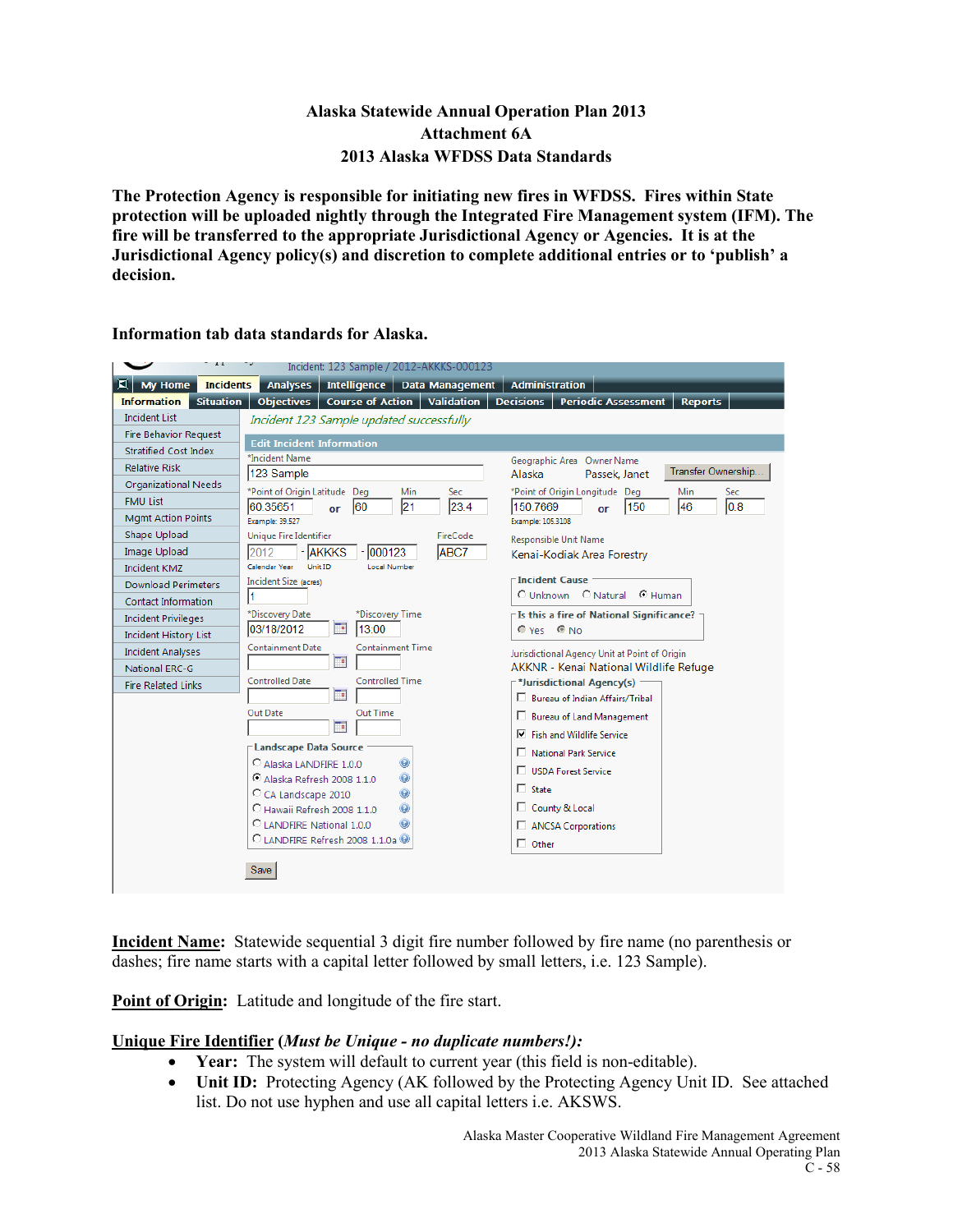- **Local Number:** The statewide sequential fire number issued by AICC. For fires that have been assigned a State Code, enter the entire 6 digit number.
- **Fire Code:** The 4 character federal Fire Code, if one is assigned, or 6 character USFS code.

**Responsible Unit Name at Point of Origin:** Protecting Agency Zone/ Area/ District responsible for fire. This is auto-filled from the surface management agency map. If wrong, submit correction through the feedback button.

**Incident Size:** Include fire size at time of fire discovery. This field will be updated to reflect accurate fire size during the decision process.

**Incident Cause:** Select if known.

**Discovery Date and Time**: Enter date of discovery (mm/dd/yyyy); note that system defaults to current date

**Containment Date and Time**: Leave Blank until containment. The Protecting Agency is responsible for determining containment date (mm/dd/yyyy) and entering that date.

**Controlled Date and Time:** Leave blank until controlled. The Protecting Agency is responsible for determining the controlled data (mm/dd/yyyy) and entering that date..

**Out Date and Time:** Leave blank until declared out. The Protecting Agency is responsible for determining the out date (mm/dd/yyyy) but the Jurisdictional Agency is responsible for entering that date into WFDSS. Once the fire is declared out in WFDSS, no further edits can be made to the document.

**Jurisdictional Unit at Point of Origin**: This will be auto-filled. Corrections need to be done by submitting a request through the feedback button. WFDSS is not to be utilized as your source for ownership.

**Jurisdictional Agency(s)**: Jurisdictional agency(s) on which the fire is burning. Use Toggle buttons to select.

**Landscape Data Source**: Select: Alaska Refresh 2008 1.1.0 (User is able to set their system Preferences to default to this data source)

- **Owner Name:** Name of individual from the Jurisdictional Agency who is the author of the document. In most cases, this will be the Jurisdictional Agency FMO.
- **Group Ownership:** The feature facilitates assigning multiple Owners to a multi-jurisdictional fire. Each Owner has author privileges and the authority to bring the document for decision, and can add privileges for additional editors from their organization. Any owner can initiate the decision process. This could also **cause** you trouble if the owners are not collaborating and not all information is added by the other owners before the decision processes is started.

What about --The feature facilitates assigning multiple Owners to a multi-jurisdictional fire. Each Owner has author privileges and can add Editors(?) from their organization )Or any other organization?) Any Owner can initiate the decision process.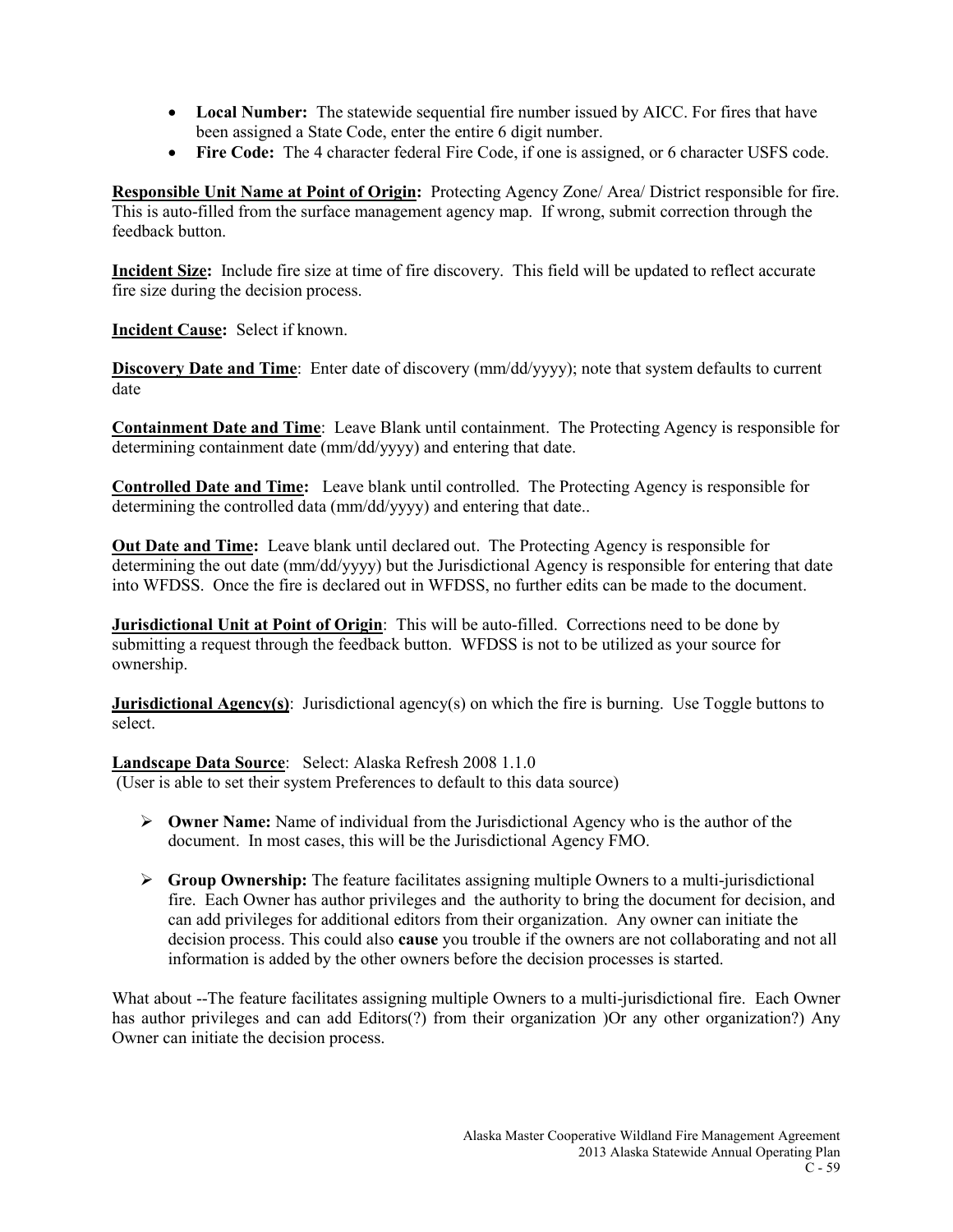### **Unit ID and Responsible Unit at Point of Origin:**

| <b>Unit ID</b> | Agency       | <b>Unit Name</b>               |
|----------------|--------------|--------------------------------|
| <b>TNF</b>     | <b>FS</b>    | <b>Tongass National Forest</b> |
| <b>CNF</b>     | <b>FS</b>    | <b>Chugach National Forest</b> |
| GAD            | <b>BLM</b>   | AFS – Galena Zone              |
| <b>TAD</b>     | <b>BLM</b>   | AFS - Tanana Zone              |
| <b>UYD</b>     | <b>BLM</b>   | AFS – Upper Yukon Zone         |
| <b>MID</b>     | <b>BLM</b>   | AFS - Military Zone            |
| <b>CRS</b>     | <b>State</b> | Copper River Area              |
| <b>DAS</b>     | <b>State</b> | Delta Area                     |
| FAS            | <b>State</b> | Fairbanks Area                 |
| <b>HNS</b>     | <b>State</b> | Southeast (Haines) Area        |
| <b>KKS</b>     | <b>State</b> | Kenai-Kodiak Area              |
| <b>MSS</b>     | <b>State</b> | Mat-Su Area                    |
| <b>SWS</b>     | <b>State</b> | Southwest Area                 |
| <b>TAS</b>     | <b>State</b> | Tok Area                       |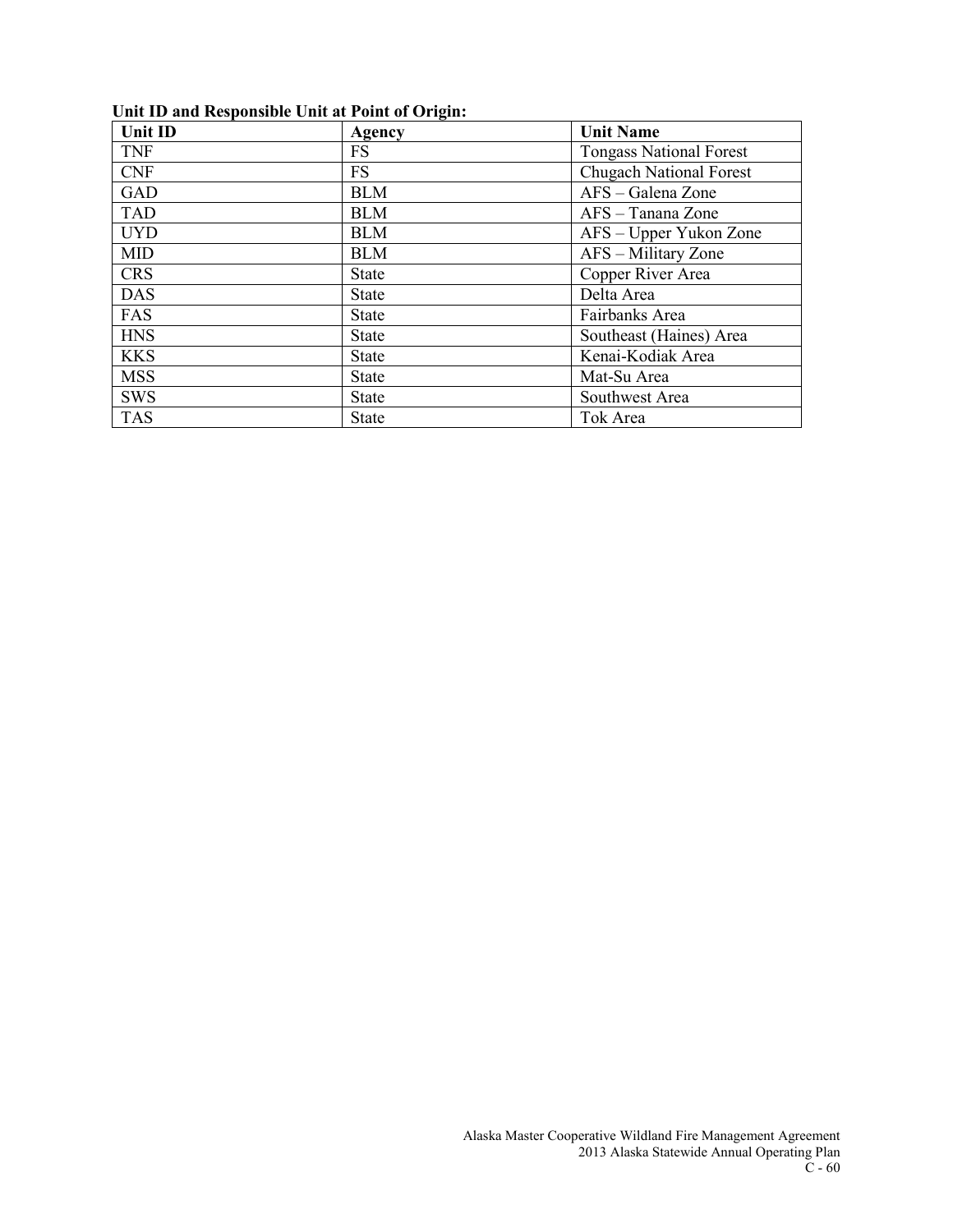# **Alaska Statewide Annual Operation Plan 2013 Attachment 6B**

### **2013 Alaska Interagency Protocols for Fire Behavior Requests in WFDSS**

These protocols were developed in order to have a statewide standard for requesting fire behavior analyses on wildland fires in Alaska and a process for prioritization of the requests as well as for ordering a fire behavior specialist to complete the analysis. It is not intended to give direction on when to request or how to develop inputs or to run the models. Qualifications for the Fire Behavior Specialist Role are agency specific.

### **Steps to Request a Fire Behavior Analysis in WFDSS**

- Select the fire you wish to have an analysis run on in the Incident list and then view information
- Select the Fire behavior request in the light blue box to the left
- Complete the request –include which type of analysis you want conducted, the rationale for the request, and your contact information

| Wildland Fire                          | National Preparedness Level: 1                                                                                                                              |  |  |
|----------------------------------------|-------------------------------------------------------------------------------------------------------------------------------------------------------------|--|--|
| Decision Support System                | Incident: 456 Alaska Sample / 2011-AKTAD-000456                                                                                                             |  |  |
| <b>Incidents</b><br><b>My Home</b>     | Intelligence   Data Management   Administration<br><b>Analyses</b>                                                                                          |  |  |
| <b>Information</b><br><b>Situation</b> | <b>Validation</b><br><b>Reports</b><br><b>Course of Action</b><br><b>Decisions</b><br><b>Periodic Assessment</b><br><b>Objectives</b>                       |  |  |
| <b>Incident List</b>                   | Fire Behavior Request for '456 Alaska Sample'                                                                                                               |  |  |
| <b>* Fire Behavior Request</b>         | <b>Desired Date</b><br><b>Desired Time</b>                                                                                                                  |  |  |
| <b>Stratified Cost Index</b>           | 06/0202012<br>œ<br>1300                                                                                                                                     |  |  |
| <b>Relative Risk</b>                   | <b>Fire Behavior Needs</b>                                                                                                                                  |  |  |
| <b>Organizational Needs</b>            | $\square$ Long Term Behavior (> 6 days) $\square$ Short Term Behavior (1-3 days) $\square$ Near Term Behavior (1-6 days)                                    |  |  |
| <b>FMU List</b>                        |                                                                                                                                                             |  |  |
| <b>Mgmt Action Points</b>              | *Rationale for Request<br>What is the management question you want answered with this request?                                                              |  |  |
| Shape Upload                           | Examples                                                                                                                                                    |  |  |
| Image Upload                           | *When do you think the fire will reach the containment line?                                                                                                |  |  |
| Incident KMZ                           | *What is the probability that the fire will reach the pipeline?                                                                                             |  |  |
| <b>Download Perimeters</b>             | *We are doing a large burnout operation, if we get a spot across the line in<br>nonane creek what size will the fire be with and without a frontal passage? |  |  |
| Contact Information                    | Please include any special areas of concern in your rationale for this request                                                                              |  |  |
| <b>Incident Privileges</b>             | <b>Contact Information</b>                                                                                                                                  |  |  |
| <b>Incident History List</b>           | Position<br>Name                                                                                                                                            |  |  |
| <b>Incident Analyses</b>               | Icomplete<br>complete                                                                                                                                       |  |  |
| National ERC-G                         | <b>Phone Number</b><br>E-mail Address                                                                                                                       |  |  |
| <b>Fire Related Links</b>              | complete<br>Icomplete                                                                                                                                       |  |  |
|                                        | Add Contact to List                                                                                                                                         |  |  |
|                                        | Position Name Phone Number E-mail Address                                                                                                                   |  |  |
|                                        |                                                                                                                                                             |  |  |
|                                        | Edit<br>Delete                                                                                                                                              |  |  |
|                                        | <b>Submit</b><br>Return                                                                                                                                     |  |  |
|                                        |                                                                                                                                                             |  |  |
|                                        |                                                                                                                                                             |  |  |

### **Requesting a Fire Behavior Specialist**

A local Fire Behavior Specialist may be requested from within the requestor's agency informally through email and/or telephone. This agency Fire Behavior Specialist will notify the State Strategic